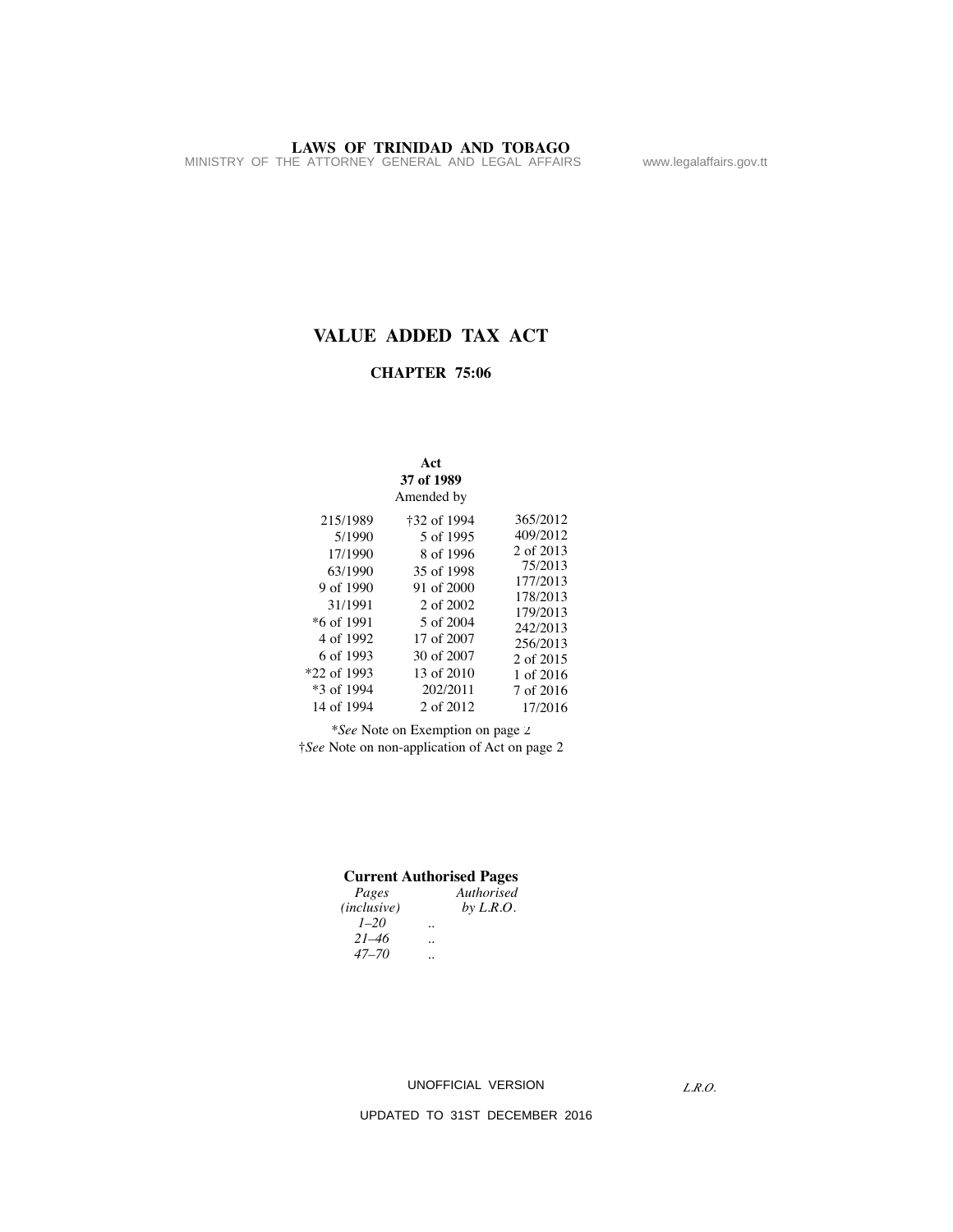| MINISTRY OF THE ATTORNEY GENERAL AND LEGAL AFFAIRS |                    |                                                                                                                                       | www.legalaffairs.gov.tt |    |  |  |  |
|----------------------------------------------------|--------------------|---------------------------------------------------------------------------------------------------------------------------------------|-------------------------|----|--|--|--|
| 2                                                  | <b>Chap.</b> 75:06 | Value Added Tax                                                                                                                       |                         |    |  |  |  |
|                                                    |                    | <b>Index of Subsidiary Legislation</b>                                                                                                |                         |    |  |  |  |
|                                                    |                    |                                                                                                                                       |                         |    |  |  |  |
|                                                    |                    | Value Added Tax (Books and Records) Regulations (LN 170/1992)<br>Value Added Tax (Prescribed Offences—Modified Penalties) Regulations | $\cdots$                | 66 |  |  |  |

(LN 169/1992) … … … … … … … 68

#### **Note on sections 61 and 62**

Schedule 4 to the Value Added Tax Act 1989 (Act No. 37 of 1989) has been omitted since this Schedule dealt with amendments and repeals to other Acts mentioned therein. For a reference to Schedule 4 of the Value Added Tax Act, 1989—*See* the 1989 Annual Volumes of Acts and Subsidiary Legislation.

#### **Note on non-application of Act**

*See*—Section 34B of the Trinidad and Tobago Electricity Commission Act (Ch. 54:70) as amended by section 7 of Act No. 32 of 1994.

#### **Note on Exemption of Value Added Tax**

*See*—The First Schedule to this Act and also Act No. 6 of 1991; Act No. 22 of 1993 and Act No. 3 of 1994.

UNOFFICIAL VERSION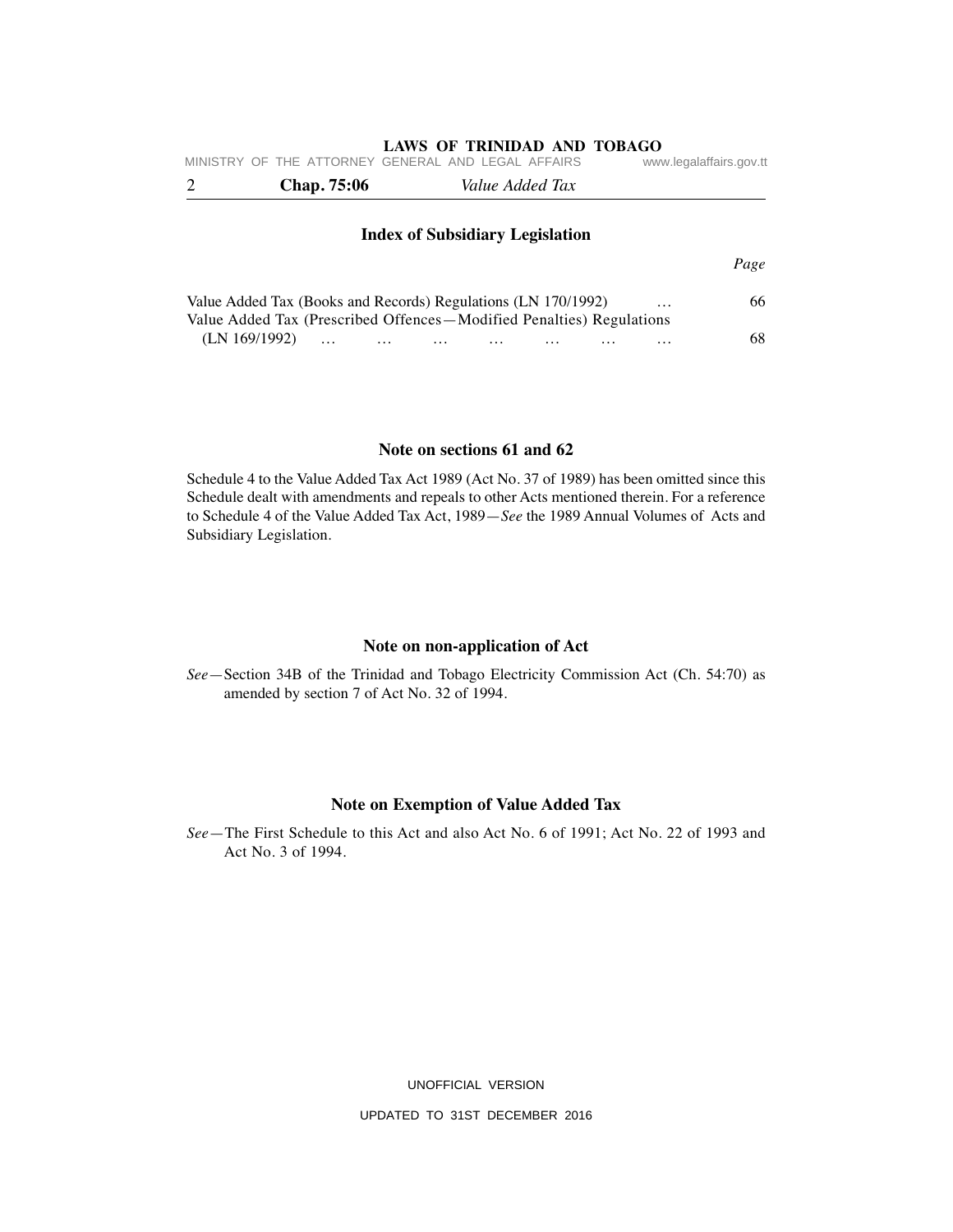MINISTRY OF THE ATTORNEY GENERAL AND LEGAL AFFAIRS www.legalaffairs.gov.tt

 *Value Added Tax* **Chap. 75:06** 3

#### **CHAPTER 75:06**

## **VALUE ADDED TAX ACT**

#### ARRANGEMENT OF SECTIONS

**SECTION**

#### **PART 1**

#### **PRELIMINARY**

- 1. Short title.
- 2. Act binds State.
- 3. Interpretation.
- 4. What constitutes a business.
- 5. Consideration in foreign currency.

#### **PART 2**

## **IMPOSITION OF THE TAX**

- 6. Value added tax.
- 7. Rate of tax.
- 8. Zero-rating.

#### **PART 3**

#### **TAX ON IMPORTS**

- 9. Calculation of tax.
- 10. Comptroller to collect tax.
- 11. When tax due and payable.
- 12. Value of imported goods.
- 13. *(Repealed by Act No. 6 of 1991)***.**
- 13A. Refund on overpayments of tax on imports.

#### **PART 4**

#### **TAX ON SUPPLY**

#### **DIVISION 1—THE TAX**

- 14. Commercial supply.
- 15. What constitutes a supply of goods or services.
- 16. Place of supply.

#### UNOFFICIAL VERSION

*L.R.O.*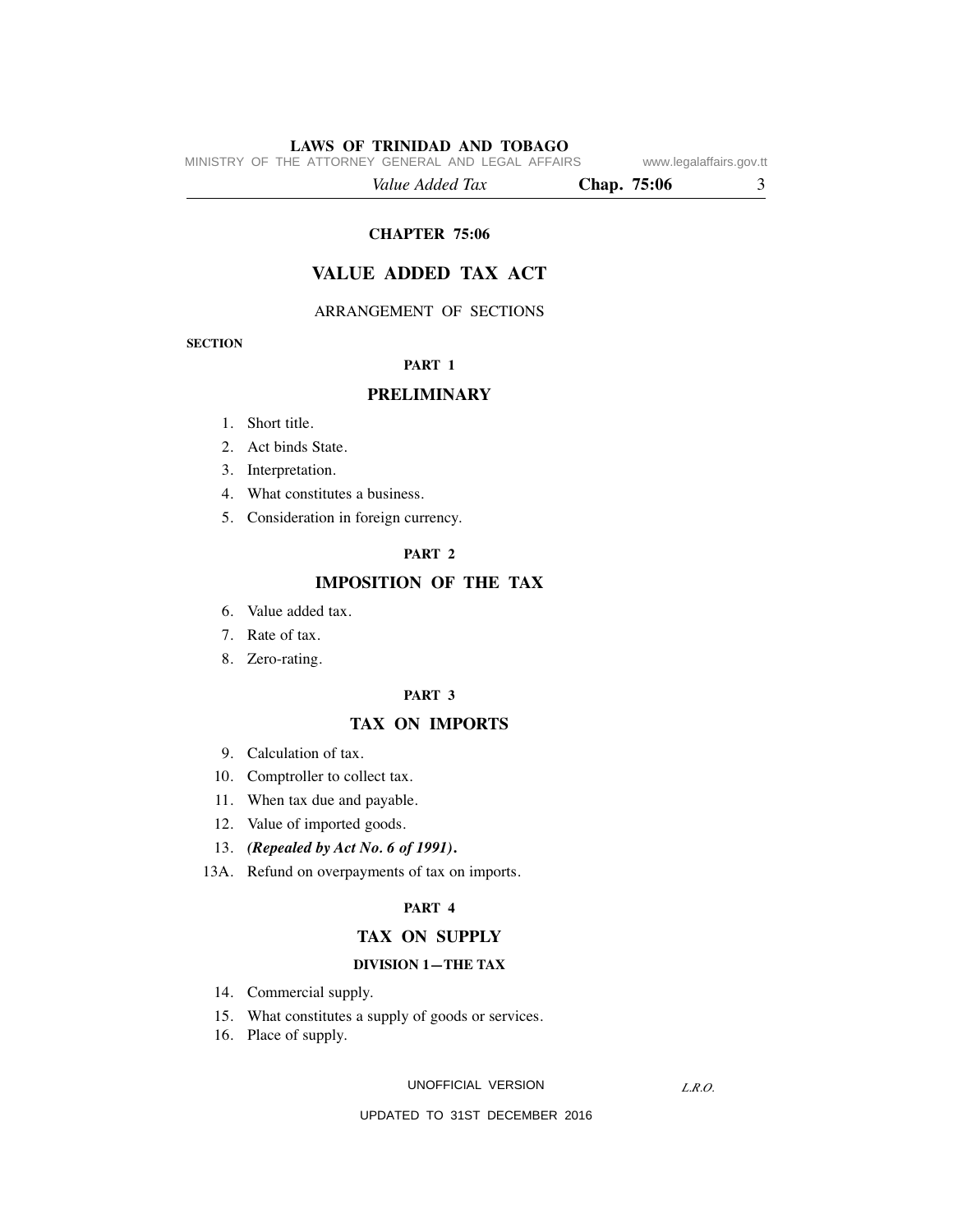# **LAWS OF TRINIDAD AND TOBAGO**<br>GENERAL AND LEGAL AFFAIRS www.legalaffairs.gov.tt

MINISTRY OF THE ATTORNEY GENERAL AND LEGAL AFFAIRS

4 **Chap. 75:06** *Value Added Tax* 

#### ARRANGEMENT OF SECTIONS—*Continued*

#### **SECTION**

- 17. Time of supply.
- 18. Value of supply.
- 19. Open market value of supply.

#### **DIVISION 2—REGISTRATION**

- 20. Suppliers to be registered.
- 21. Low level supplies.
- 22. Declarations.
- 23. Registered person may recover tax from person supplied.
- 24. Application for registration.
- 25. Registration.
- 26. Certain self-supply may be disregarded.
- 27. Certificate of registration.
- 28. Notification of changes.
- 29. Cancellation of registration.

#### **DIVISION 3—PAYMENT OF THE TAX**

- 30. Tax periods.
- 31. Returns.
- 32. Calculation of tax payable or refund due.
- 33. Output tax.
- 34. Input tax.
- 35. Payment or refund of tax.
- 36. Tax invoices.
- 37. Credit and debit notes.
- 38. Books and records to be kept.

#### **DIVISION 4—ASSESSMENTS**

- 39. Board may assess tax.
- 39A. Refund of overpayments of tax on supplies.
	- 40. Objections and appeals.

#### **DIVISION 5—SPECIAL CASES**

- 41. Branches and divisions.
- 42. Unincorporated bodies.
- 43. Agents of absentee principals.

#### UNOFFICIAL VERSION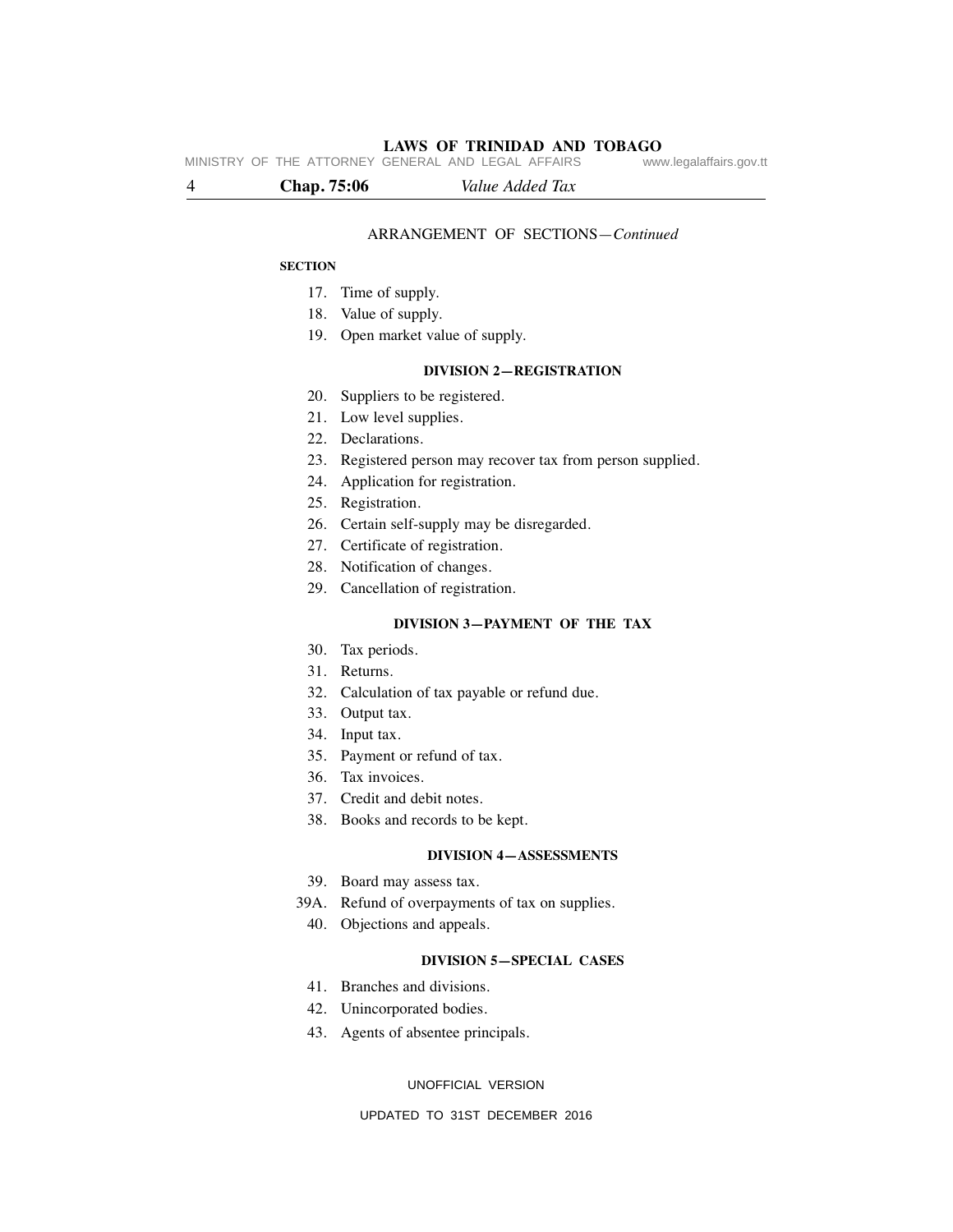MINISTRY OF THE ATTORNEY GENERAL AND LEGAL AFFAIRS www.legalaffairs.gov.tt

| Value Added Tax | Chap. 75:06 |  |
|-----------------|-------------|--|
|                 |             |  |

#### **SECTION**

## **PART 5**

#### **RELIEFS**

- 44. Certain imports exempt.
- 44A. *(Repealed by Act No. 8 of 1996).*
	- 45. Certain imports by fishermen.
	- 46. Certain supplies to fishermen.
- 46A. Reliefs for diplomats and others.
- 46B. Reliefs for certain persons.
	- 47. Bad debts.

#### **PART 6**

#### **MISCELLANEOUS**

- 48. Effect of changes in tax on existing contracts.
- 49. Administration.
- 50. Authorised persons.
- 51. Functions of authorised persons.
- 52. Secrecy.
- 53. Board may require security.
- 54. Interest and penalty.
- 54A. Waiver of liabilities.
- 55. Certain provisions of Income Tax Act to apply.
- 55A. Clearance certificate.
	- 56. General offences.
	- 57. Additional liability for offence by body corporate.
	- 58. Proceedings for prosecution of offences.
	- 59. Regulations.

#### **PART 6A**

#### **MODIFIED PENALTIES**

59A. Infringement notices.

#### **PART 7**

#### **INITIAL REGISTRATION**

 60. Certain persons required to register by two months before appointed day.

#### UNOFFICIAL VERSION

*L.R.O.*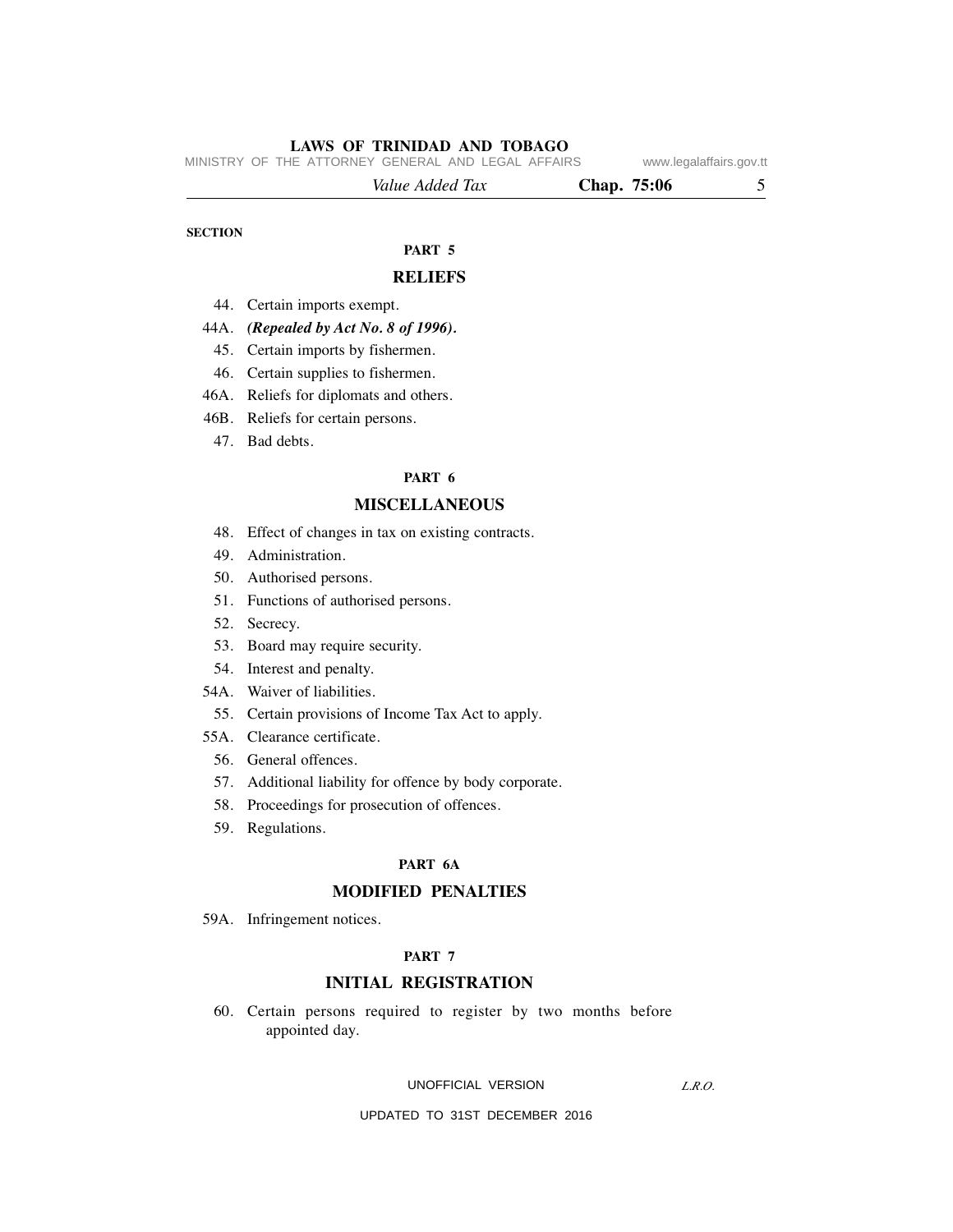**LAWS OF TRINIDAD AND TOBAGO**<br>GENERAL AND LEGAL AFFAIRS www.legalaffairs.gov.tt MINISTRY OF THE ATTORNEY GENERAL AND LEGAL AFFAIRS

6 **Chap. 75:06** *Value Added Tax* 

#### ARRANGEMENT OF SECTIONS—*Continued*

#### **SECTION**

**PART 8**

#### **AMENDMENTS AND REPEALS**

- 61. Schedule 4 to have effect.
- 62. Transitional.

#### **PART 9**

#### **TRANSITIONAL PROVISIONS**

63. Invoices given or payments made on or before 31st December 1989.

**SCHEDULE 1**—Exempt Services.

**SCHEDULE 2**—Zero-rating.

- **SCHEDULE 3**—Matters with respect to the supply of goods or services.
- **SCHEDULE 3A**—Businesses exempt from the requirement to issue a tax invoice.

UNOFFICIAL VERSION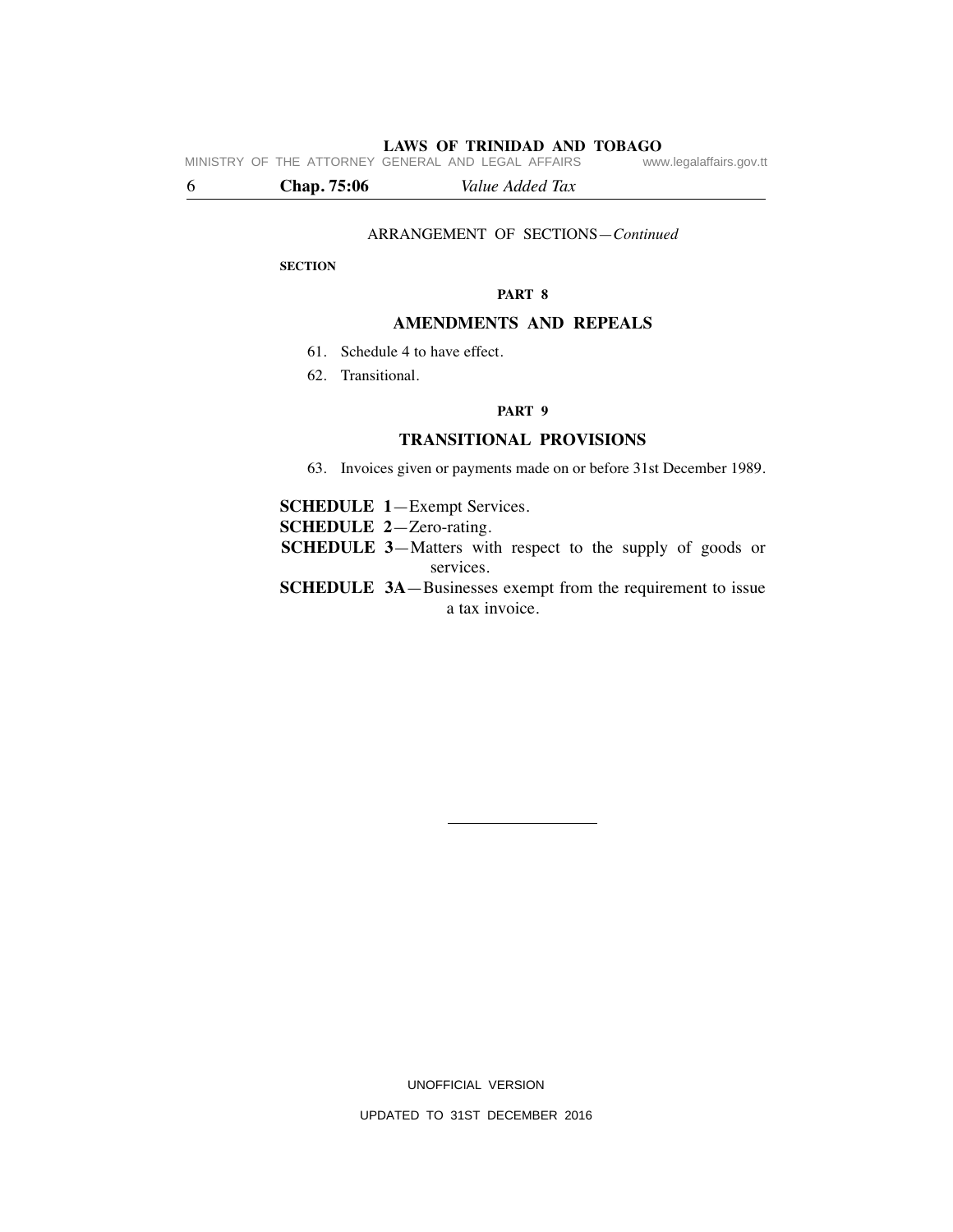MINISTRY OF THE ATTORNEY GENERAL AND LEGAL AFFAIRS www.legalaffairs.gov.tt

 *Value Added Tax* **Chap. 75:06** 7

#### **CHAPTER 75:06**

## **VALUE ADDED TAX ACT**

## **An Act to provide for the imposition and collection of a value** 37 of 1989. **added tax, to abolish certain taxes and other impositions, and for related purposes.**

[19TH SEPTEMBER 1989]

Commencement.

WHEREAS it is enacted by section  $13(1)$  of the Constitution that an Preamble. Act of Parliament to which that section applies may expressly declare that it shall have effect even though inconsistent with sections 4 and 5 of the Constitution, and if any Act does so declare it shall have effect accordingly:

 And whereas it is provided in subsection (2) of the said section 13, that an Act of Parliament to which that section applies is one the Bill for which has been passed by both Houses of Parliament and at the final vote thereon in each House has been supported by the votes of not less than three-fifths of all the members of that House:

 And whereas it is necessary and expedient that this Act shall have effect even though inconsistent with sections 4 and 5 of the Constitution:

#### **PART 1**

#### **PRELIMINARY**

 **1.** (1) This Act may be cited as the Value Added Tax Act. Short title.

 (2) This Act shall have effect even though inconsistent with sections 4 and 5 of the Constitution.

 **2.** This Act binds the State.

 **3.** (1) In this Act—

"appointed day" means the day appointed under section 6;

UNOFFICIAL VERSION

#### UPDATED TO 31ST DECEMBER 2016

Act binds State.

Interpretation. [9 of 1990 6 of 1991 4 of 1992].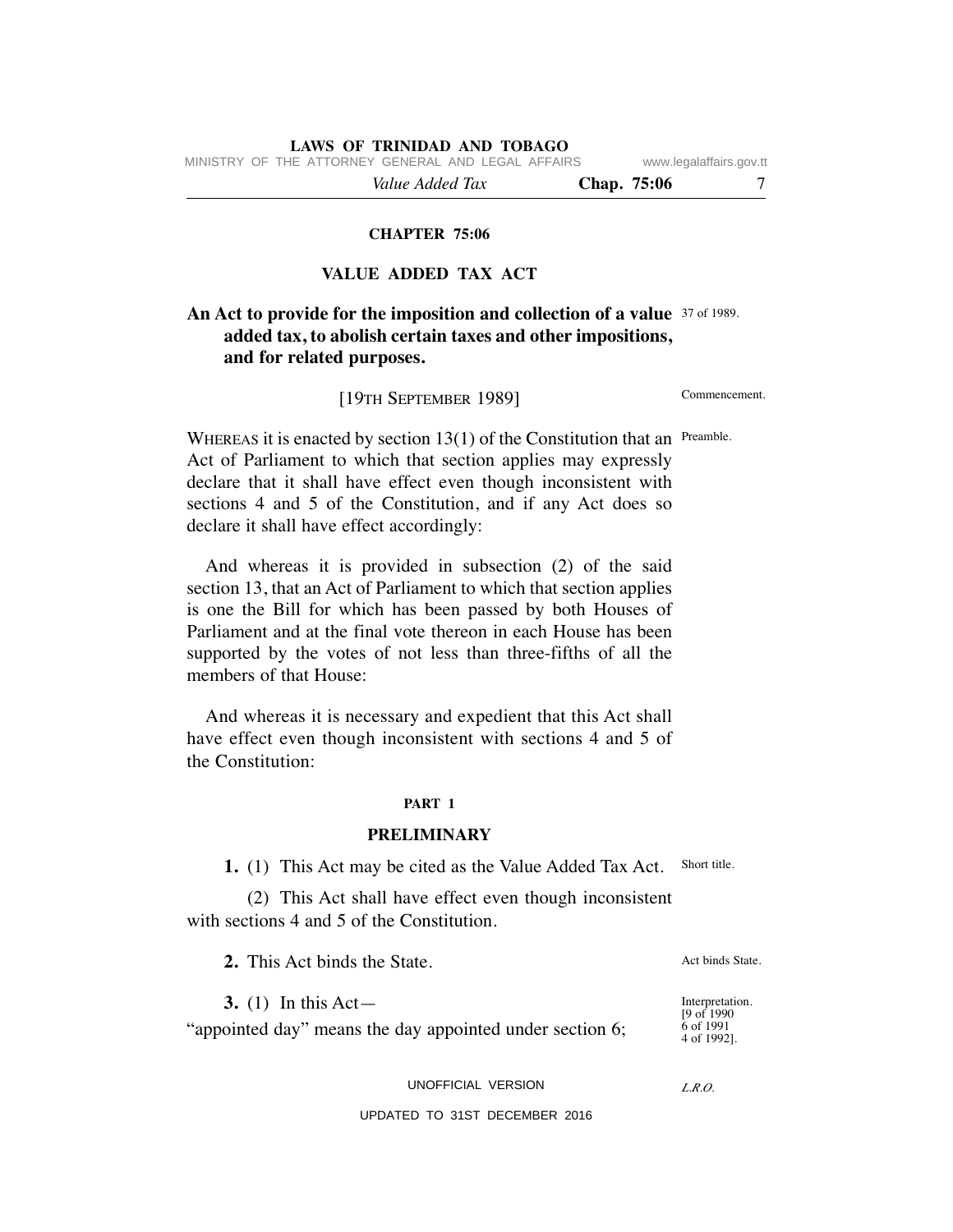## 8 **Chap. 75:06** *Value Added Tax*  "certificate of registration" means a certificate of registration issued under section 27; "certificate of waiver" means a certificate of waiver given under section 45 or 46; "clearance certificate" means a certificate issued under section 55A: "commercial supply" means a supply that is a commercial supply in accordance with section 14; "entered" has the meaning given to that expression by the Customs Act; "importer" includes the owner or any other person for the time being possessed of or beneficially interested in any goods at and from the time of the importation thereof until the same are duly delivered out of the charge of the officers, and also any person who signs any document relating to any imported goods required by the Customs laws to be signed by an importer and for the purposes of this definition "officers" has the same meaning as it has in the Customs Act; "infringement notice" means a notice issued under section 59A; "money" includes—  *(a)* any banknote or other negotiable instrument used or circulated or, intended for use or circulation, as currency; and  *(b)* any postal note, money order, promissory note, or bill of exchange, whether issued or given in Trinidad and Tobago or any other country, but does not include a collector's piece, investment article, or item of numismatic interest; "prescribed services" means any services not listed as exempt services in Schedule 1; "proforma invoice" means a proforma invoice given under section 46; "recipient", in relation to a supply of goods or services, means the person to whom the goods or services are supplied; "registered" means registered under this Act; Ch. 78:01. Schedule 1. UNOFFICIAL VERSION

#### **LAWS OF TRINIDAD AND TOBAGO** MINISTRY OF THE ATTORNEY GENERAL AND LEGAL AFFAIRS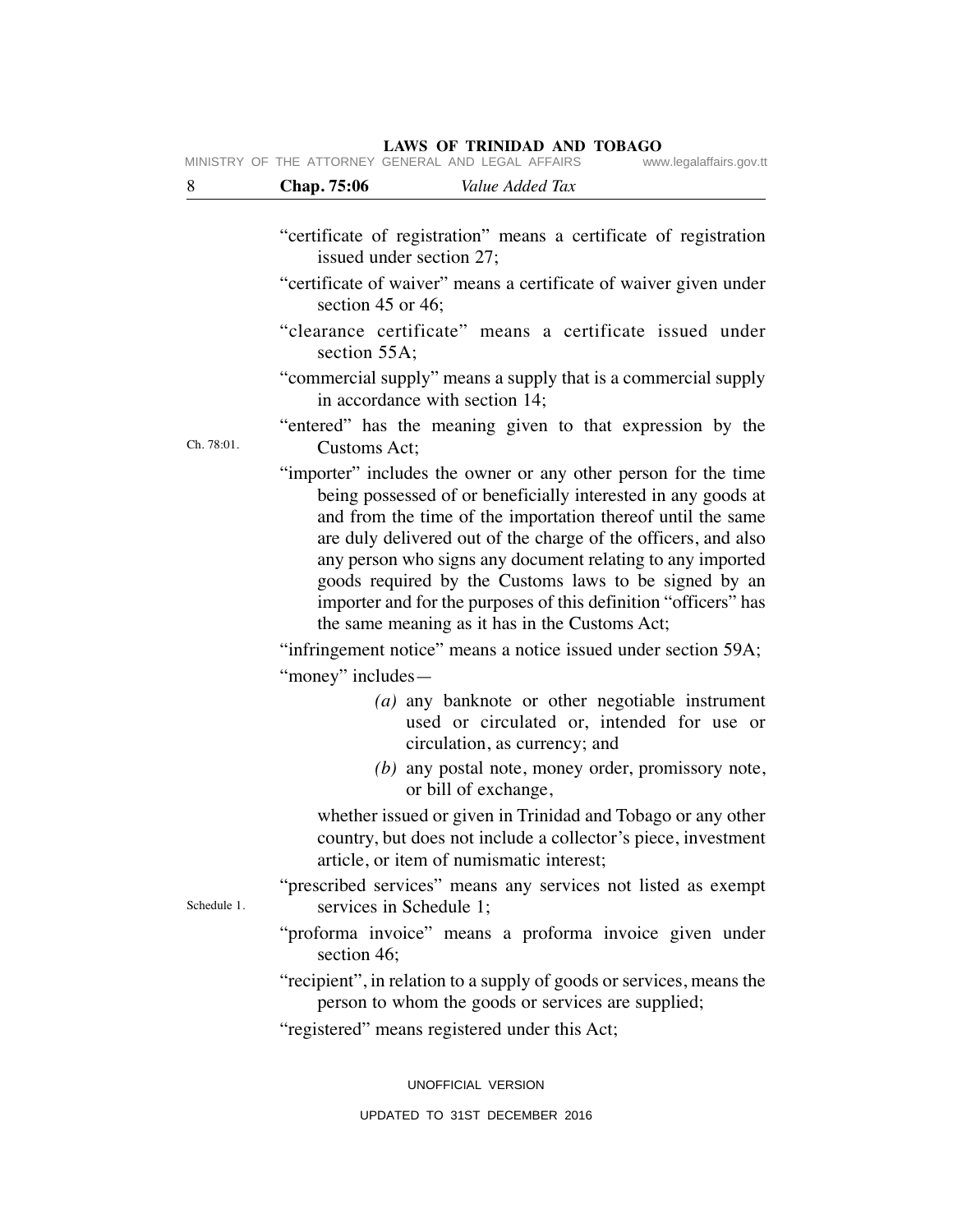| MINISTRY OF THE ATTORNEY GENERAL AND LEGAL AFFAIRS                                                                                                                                                                                                            | www.legalaffairs.gov.tt     |
|---------------------------------------------------------------------------------------------------------------------------------------------------------------------------------------------------------------------------------------------------------------|-----------------------------|
| Value Added Tax<br>Chap. 75:06                                                                                                                                                                                                                                | 9                           |
| "registration number", in relation to a registered person, means<br>the identifying number borne by the certificate of<br>registration issued to that person;                                                                                                 |                             |
| "return" means a return required by section $31(1)$ ;                                                                                                                                                                                                         |                             |
| "supplier", in relation to a supply of goods or services, means the<br>person by whom the goods or services are supplied;                                                                                                                                     |                             |
| "tax" means value added tax under this Act;                                                                                                                                                                                                                   |                             |
| "tax invoice" means a tax invoice given under section 36;                                                                                                                                                                                                     |                             |
| "the Board" means the Board of Inland Revenue established by<br>section 3 of the Income Tax Act;                                                                                                                                                              | Ch. 75:01.                  |
| "zero-rated" means zero-rated under section 8.                                                                                                                                                                                                                |                             |
| (2) The Minister may by Order amend Schedule 1 and<br>an Order under this subsection is subject to negative resolution of<br>Parliament.                                                                                                                      |                             |
| (3) The Minister may by Order amend Schedule 3A.                                                                                                                                                                                                              | Schedule 3A.                |
| 4. (1) In this Act "business" includes any trade, profession What constitutes<br>or vocation.                                                                                                                                                                 | a business.<br>[9 of 1990]. |
| (2) For the purposes of this $Act-$                                                                                                                                                                                                                           |                             |
| (a) an activity that is carried on, whether or not for<br>pecuniary profit, and involves or is intended to<br>involve, in whole or in part, the supply of goods<br>or services for consideration;                                                             |                             |
| $(b)$ the activities of a club, association<br>- or<br>organisation, other than a trade union registered<br>under the Trade Unions Act, in providing, for a Ch. 88:02.<br>subscription or other consideration, facilities or<br>advantages to its members; or |                             |
| $(c)$ an activity involving the admission, for a<br>consideration, of persons to any premises,                                                                                                                                                                |                             |
| (d) (Deleted by Act No. 9 of 1990)                                                                                                                                                                                                                            |                             |
| shall be regarded as a business.                                                                                                                                                                                                                              |                             |
| (3) A body having objects in the public domain that are<br>of a political, religious, philanthropic, philosophical or patriotic<br>nature shall not be regarded as carrying on a business by reason                                                           |                             |

*L.R.O.*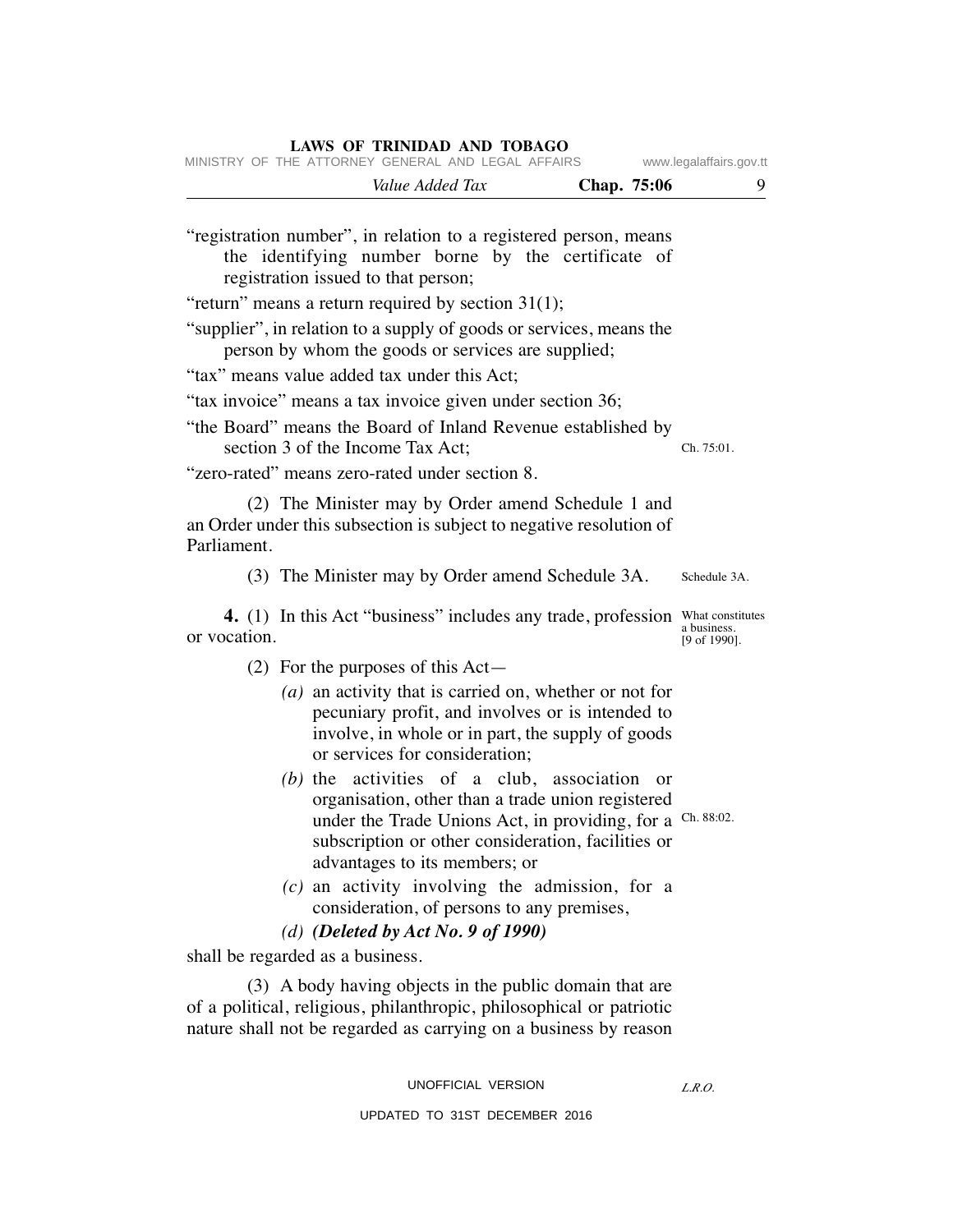| -10 | Chap. 75:06 | Value Added Tax                                    |                         |
|-----|-------------|----------------------------------------------------|-------------------------|
|     |             | MINISTRY OF THE ATTORNEY GENERAL AND LEGAL AFFAIRS | www.legalaffairs.gov.tt |

only that it provides to its members, for a subscription, the right to participate in its management or receive reports on its activities but no other facility or advantage.

 (4) A person shall not be regarded as carrying on a business by reason only of any engagement, occupation or employment under a contract of service or as a director of a company except where, in carrying on any business, the person accepts an office and supplies services as the holder of that office in which case those services shall be regarded as being supplied in the course of, or furtherance of, the business.

 (5) Anything done in connection with the commencement or termination of a business shall, for the purposes of this Act, be regarded as done in the course of, or furtherance of, the business.

 **5.** For the purposes of this Act, the amount of any consideration that is in a currency other than the currency of Trinidad and Tobago shall be converted to the currency of Trinidad and Tobago at the rate at which the Central Bank would, at the time of supply or importation, as the case may be, have purchased that currency in the form of notes. Consideration in

#### **PART 2**

### **IMPOSITION OF THE TAX**

Value added tax.

foreign currency.

> \***6.** Subject to this Act, a tax, to be known as value added tax, shall be charged in accordance with this Act—

- *(a)* on the entry of goods imported into Trinidad and Tobago; and
- *(b)* on the commercial supply within Trinidad and Tobago of goods or prescribed services by a registered person,

where that entry or commercial supply takes place on or after the day appointed for the purposes of this section by Order made by the President, being a day that is the first day of a calendar month and is not less than three months after publication of the Order.

UNOFFICIAL VERSION

<sup>\*1</sup>st January 1990 is the appointed day for the purposes of this section—(*See* LN 153/1989).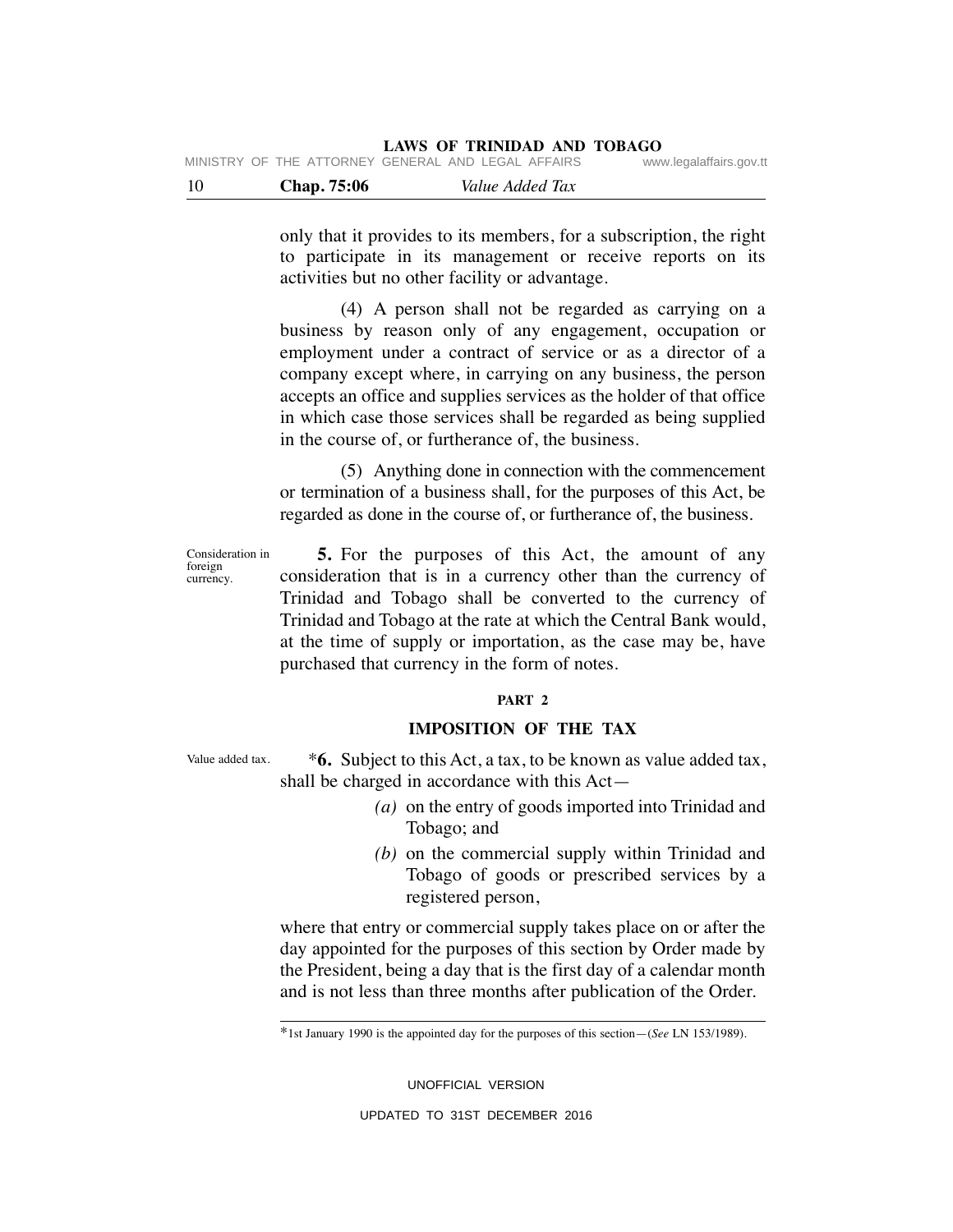|  | LAWS OF TRINIDAD AND TOBAGO                        |             |                         |
|--|----------------------------------------------------|-------------|-------------------------|
|  | MINISTRY OF THE ATTORNEY GENERAL AND LEGAL AFFAIRS |             | www.legalaffairs.gov.tt |
|  | Value Added Tax                                    | Chap. 75:06 | 11                      |

 $*7.$  (1) The amount of the tax shall be calculated in Rate of tax. accordance with this Act at the rate of twelve and one-half per cent or such other rate as the Minister by Order specifies, except in the case of an entry or a supply that is zero-rated. [1 of 2016].

 (2) The Order made under subsection (1) is subject to affirmative resolution of Parliament.

| 8. (1) Where goods are prescribed in Schedule $2-$ | Zero-rating.<br>Schedule 2. |
|----------------------------------------------------|-----------------------------|
| (a) the entry of any such goods imported; or       |                             |

 *(b)* the supply of those goods,

is zero-rated for the purposes of this Act.

 (2) Where services are, or the supply of services is, prescribed in Schedule 2, the supply of those services is zero-Schedule 2. rated for the purposes of this Act.

 (3) Where the entry or supply of any goods or the supply of any services is zero-rated, the rate at which tax is regarded as being charged shall be nil, and consequently no tax shall be charged on the entry or supply.

 (4) The Minister may by Order amend Schedule 2 and Schedule 2. an Order under this subsection is subject to negative resolution of Parliament.

#### **PART 3**

#### **TAX ON IMPORTS**

**9.** Tax charged on the entry of imported goods shall be of an Calculation of amount calculated by multiplying the rate of tax applicable under  $\frac{\text{tax}}{\text{ax}}$ . this Act by the value of the goods imported.

**10.** (1) The Comptroller of Customs and Excise shall be Comptroller to responsible for the collection of the tax to which this Part applies.  $\frac{\text{collect tax.}}{[9 \text{ of } 1990]}$ 

 (2) Tax on the entry of imported goods shall be charged and payable under this Act but, for the purposes of collecting and enforcing the payment of this tax the Customs Act and any other Ch. 78:01. written law relating to the importation of goods shall apply in the same manner as if it were a duty of Customs.

UNOFFICIAL VERSION

[9 of 1990].

<sup>\*</sup>Amendment made to this section by Act No. 1 of 2016 took effect from 1st February 2016.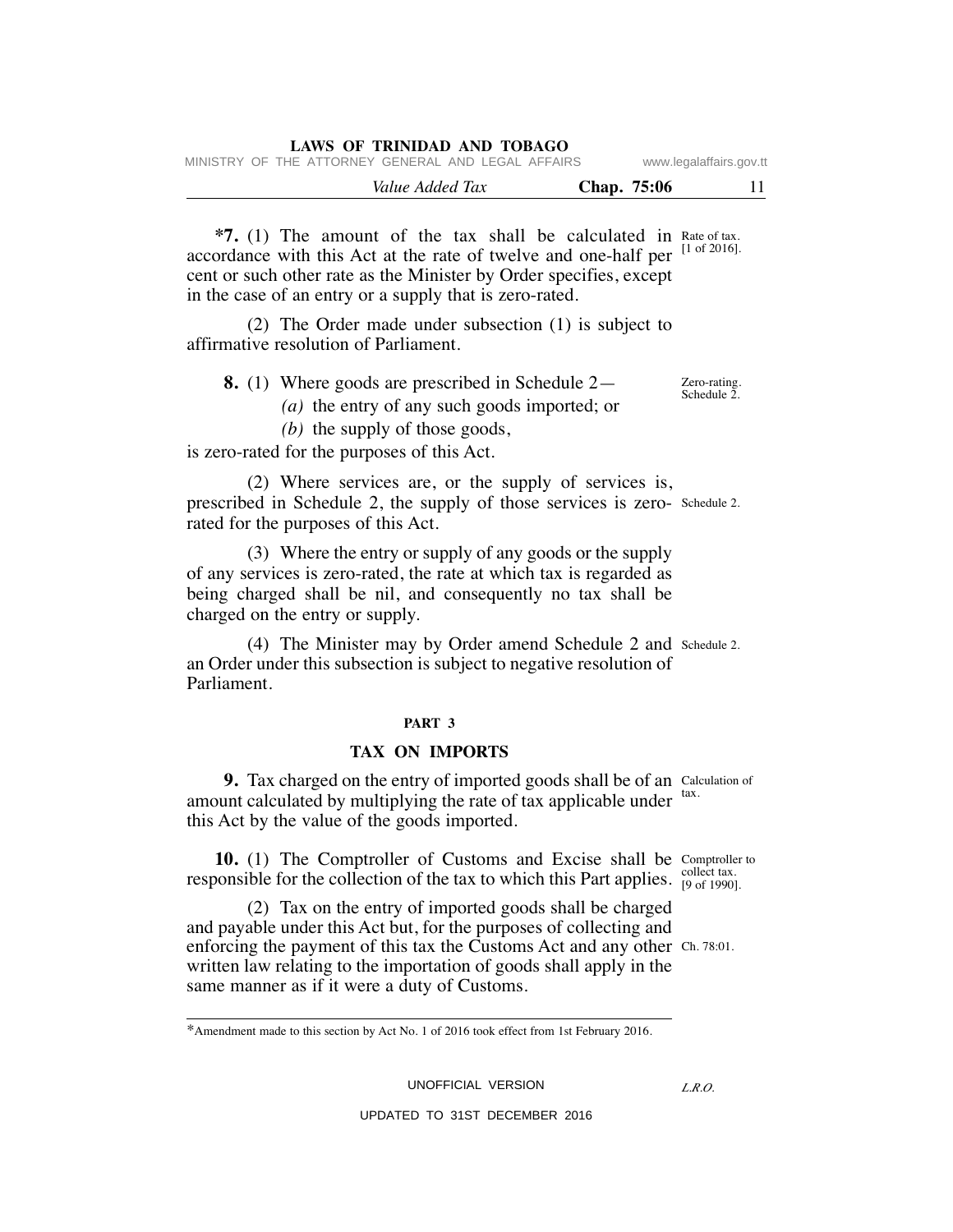**LAWS OF TRINIDAD AND TOBAGO**

| 12 | <b>Chap.</b> 75:06 | Value Added Tax                                    |                         |
|----|--------------------|----------------------------------------------------|-------------------------|
|    |                    | MINISTRY OF THE ATTORNEY GENERAL AND LEGAL AFFAIRS | www.legalaffairs.gov.tt |

 **11.** Tax on the entry of imported goods becomes due and payable at the time when the goods are entered, and is the liability of the importer. When tax due and payable.

Value of imported goods.  $[6$  of 1991].

Ch. 78:01.

 **12.** For the purposes of this Act, the value of goods imported into Trinidad and Tobago is the total of the amount of—

- *(a)* the value of the goods determined in accordance with the Sixth Schedule to the Customs Act (whether or not duty is payable under that Act); and
- *(b)* any duties, taxes (other than the tax charged under this Act) and other charges that are charged, paid or payable upon the entry of imported goods,

except that where the goods are reimported after being exported for repair, renovation or improvement and it is further shown that the goods have been subjected to a process of repair, renovation or improvement abroad and where their form or character has not been changed, the value of the goods, for the purposes of calculating tax, if any, on the entry of the goods when they are reimported, is the amount of the increase in their value that is attributable to the process.

## **13.** *(Repealed by Act No. 6 of 1991).*

 **13A.** Where a person pays tax on imports in excess of his liability to the Comptroller of Customs and Excise, the Comptroller shall refund the amount by which the payment exceeds such liability. Refund on overpayments of tax

#### **PART 4**

#### **TAX ON SUPPLY**

#### **DIVISION 1—THE TAX**

 **14.** (1) A supply of goods or prescribed services that is made in the course of, or furtherance of, any business is a "commercial supply" for the purposes of this Act.

 (2) Upon the sale, transfer or other disposition, whether for consideration or not, of a business as a going concern, the

#### UNOFFICIAL VERSION

#### UPDATED TO 31ST DECEMBER 2016

Commercial supply. [9 of 1990 4 of 1992].

on imports. [9 of 1990].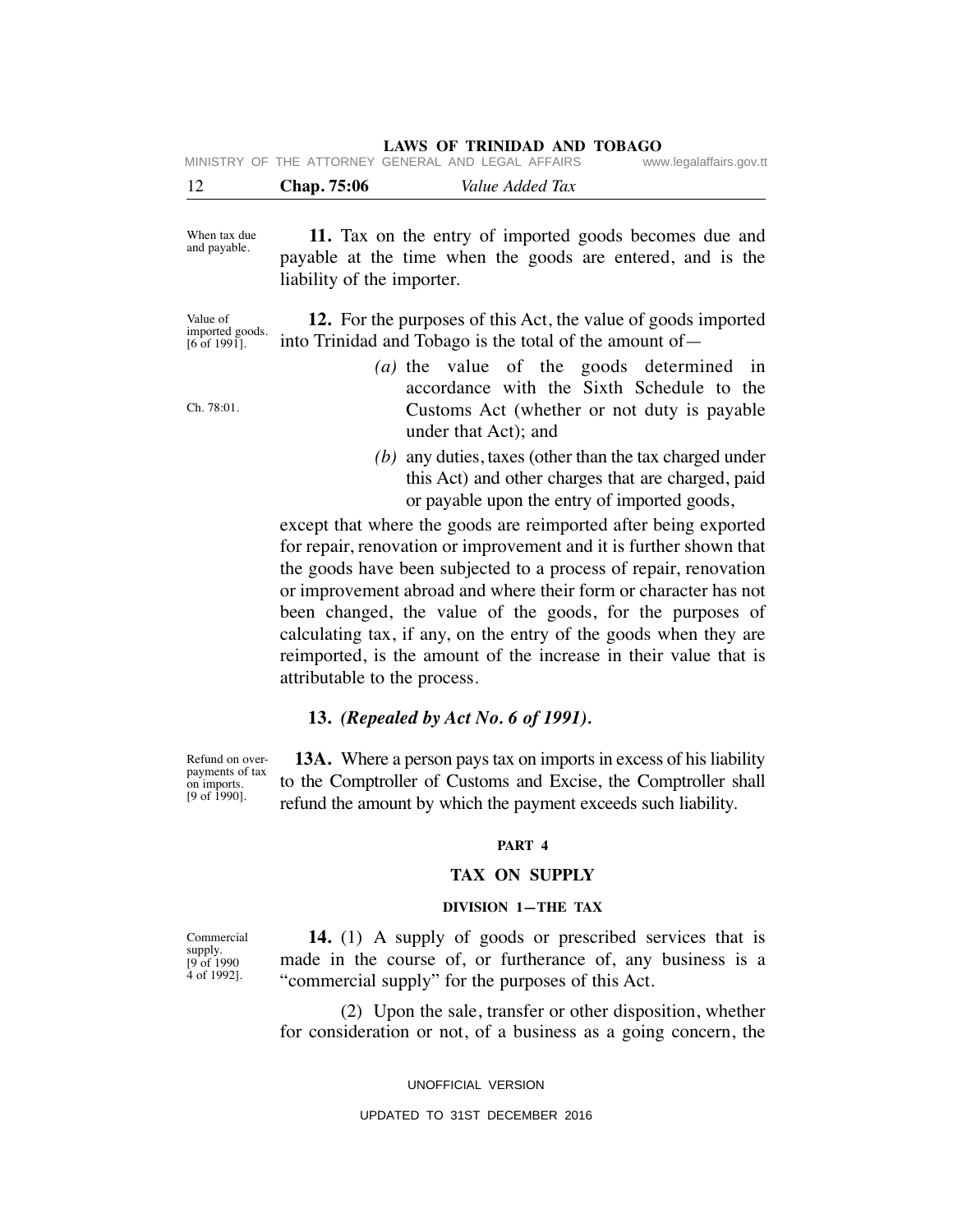| MINISTRY OF THE ATTORNEY GENERAL AND LEGAL AFFAIRS |             | www.legalaffairs.gov.tt |    |
|----------------------------------------------------|-------------|-------------------------|----|
| Value Added Tax                                    | Chap. 75:06 |                         | 13 |

sale, transfer or other disposition of any stock in trade held for the purposes of the business shall be regarded as being a commercial supply.

 (3) Where any goods belonging to a person for the purposes of carrying on a business are appropriated to a use other than for the purposes of that business, the appropriation shall be regarded as a commercial supply.

 (4) Where any goods belonging to a person for the purposes of carrying on a business are sold to satisfy a debt, the sale shall be regarded as a commercial supply on behalf of that person.

 (5) Where a registered person ceases to carry on business, or ceases to be registered but continues to carry on business, any goods on hand that have not been supplied by him at the time when he ceases to carry on business, or ceases to be registered, shall be deemed to have at that time, been supplied by him and for the purposes of this Act, the deemed supply shall be regarded as a commercial supply and he shall be regarded as both the supplier and the recipient.

 (6) Where, under a contract of insurance, a person receives an amount by way of an indemnity payment relating to a loss incurred on or after the appointed day in relation to goods or services in the course of, or furtherance of, any business, the person shall, for the purposes of the application of this Act to that person but not to the person by whom the payment is made, be regarded as having made a commercial supply of the goods or services to which the payment relates, at the time when the payment is made, and the amount of the payment shall be regarded as having been the consideration for the supply, including such amount, if any, as may be claimed in respect of tax.

 (7) A sale, transfer, other disposition or indemnity payment occurring in subsection (2), (4) or (6) shall not constitute a commercial supply to a person who would not otherwise be liable for registration but for such event.

 (8) Where subsection (6) applies, the person by whom the indemnity payment is to be made shall withhold from it the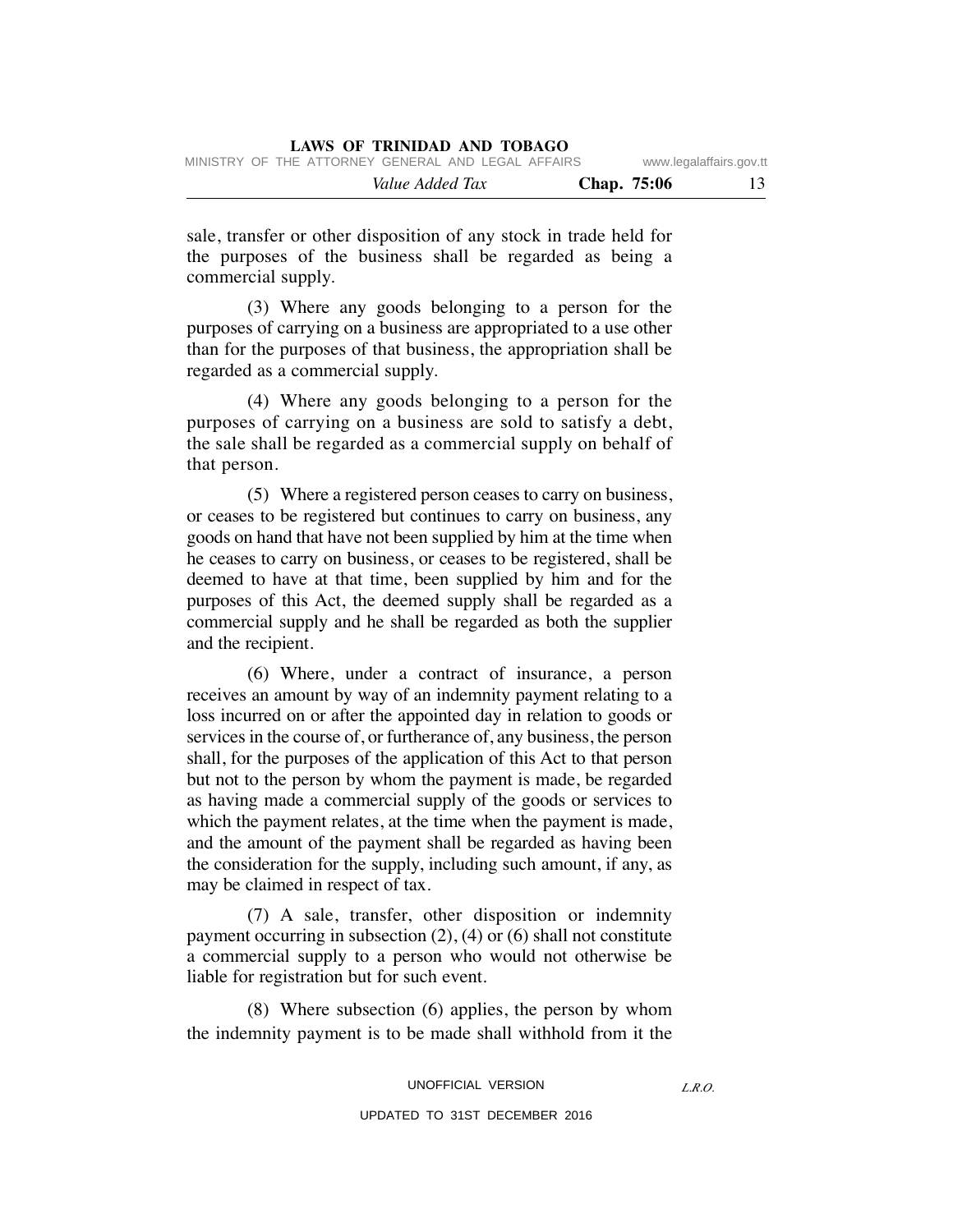| <b>Chap.</b> 75:06                                 | Value Added Tax |                         |
|----------------------------------------------------|-----------------|-------------------------|
| MINISTRY OF THE ATTORNEY GENERAL AND LEGAL AFFAIRS |                 | www.legalaffairs.gov.tt |

amount, if any, as may be claimed in respect of tax and pay it to the Board on behalf of the person to whom the payment is to be made.

What constitutes a supply of goods or services. Schedule 3.

 **15.** (1) Schedule 3 applies for determining what is, for the purposes of this Act, to be included as a supply of goods or sevices.

 (2) The Minister may by Order amend Schedule 3 and an Order under this subsection is subject to negative resolution of Parliament.

Place of supply. [9 of 1990 35 of 1998 91 of 2000].

 **16.** (1) For the purposes of this Act, the supply of goods and services shall, subject to subsections (3) and (4), be regarded as taking place within Trinidad and Tobago if—

- *(a)* the supplier is resident in Trinidad and Tobago; or
- *(b)* the supplier is not resident in Trinidad and Tobago but—
	- (i) in the case of a supply of goods, the goods supplied are in Trinidad and Tobago at the time of the supply; or
	- (ii) in the case of a supply of services, the services are physically performed in Trinidad and Tobago by a person who is in Trinidad and Tobago at the time the services are performed.

 (2) For the purposes of this Act, the supply of goods or services shall, subject to subsections (1)*(b)* and (5), be regarded as not taking place within Trinidad and Tobago if the supplier is not resident in Trinidad and Tobago.

 (3) Where, in the circumstances referred to in subsection  $(1)(b)$ , the goods or services supplied are supplied to a registered person for the purposes of his making a commercial supply in Trinidad and Tobago, the supply shall be regarded as not taking place within Trinidad and Tobago unless the supplier and recipient agree that the supply is to be regarded as taking

> UNOFFICIAL VERSION UPDATED TO 31ST DECEMBER 2016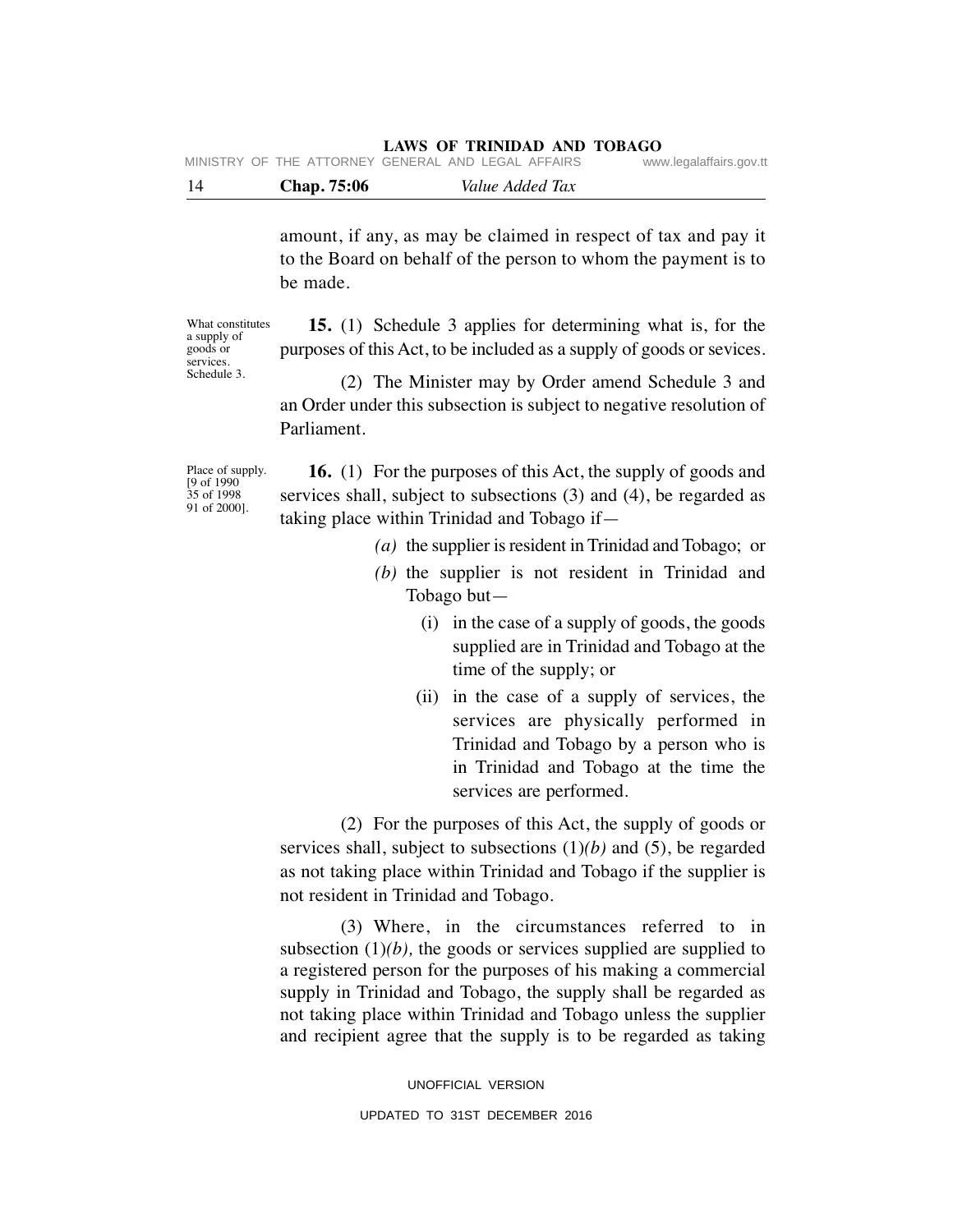|  |  |                                                    | Value Added Tax |  | Chap. 75:06 |                         |
|--|--|----------------------------------------------------|-----------------|--|-------------|-------------------------|
|  |  | MINISTRY OF THE ATTORNEY GENERAL AND LEGAL AFFAIRS |                 |  |             | www.legalaffairs.gov.tt |

place within Trinidad and Tobago, save that this provision does not apply where the supplier is registered or liable to be registered, other than as a result of the supply referred to in this subsection.

 (4) Where goods are imported into Trinidad and Tobago and either—

- *(a)* have not yet been entered; or
- *(b)* are supplied to a person in such circumstances that he is liable to pay tax on the entry of the goods,

the supply of the goods shall be regarded as not taking place within Trinidad and Tobago.

 (5) The supply of international travel or international package tours shall be regarded as taking place within Trinidad and Tobago, if the travel or package tour is paid for in Trinidad and Tobago or if the journey also originates in Trinidad and Tobago, or if Trinidad and Tobago is the place of the issue of the ticket for travel.

**17.** (1) Except as otherwise provided in this section, a Time of supply. supply of goods or services takes place, for the purposes of this Act, when—

- *(a)* an invoice for the supply is given by the supplier;
- *(b)* payment is made for the supply; or
- *(c)* the goods are made available, or the services are rendered, as the case may be, to the recipient,

whichever is the earlier.

- (2) Where goods are supplied to a person—
	- *(a)* under an agreement for hire purchase or lease with an option to purchase; or
	- *(b)* under an arrangement whereby the recipient has an option to return the goods to the supplier,

the supply takes place, for the purposes of this Act, when the goods are made available to the recipient.

 (3) Where a supply of services, other than a supply to which subsection (2) or (4) applies, is continuous, the supply takes

UNOFFICIAL VERSION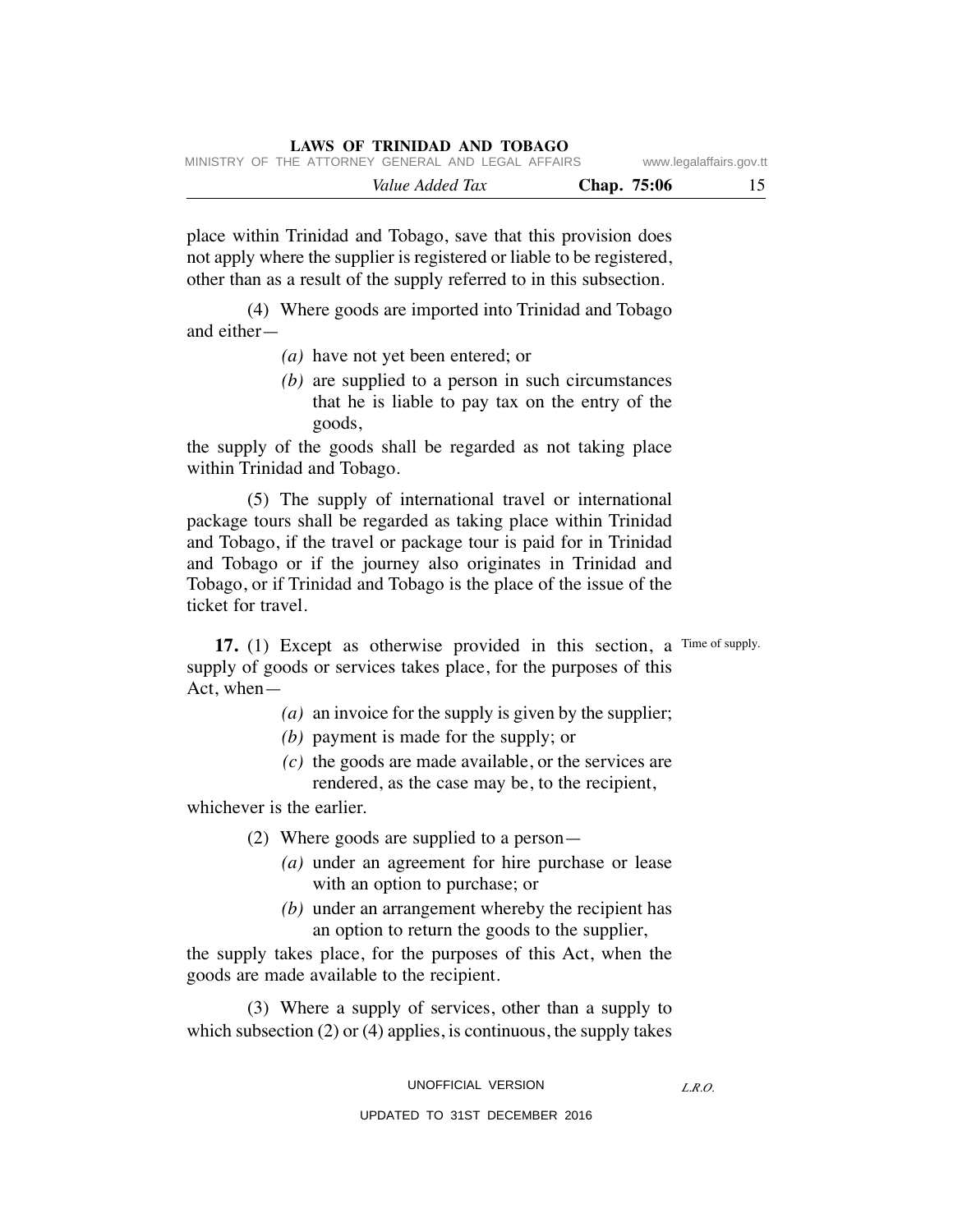| - 16 | <b>Chap.</b> 75:06 | Value Added Tax                                    |                         |
|------|--------------------|----------------------------------------------------|-------------------------|
|      |                    | MINISTRY OF THE ATTORNEY GENERAL AND LEGAL AFFAIRS | www.legalaffairs.gov.tt |

place, for the purposes of this Act, when an invoice for the supply is given by the supplier, but only to the extent of the supply to which the invoice relates.

 (4) Where services are supplied under an agreement that expressly provides for the consideration to be paid in periodic payments, whether or not the services are provided periodically, the services, shall, to the extent that an invoice for the services is not given by the supplier, be regarded as being successively supplied at the times when the periodic payments are made or become due, whichever is earlier.

 (5) Where goods are supplied progressively or periodically under an agreement that provides for the consideration for the supply to be paid from time to time upon the supplier giving invoices, the goods shall be regarded as being supplied at the time when—

- *(a)* an invoice for the supply of the goods is given by the supplier;
- *(b)* payment for the supply of the goods is made; or

 *(c)* payment for the supply of the goods becomes due, whichever is earlier.

 (6) Where a building, structure or other works is constructed under an agreement that expressly provides for the consideration to be paid at specified stages of the construction, the supply of the goods and services involved in the construction of the building to each stage shall be regarded as taking place when—

- *(a)* an invoice in respect of the construction of the building to that stage is given;
- *(b)* payment in respect of the construction of the building to that stage is made; or
- *(c)* payment in respect of the construction of the building to that stage becomes due,

whichever is the earlier, except that the proportion of the supply to which the deposit, if any, relates shall be regarded as taking place at the time the deposit is paid.

> UNOFFICIAL VERSION UPDATED TO 31ST DECEMBER 2016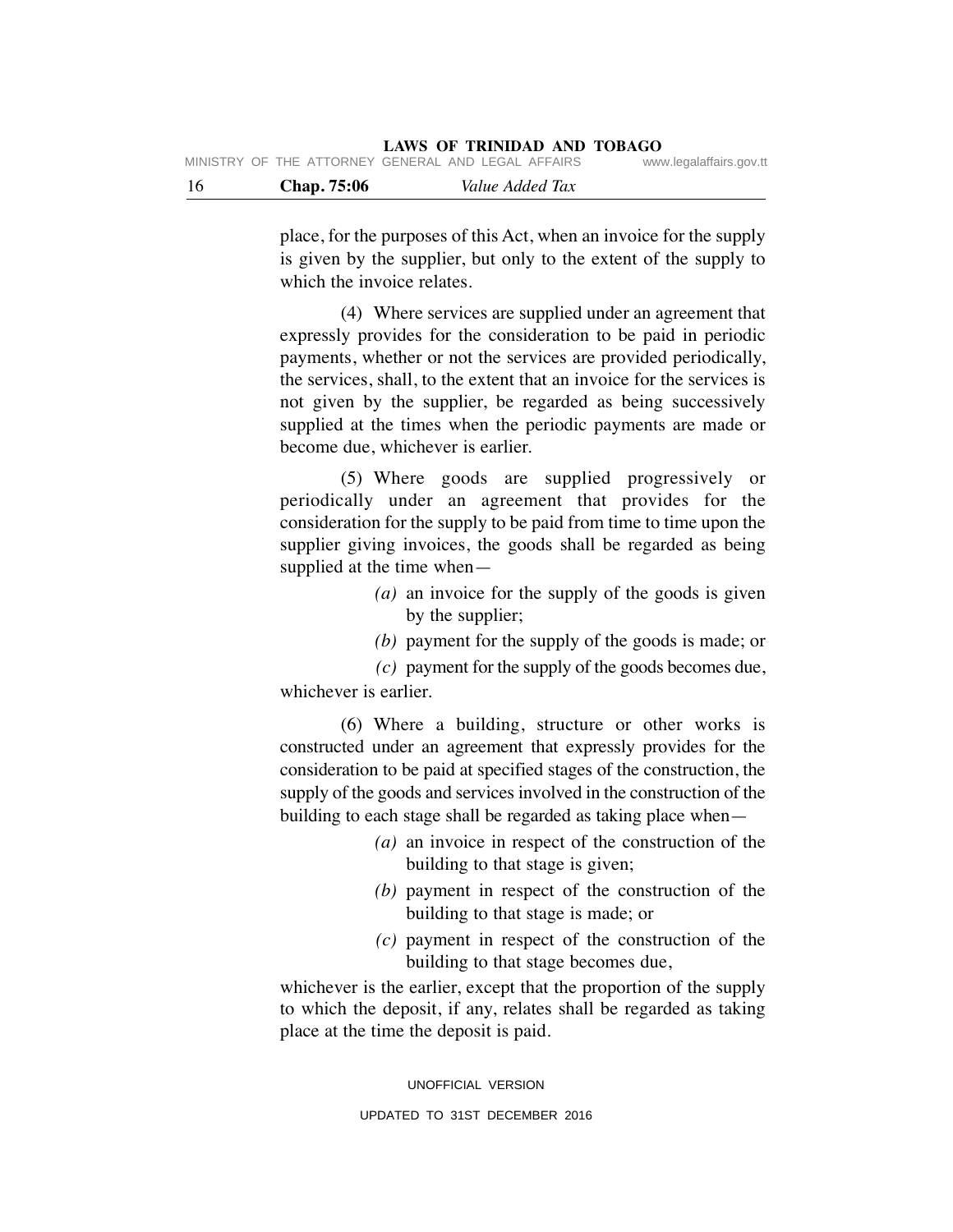|  |  | LAWS OF TRINIDAD AND TOBAGO                        |  |                    |                         |  |
|--|--|----------------------------------------------------|--|--------------------|-------------------------|--|
|  |  | MINISTRY OF THE ATTORNEY GENERAL AND LEGAL AFFAIRS |  |                    | www.legalaffairs.gov.tt |  |
|  |  | Value Added Tax                                    |  | <b>Chap.</b> 75:06 |                         |  |

**18.** (1) Except as otherwise provided in this section, the value of supply. amount of the value of the supply of goods or services is, for the  $\frac{5}{3}$  of 1994]. purposes of this Act— [9 of 1990

- *(a)* where the supply is for a consideration wholly in money, the amount of the consideration, not including tax and road improvement tax on motor vehicle fuel;
- *(b)* where the supply is not for a consideration or is for a consideration that is not wholly in money, the amount of its open market value.

 (2) Where the supply of goods or services is for a consideration wholly in money but the consideration is payable by a person standing in such a relationship as affects the amount of the consideration, the amount of the value of the supply is, for the purposes of this Act, the amount of its open market value.

 (3) Where an employer supplies meals or temporary accommodation to an employee, the amount of the value of the supply is, for the purposes of this Act, the amount of the consideration in money payable by the employee for the supply or, if no consideration in money is payable by the employee for the supply, nil.

 (4) In subsection (3), "temporary accommodation" means accommodation not exceeding an aggregate of thirty days in any twelve-month period.

 (5) Where goods are supplied in accordance with section 14(5) the value of the goods that are deemed to be selfsupplied shall be based either—

 *(a)* on the open market value of the goods; or

 *(b)* the cost of the goods at the time of acquisition, whichever is the lower.

value of supply.

**19.** For the purposes of this Act, the amount of the open market Open market value of the supply of goods or services is equal to the amount of the consideration, not including tax, that would, if the consideration were wholly in money, be expected to be payable for it by a person standing in no such relationship as would affect that consideration.

## UNOFFICIAL VERSION

UPDATED TO 31ST DECEMBER 2016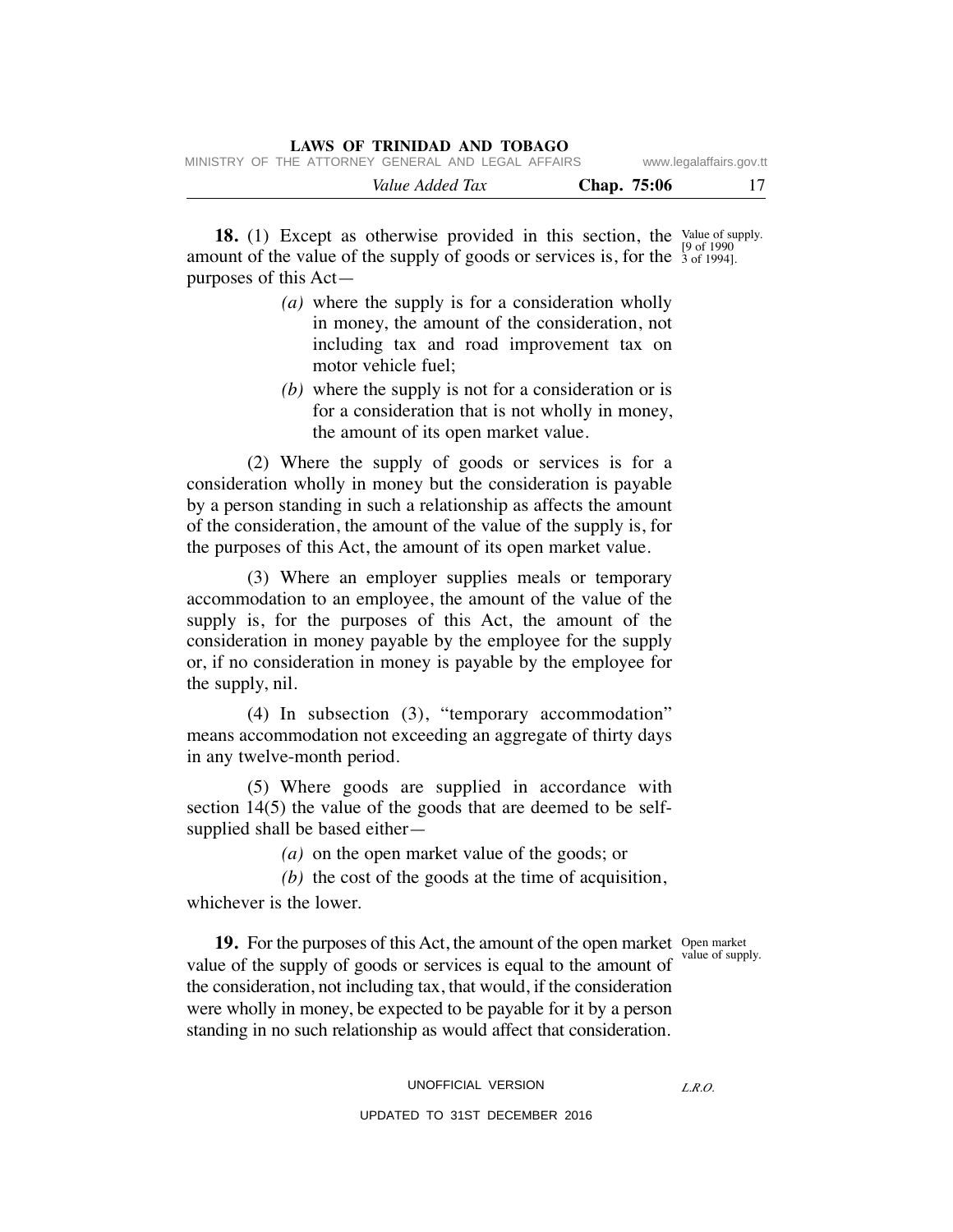MINISTRY OF THE ATTORNEY GENERAL AND LEGAL AFFAIRS

18 **Chap. 75:06** *Value Added Tax* 

#### **DIVISION 2—REGISTRATION**

Suppliers to be registered.

 **20.** (1) Subject to subsection (2), a person who, on or after the appointed day, makes a commercial supply is required to be registered.

- (2) Subsection (1) does not apply to a person who—
	- *(a)* has, in accordance with section 24, made an application to be registered that has not yet been dealt with by the Board; or
	- *(b)* makes a commercial supply in the circumstances referred to in section 21.

 (3) A person who, not being registered, makes a commercial supply by reason of which he is required by subsection (1) to be registered commits an offence and is liable on summary conviction to a fine of fifteen thousand dollars and imprisonment for one year.

Low level supplies. [5 of 1995 8 of 1996 35 of 1998 2 of 2012 1 of 2016].

 **21.** (1) The circumstances referred to in section 20(2)*(b)* in which a person may make a commercial supply without being registered are—

- $(a)$  where
	- (i) during the period of twelve months ending with the month immediately before the month in which the supply is made, the value of his commercial supplies was not more than five hundred thousand dollars; and
	- (ii) there are reasonable grounds for believing that the value of his commercial supplies during the period of twelve months commencing with the month in which the supply is made will not be more than five hundred thousand dollars; or
- *(b)* where, at any time before the supply is made, the Board has declared, in writing, that it is satisfied that the value of his commercial supplies during the period of twelve months commencing with the

UNOFFICIAL VERSION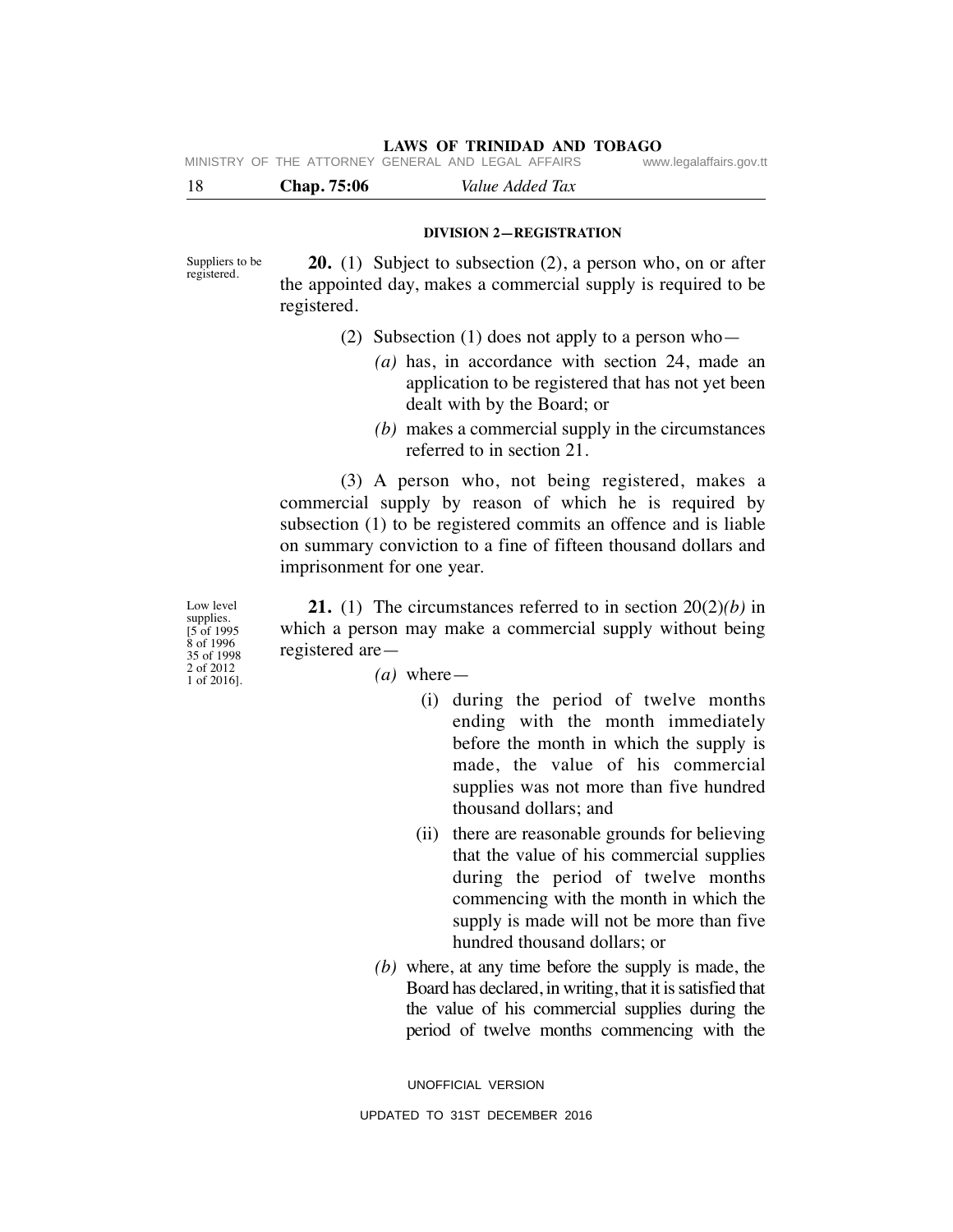month in which the supply is made will not be more than five hundred thousand dollars.

 (2) Where a person has been carrying on a business for less than the period of twelve months referred to in subparagraph (i) of subsection  $(1)(a)$ , the circumstance required by that subparagraph is deemed only to exist if, during that lesser period, the average monthly value of his commercial supplies was not more than sixteen thousand and six hundred dollars.

**22.** (1) The Board may, by notice in writing given to a Declarations. person, declare, for the purposes of section 21, that it is satisfied  $\frac{5}{8}$  of 1996 that the value of his commercial supplies during the period of  $^{35}_{20}$  of 1998 twelve months commencing with such month, after the notice is 1 of 2016]. given, as the Board specifies in the notice will not be more than five hundred thousand dollars

 (2) The Board may, by notice in writing given to a person, declare that there are reasonable grounds for believing that the value of the commercial supplies to be made by that person during the period of twelve months commencing with such month, after the notice is given, as the Board specifies in the notice will be more than five hundred thousand dollars, and for the purposes of section 21 the giving of that notice constitutes reasonable grounds for so believing.

 (3) Where the Board has given a person notice under subsection  $(1)$  or  $(2)$  it may, by a further notice in writing given to that person, revoke the notice under subsection (1) or (2) with effect from the commencement of such month, after the notice of revocation is given, as the Board specifies in the notice of revocation and the declaration in the notice revoked shall accordingly cease to have effect.

**23.** (1) Where a person who makes a commercial supply is, at Registered the time the supply takes place, registered, he may recover from the recover tax person to whom the supply is made an amount calculated by  $_{[2 \text{ of } 2012] }^{person supplied.}$ multiplying the value of the supply by the rate of tax charged on that supply and, unless the supply is expressed to be for a consideration that includes an amount in respect of tax, that amount is recoverable in addition to any other consideration for the supply.

recover tax from [2 of 2012].

UNOFFICIAL VERSION UPDATED TO 31ST DECEMBER 2016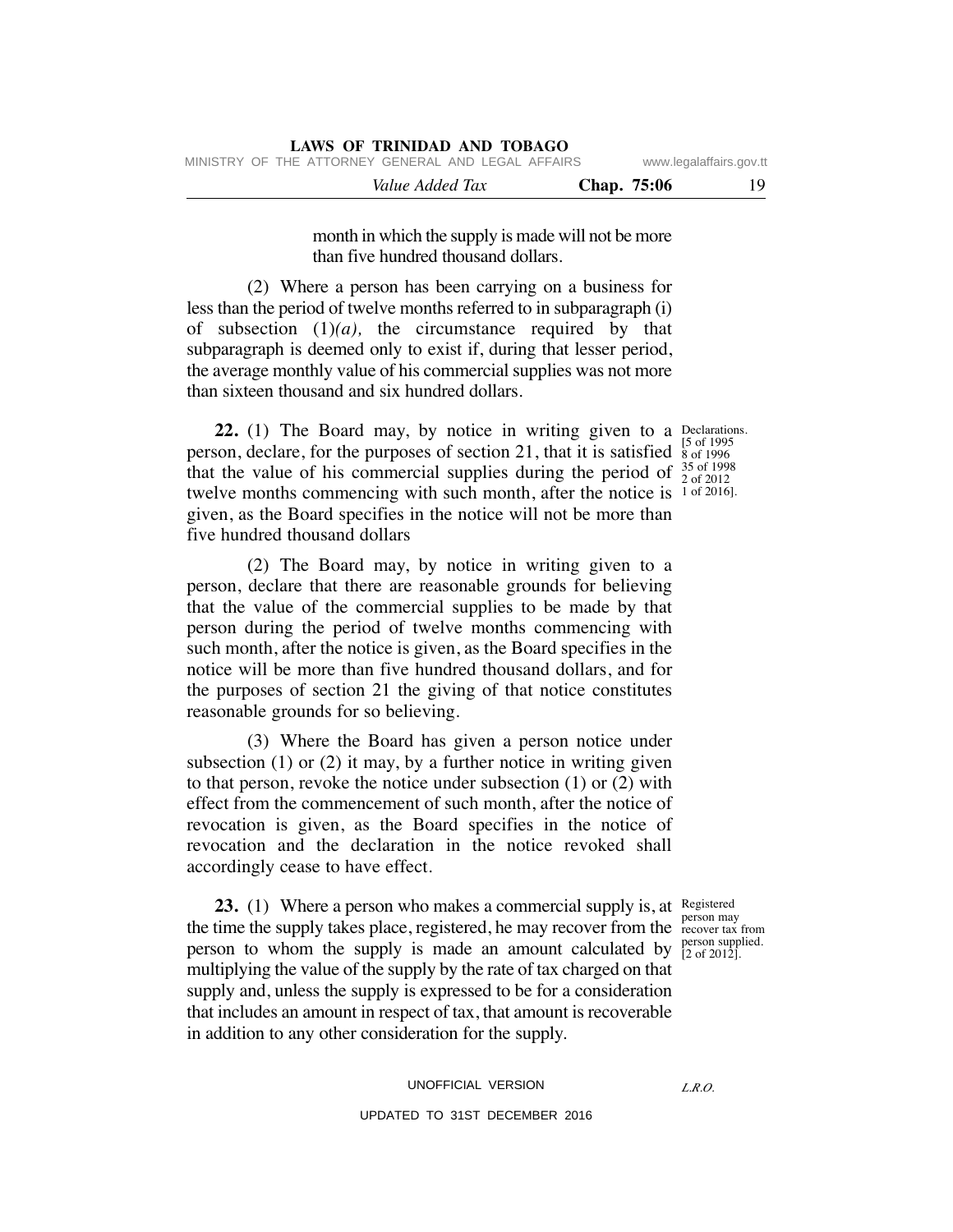| - 20 | Chap. 75:06                                        | Value Added Tax |                         |
|------|----------------------------------------------------|-----------------|-------------------------|
|      | MINISTRY OF THE ATTORNEY GENERAL AND LEGAL AFFAIRS |                 | www.legalaffairs.gov.tt |

 (2) A person who, other than in accordance with subsection (1), recovers or seeks to recover from any other person an amount represented to be in respect of tax commits an offence and is liable on summary conviction to a fine of fifty thousand dollars and imprisonment for three years.

Application for registration.

 **24.** A person who is not registered and intends to make a commercial supply may, in the manner and form approved by the Board, apply to the Board to be registered.

Registration. [2 of 2013].

 **25.** Subject to section 26, where a person applies under section 24 to be registered, the Board—

- *(a)* shall, if the applicant intends to make commercial supplies other than in the circumstances referred to in section 21; and
- *(b)* may, if the applicant intends only to make commercial supplies in the circumstances referred to in section 21,

cause the applicant to be registered within one working day after the date of receipt of the application supported by such other documents in the manner and form approved by the Board.

Certain selfsupply may be disregarded.

 **26.** Where, upon a person ceasing to carry on business, any goods held by him for the purposes of the business are to be appropriated by him to his private use or to any other purpose or upon a person who continues to carry on business ceasing to be registered and thereupon being deemed to have made a supply, the appropriation or supply shall be disregarded for the purposes of determining whether or not the Board has a discretion under section 25 to refuse an application by the person to be registered and, if the Board refuses the application, section 20 does not apply in relation to the appropriation or supply.

Certificate of registration.  $[2]$  of 2012].

 **27.** (1) The Board shall cause each person registered to be issued with a certificate of registration and such number of copies of it, if any, as he requires for the purposes of subsection (3).

 (2) A certificate of registration shall bear an identifying number and shall show the date from which the registration is effective.

UNOFFICIAL VERSION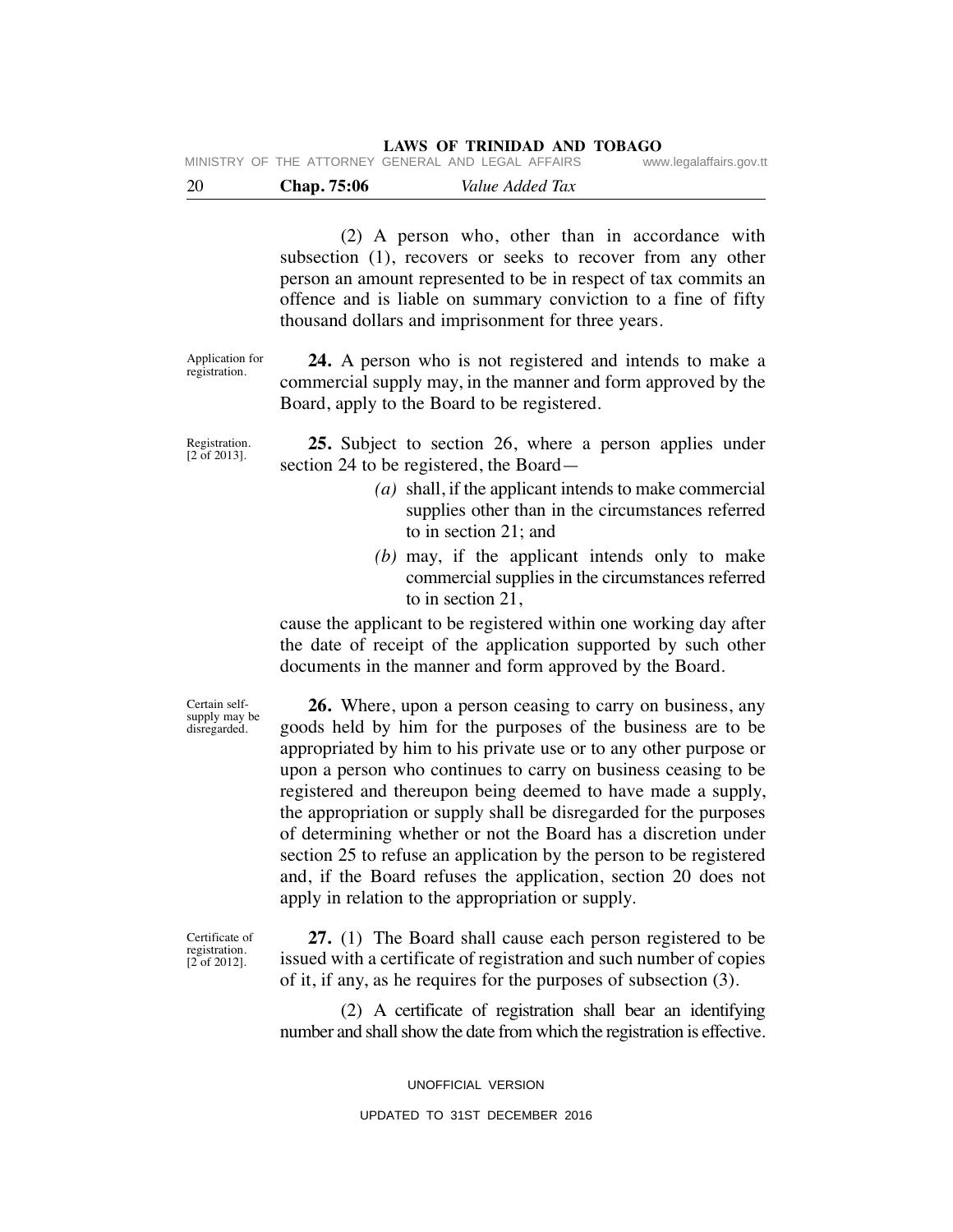| MINISTRY OF THE ATTORNEY GENERAL AND LEGAL AFFAIRS |             | www.legalaffairs.gov.tt |
|----------------------------------------------------|-------------|-------------------------|
| Value Added Tax                                    | Chap. 75:06 | 21                      |

 (3) A registered person shall cause his certificate of registration, or a copy of it issued by the Board, to be displayed in public view at the place from which the person carries on the business in connection with which he makes a commercial supply, or in each such place where there is more than one.

 (4) A person who contravenes subsection (3) commits an offence and is liable on summary conviction to a fine of six thousand dollars and a further one hundred dollars in respect of each day during which the offence has continued.

 (5) A person who, not being registered, displays a certificate of registration, a copy of a certificate of registration, or a document purporting to be a certificate of registration or purporting to be a copy of a certificate of registration, commits an offence and is liable on summary conviction to a fine of fifteen thousand dollars and imprisonment for one year.

**28.** (1) A registered person shall, within twenty-one days, Notification of give the Board notice in writing of—

changes.  $[2 \text{ of } 2012]$ .

- *(a)* any change affecting the accuracy of the particulars provided by him in his application to be registered;
- *(b)* the business in respect of which the person is registered is closing down;
- *(c)* any other matter of which he is required by the regulations to give the Board notice.
- (2) Where a registered person—
	- *(a)* dies;
	- *(b)* becomes bankrupt;
	- *(c)* goes into liquidation or receivership; or
	- *(d)* becomes a party to an amalgamation,

the registered person or the person responsible for the affairs of the registered person shall, within twenty-one days, give the Board notice in writing thereof.

 (3) Where the Board has not been given notice as required by this section of any matter relating to a registered person, it may

UNOFFICIAL VERSION

*L.R.O.*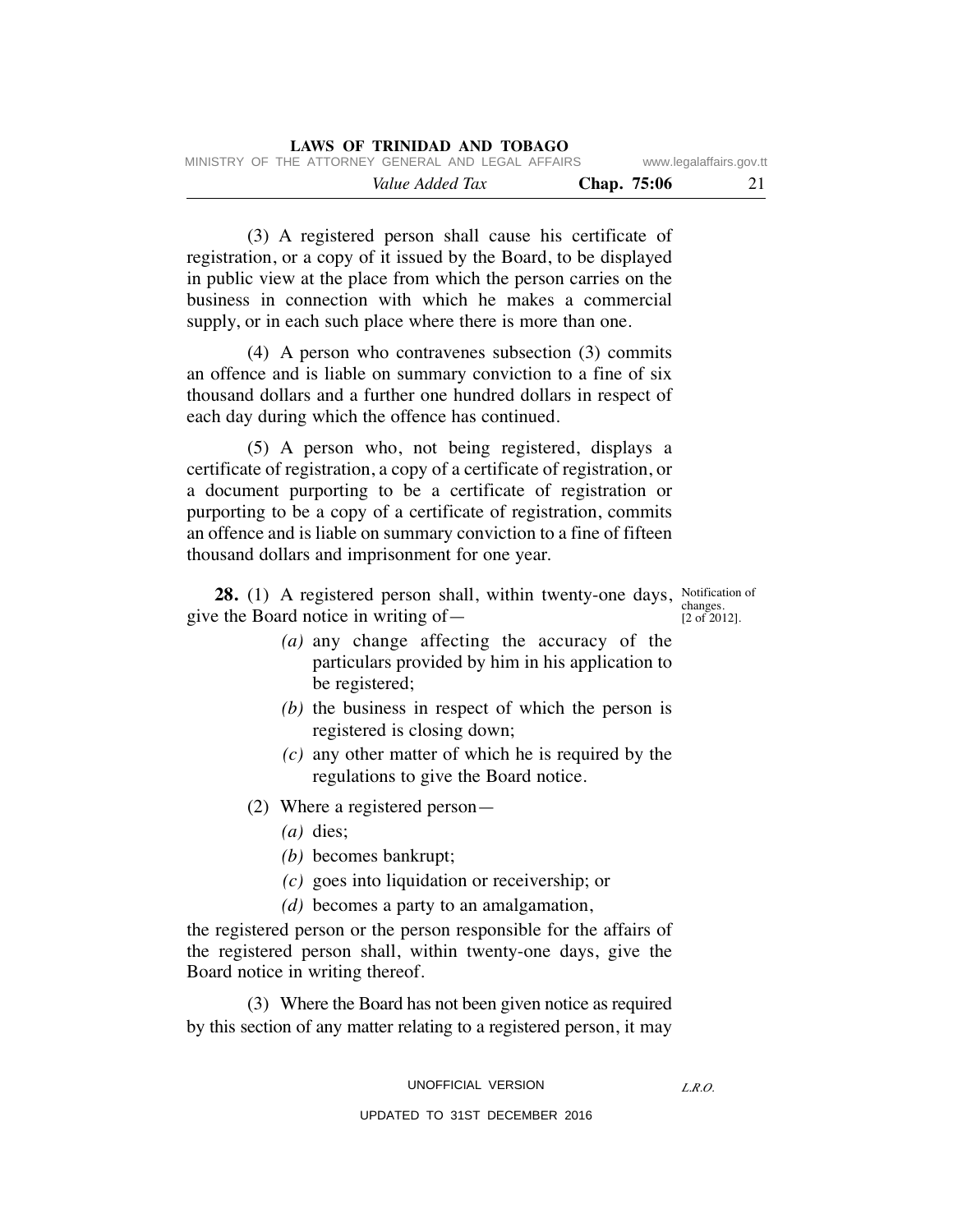| - 22 | <b>Chap.</b> 75:06 | Value Added Tax                                    |                         |
|------|--------------------|----------------------------------------------------|-------------------------|
|      |                    | MINISTRY OF THE ATTORNEY GENERAL AND LEGAL AFFAIRS | www.legalaffairs.gov.tt |

assess that person under this Act and otherwise exercise its powers under this Act as if the matter of which it was not given notice had not taken place, and the registered person, or the estate of the registered person, is liable accordingly.

 (4) A person contravening this section commits an offence and is liable on summary conviction to a fine of six thousand dollars.

Cancellation of registration.  $[9$  of 1990 6 of 1991].

 **29.** (1) A registered person who is not required, or will not be required, by this Act to be registered may apply in writing to the Board to have his registration cancelled.

 (2) Whether or not a registered person has applied to have his registration cancelled, the Board may cancel the registration of a person if it appears to the Board that the person will not be required to be, and should not continue to be, registered.

 (3) Where a registered person has applied to have his registration cancelled the Board may refuse to cancel the registration solely on the grounds that the person has, within the last two years, made supplies by reason of which he has been required to be registered, but nothing in this subsection limits the grounds on which the Board may refuse to cancel the registration of a person.

 (3A) Where a person, who is registered under section 25, fails to commence making commercial supplies, the Board may, subject to subsections (3B), (3C) and (3D), cancel the registration of that person, and that person shall be required to pay to the Board within twenty-five days of cancellation of his registration or such further period as the Board may allow, an amount equivalent to all input tax that had been refunded to him during the period of his registration.

 (3B) Before the Board cancels a registration under subsection (3A) it shall serve a notice on the registered person requiring him to show cause why it should not exercise its powers under that subsection.

> UNOFFICIAL VERSION UPDATED TO 31ST DECEMBER 2016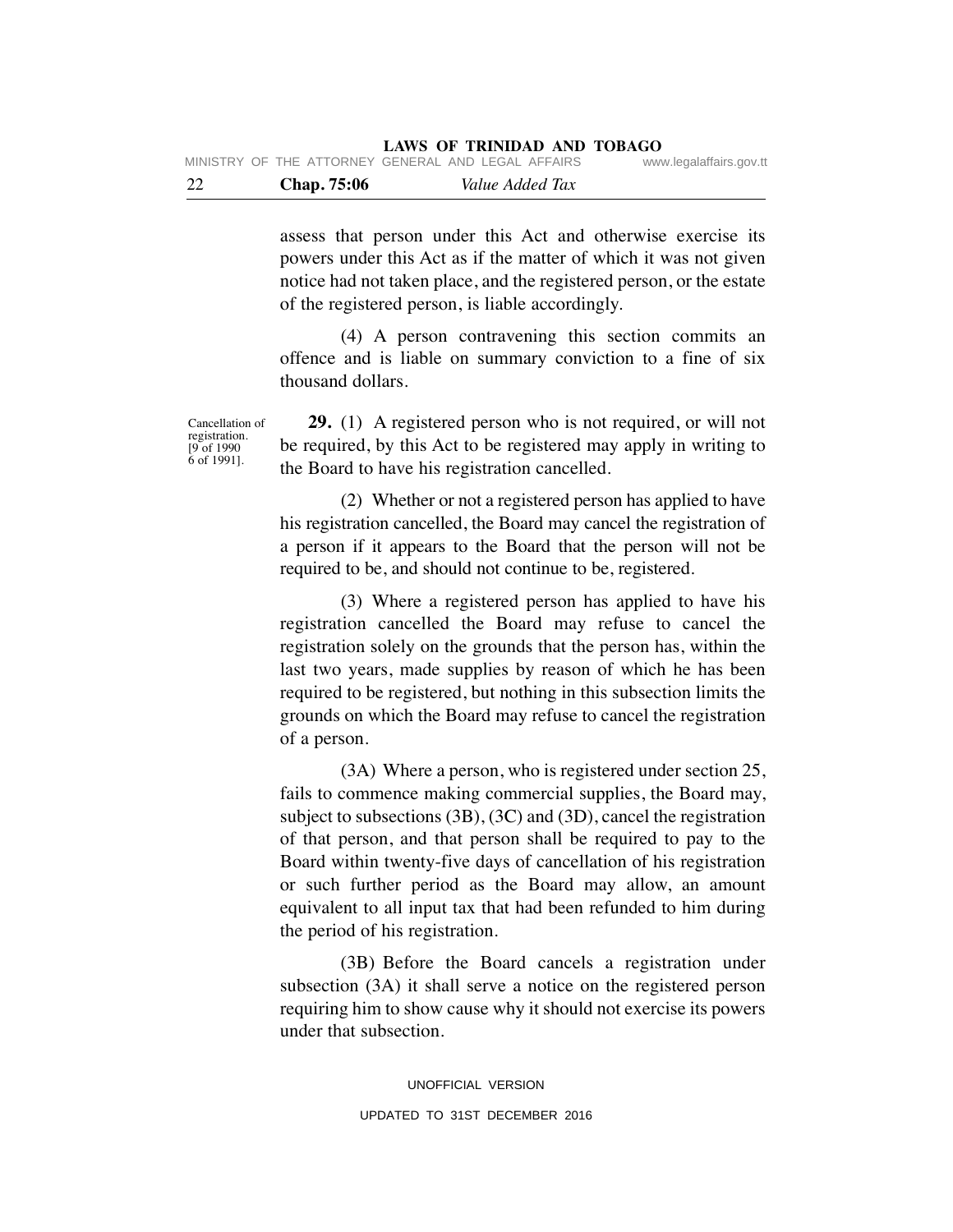|  |                                                    | Value Added Tax |  | Chap. 75:06 | 23                      |
|--|----------------------------------------------------|-----------------|--|-------------|-------------------------|
|  | MINISTRY OF THE ATTORNEY GENERAL AND LEGAL AFFAIRS |                 |  |             | www.legalaffairs.gov.tt |

 (3C) Where a person served with a notice under subsection (3B) satisfies the Board that he—

- *(a)* intends to make commercial supplies; and
- *(b)* is taking steps to commence making those supplies,

the Board shall not cancel his registration.

 (3D) Where a person served with a notice under subsection (3B) satisfies the Board that—

- *(a)* at the time of his registration, he intended to make commercial supplies;
- *(b)* he made reasonable efforts to make those supplies;
- *(c)* he no longer intends to make those supplies; and
- *(d)* he has reasonable grounds for his change of intentions,

the Board shall cancel his registration, and that person shall be required to pay an amount equivalent to all input tax refunded to him after the date of the notice or, if it appears to the Board that he ceased to intend to make commercial supplies on a date earlier than the date of that notice, after that earlier date.

 (3E) A registered person aggrieved by a cancellation under subsection (3A) may appeal to the Tax Appeal Board in accordance with the Tax Appeal Board Act.

Ch. 4:50.

 (4) The Board shall give notice of the cancellation of the registration of a person personally to the person or his agent or by registered post addressed to the person and the cancellation shall not have effect before—

- *(a)* where the notice is given personally, the day on which it was given;
- *(b)* where the notice is given by registered post—
	- (i) the day on which it is received by the person; or
	- (ii) the day that is fifteen days after the day on which it was posted,

whichever is the earlier.

UNOFFICIAL VERSION

*L.R.O.*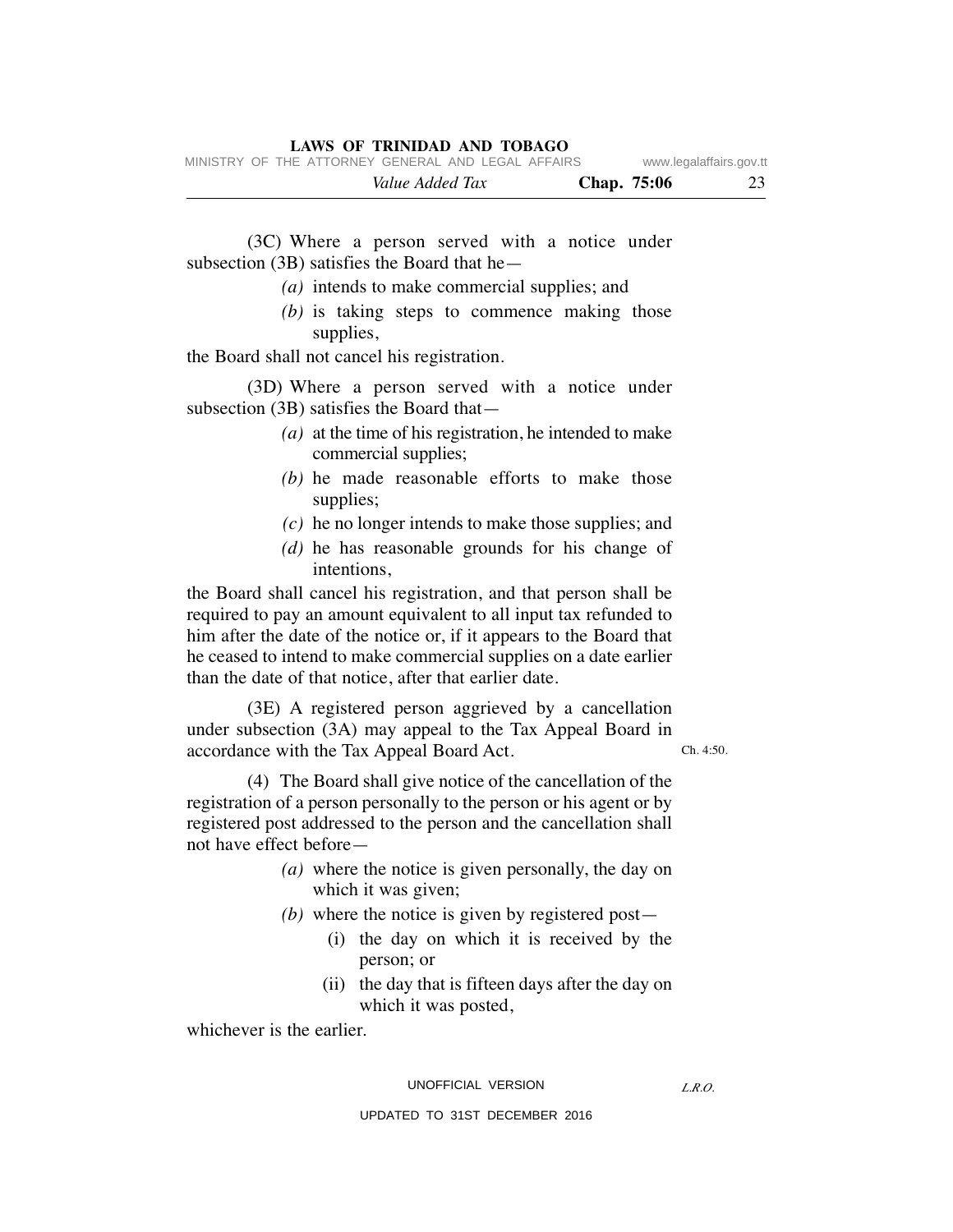| - 24 | Chap. 75:06 | Value Added Tax |  |
|------|-------------|-----------------|--|

 (5) A person who, in accordance with subsection (4), is given notice of the cancellation of his registration shall, within fifteen days after the cancellation has effect, return to the Board his certificate of registration and any copies of it that have been issued in accordance with section 27.

 (6) A person who contravenes subsection (5) commits an offence and is liable on summary conviction to a fine of fifteen thousand dollars and imprisonment for one year.

 (7) The obligations and liabilities under this Act of a person in respect of anything done or omitted to be done while that person was a registered person are not affected by that person ceasing to be a registered person.

#### **DIVISION 3—PAYMENT OF THE TAX**

Tax periods.

 **30.** (1) Each registered person shall, for the purposes of this Act, be in category A, category B, or category C, as the Board determines.

 (2) Except as may be otherwise prescribed in the Regulations—

- *(a)* the tax periods of persons in category A are the period of one month commencing on the appointed day, and each period of two months thereafter; and
- *(b)* the tax periods of persons in category B are the period of two months commencing on the appointed day, and each period of two months thereafter.

 (3) The tax periods of a person in category C are such periods as the Board from time to time determines in relation to that person.

 (4) The Board may determine that a person be transferred from any category referred to in this section to any other of those categories with effect from such time as the Board specifies, and that determination shall make such transitional provision relating to the tax periods of that person as is necessary to ensure that his tax periods follow one another continuously without any period of overlap.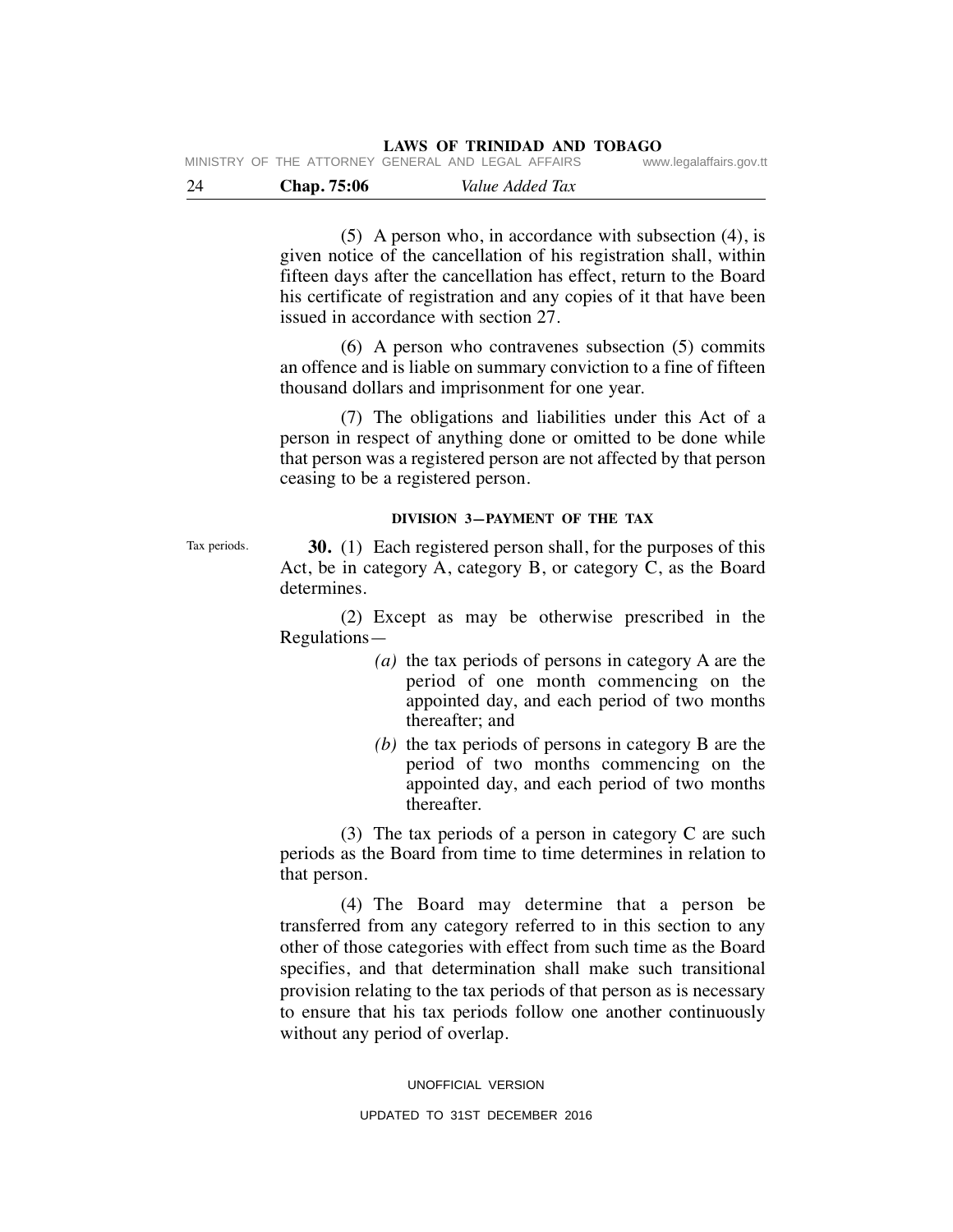|  |  |                 | LAWS OF INHTER AND TODAUT                          |  |             |                         |
|--|--|-----------------|----------------------------------------------------|--|-------------|-------------------------|
|  |  |                 | MINISTRY OF THE ATTORNEY GENERAL AND LEGAL AFFAIRS |  |             | www.legalaffairs.gov.tt |
|  |  | Value Added Tax |                                                    |  | Chap. 75:06 | 25                      |

**31.** (1) Every person shall, within the time required by this Returns. section, furnish to the Board a return, in a form approved by the Board and signed by him, relating to each tax period during which he was a registered person. [2 of 2012].

 (2) A return shall be furnished to the Board at the address specified on the form—

**LAWS OF TRINIDAD AND TOBAGO**

- *(a)* within twenty-five days after the end of the tax period to which it relates; or
- *(b)* where the person ceases to be registered during a tax period, within twenty-five days after the person ceases to be registered,

or within such further time as the Board may, in writing, allow and is not so furnished until it is received at that address.

 (3) A form approved by the Board under subsection (1) shall include particulars of the amount of tax payable, or the refund due, in respect of the tax period concerned and may include such other particulars as the Board sees fit, which may differ according to the circumstances in which the form is to be used.

 (4) The amount specified in a return as being the amount of tax payable, or the amount of the refund due, in respect of a tax period shall be calculated in accordance with section 32.

 (5) A person contravening this section commits an offence and is liable on summary conviction to a fine of one thousand dollars.

refund due.

**32.** (1) The tax payable by, or the refund due to, a person in Calculation of respect of a tax period is calculated by ascertaining the total tax payable or amount of the output tax in respect of commercial supplies made by that person during the tax period, in accordance with section 33, and deducting from that amount the total amount of the allowable input tax of that person for the tax period, ascertained in accordance with section 34.

 (2) Notwithstanding that the output tax in respect of a tax period may be less than the allowable input tax, or may be nil, the full amount of the allowable input tax may nevertheless be deducted, with the effect that, in respect of that period, a refund is due.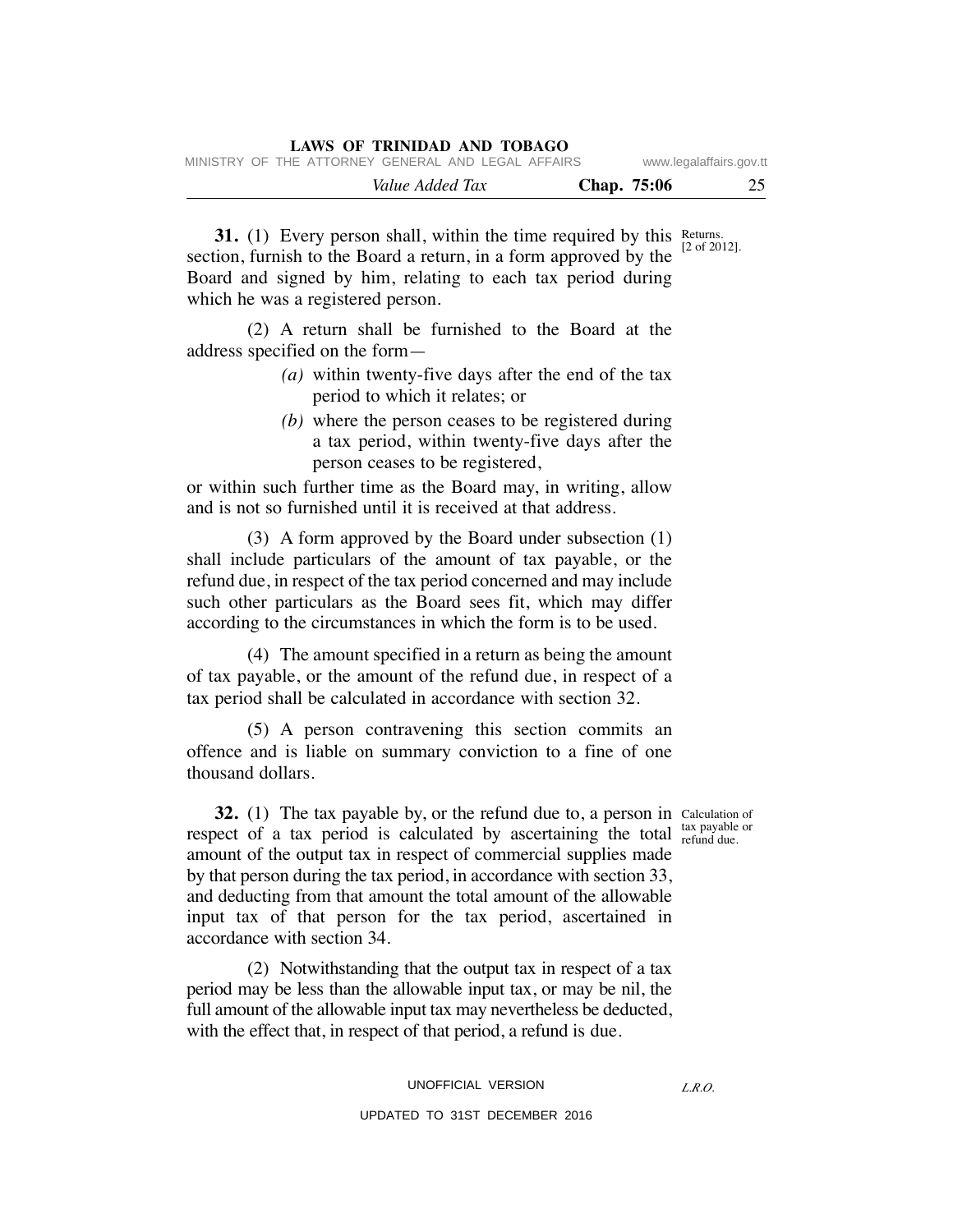| 26 | <b>Chap.</b> 75:06 |                                                    | Value Added Tax |                         |
|----|--------------------|----------------------------------------------------|-----------------|-------------------------|
|    |                    | MINISTRY OF THE ATTORNEY GENERAL AND LEGAL AFFAIRS |                 | www.legalaffairs.gov.tt |

Output tax. [9 of 1990 4 of 1992].

 **33.** (1) Subject to this section, output tax in respect of commercial supplies made by a person during a tax period is calculated by multiplying the value of each such supply by the rate of tax charged on that supply, and taking the aggregate of the amounts so obtained.

 (2) Subject to subsection (3), a person may, if all the supplies he proposes to make are to be commercial supplies, apply to the Board for approval—

- *(a)* to use option A, if none of the supplies he proposes to make are to be zero-rated supplies;
- *(b)* to use option B, if he proposes to make supplies that are zero-rated and supplies that are not zerorated and to account separately for the total value of the supplies that he makes in each of those categories;
- $(c)$  to use option C, if he proposes to make supplies that are zero-rated and supplies that are not zerorated and does not propose to account separately for the total value of the supplies that he makes in each of those categories.

 (3) A registered person is not eligible to make an application under subsection (2) if any return required to be furnished by him has not been duly furnished, or any amount required under this Act to be paid by him in respect of tax, interest, or a penalty has not been duly paid.

 (4) An application under subsection (2) shall be in writing, in a form approved by the Board, stating—

- *(a)* the nature of the business in the course of which commercial supplies are to be made;
- *(b)* the type of supplies to be made;
- *(c)* the estimated value of the commercial supplies to be made by the applicant during the period of twelve months commencing on the day on which the application is made; and
- *(d)* the reason for making the application.

UNOFFICIAL VERSION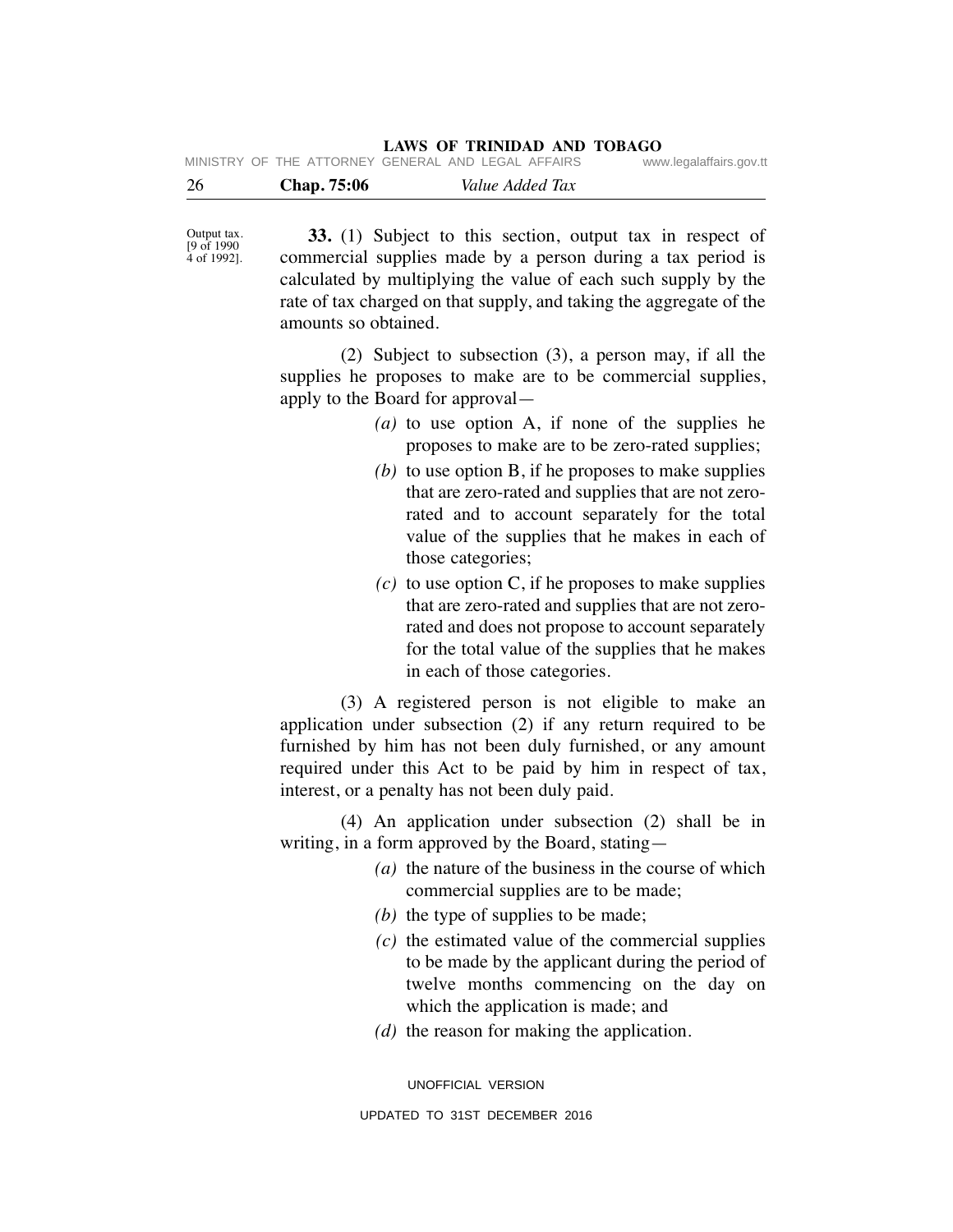(5) Upon an application being made under subsection (2) by a person eligible to make the application, the Board may, in its discretion, approve in writing the application and, by notice in writing given to the person, the Board may subsequently revoke the approval with effect from such time as is specified in the notice.

 (6) Where a person has the approval of the Board under this section, subsection (1) does not apply, unless otherwise stated herein, to the calculation of output tax on supplies made by that person during a tax period in which he has that approval, and his output tax shall instead be calculated—

> *(a)* if he has approval to use option A, according to the formula:

$$
OT = CT \qquad x \qquad \frac{R}{(R + 100)}
$$

where—

- OT is the output tax to be calculated;
- CT is the total value of the commercial supplies he made during the tax period, including any amount claimed in respect of tax;
- R is the number of per cent to which the rate of tax specified by or under section 7 is equal;
- *(b)* if he has approval to use option B, according to the formula:

 OT = CN x R (R + 100)

where—

- OT is the output tax to be calculated;
- CN is the total value of the commercial supplies he made during the tax period that are not zero-rated, including any amount claimed in respect of tax;

UNOFFICIAL VERSION

*L.R.O.*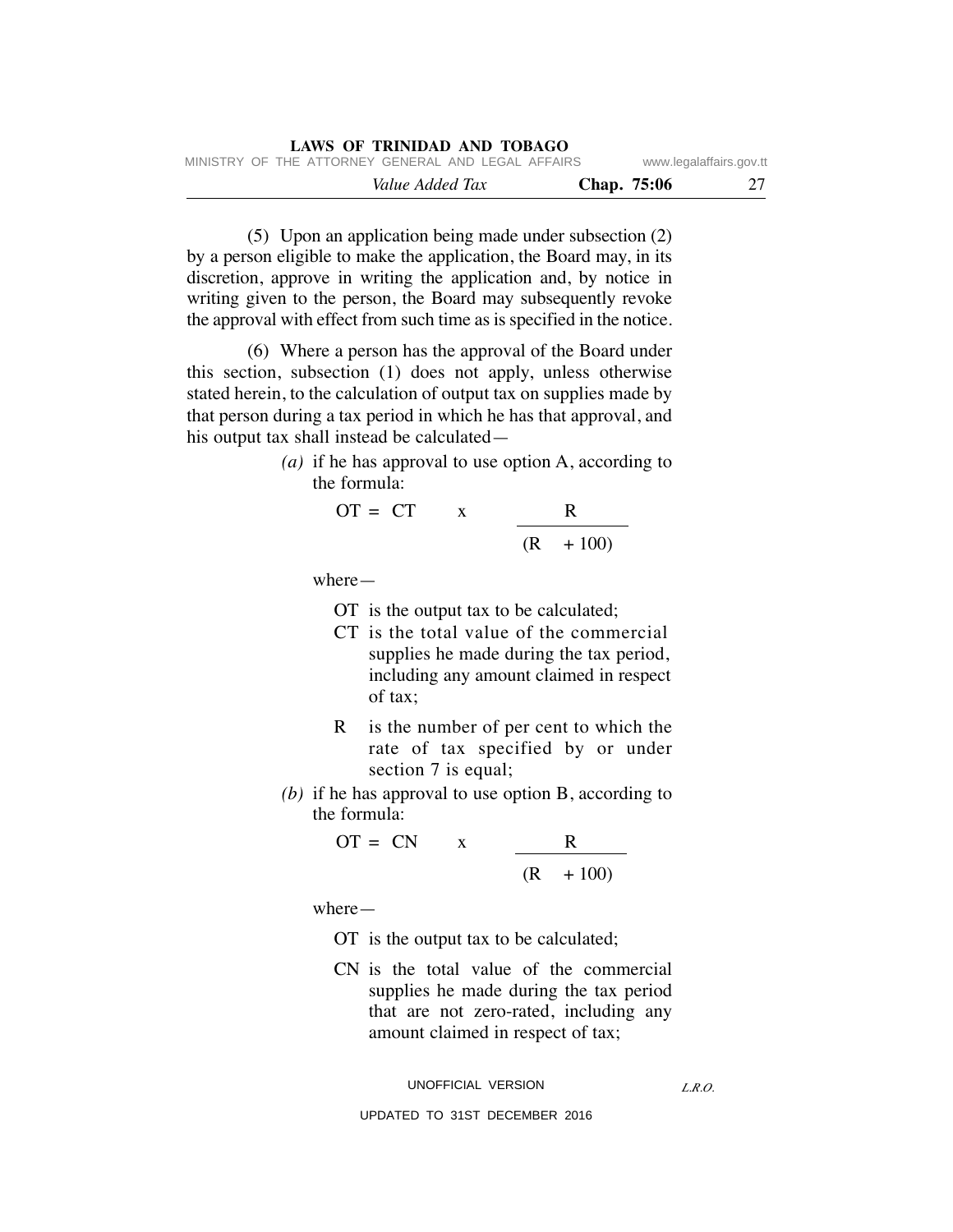**LAWS OF TRINIDAD AND TOBAGO**

|    |                    | LAWS OF IKINIDAD AND TODAGO<br>MINISTRY OF THE ATTORNEY GENERAL AND LEGAL AFFAIRS | www.legalaffairs.gov.tt                |
|----|--------------------|-----------------------------------------------------------------------------------|----------------------------------------|
| 28 | <b>Chap.</b> 75:06 | Value Added Tax                                                                   |                                        |
|    |                    | R                                                                                 | is the number of per cent to which the |

- rate of tax specified by or under section 7 is equal;
- *(c)* if he has approval to use option C:
	- (i) with respect to supplies of stock in trade, according to the formula:

$$
OT = \frac{(VN + IN)}{(VT + IT)} \times CT \times \frac{R}{(R + 100)}
$$

where—

- OT is the output tax to be calculated;
- VN is the value inclusive of tax, at the time of such supply, of commercial supplies of stock in trade, not being zero-rated, made to the person during the tax period for the purposes of his carrying on business;
- VT is the value inclusive of tax, at the time of such supply, of commercial supplies of stock in trade, whether or not zerorated, made to the person during the tax period for the purposes of his carrying on business;
- IN is the value inclusive of tax, at the time of such entry, of imported stock in trade not being zero-rated, that are entered by the person during the tax period and are required for the purposes of his carrying on business;
- IT is the value inclusive of tax, at the time of such entry, of imported stock in trade, whether or not zero-rated, that are entered by the person during the tax period and are required for the purposes of his carrying on business;
- CT is the total value of the commercial supplies of stock in trade, whether or not zero-rated, made by the person during the tax period, including any amount claimed in respect of tax;

UNOFFICIAL VERSION UPDATED TO 31ST DECEMBER 2016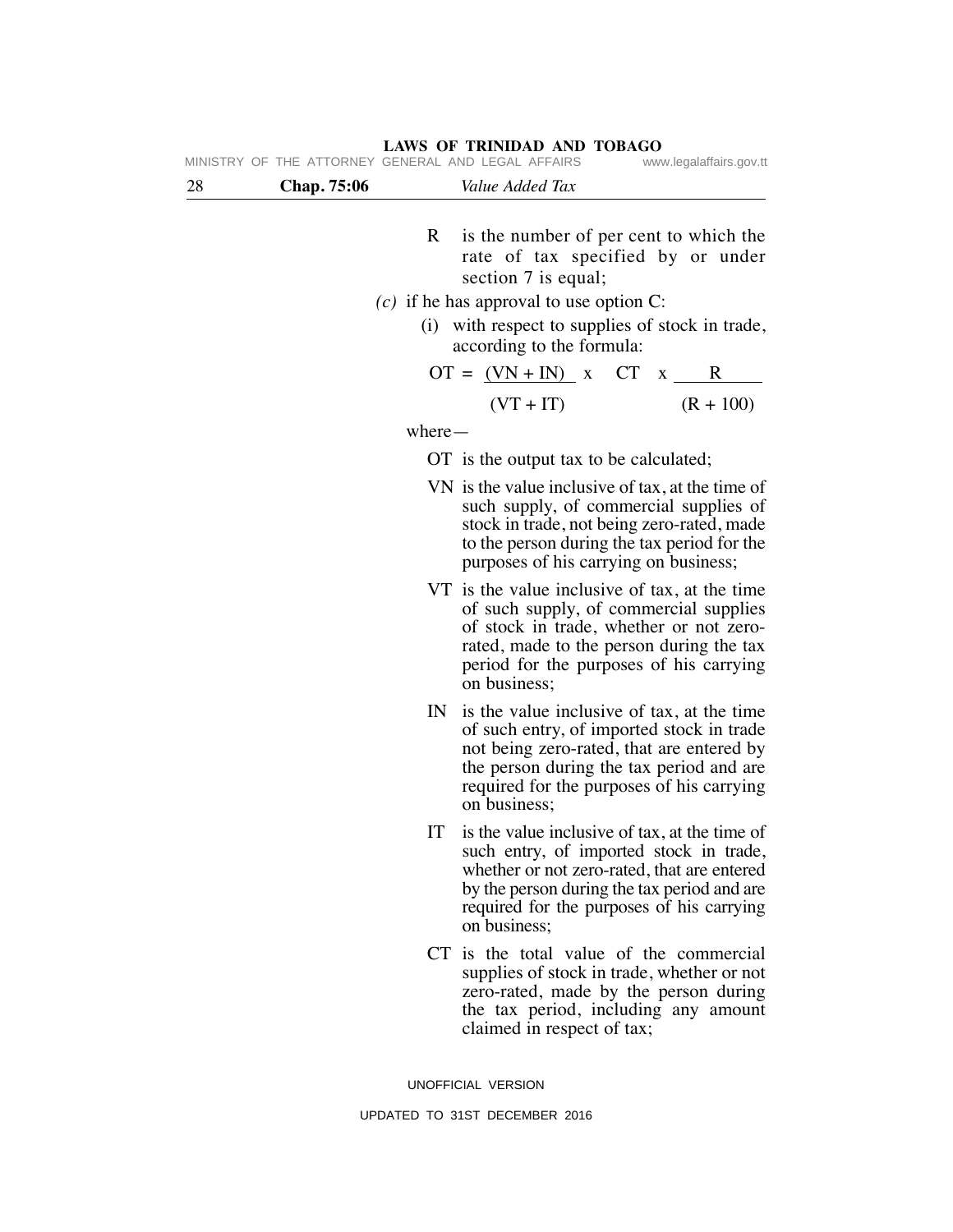- R is the number of per cent to which the rate of tax specified by or under section 7 is equal; and
- (ii) with respect to all other supplies, in the manner set out in subsection (1).

**34.** (1) In relation to a person making commercial supplies Input tax. during a tax period, the input tax for the period means the sum of-

[9 of 1990 4 of 1992 35 of 1998].

- *(a)* any amounts claimed from that person under section 23 in respect of output tax in respect of commercial supplies made during that tax period, being output tax in respect of which there has been given a tax invoice in accordance with section 36(2); and
- *(b)* any tax paid on the entry into Trinidad and Tobago of goods entered by that person during that tax period,

but does not include output tax on supplies, or tax on the entry of imported goods, where or to the extent that the goods or services supplied or entered are required other than for the purposes of his carrying on a business in Trinidad and Tobago.

 (2) Where a person is registered, the supply to him of any stock in trade that is on hand and has not been supplied by him when he becomes registered shall, if the person can produce an inventory audited by a chartered accountant showing that the stock in trade was on hand when he became registered, be regarded for the purpose of ascertaining his input tax for his first tax period as if it had been made to him during that tax period.

 (3) The allowable input tax that a person may, under section 32, deduct from the output tax in respect of a tax period is—

> *(a)* where all the supplies made by the person during the tax period are commercial supplies, the whole of the input tax relating to commercial supplies;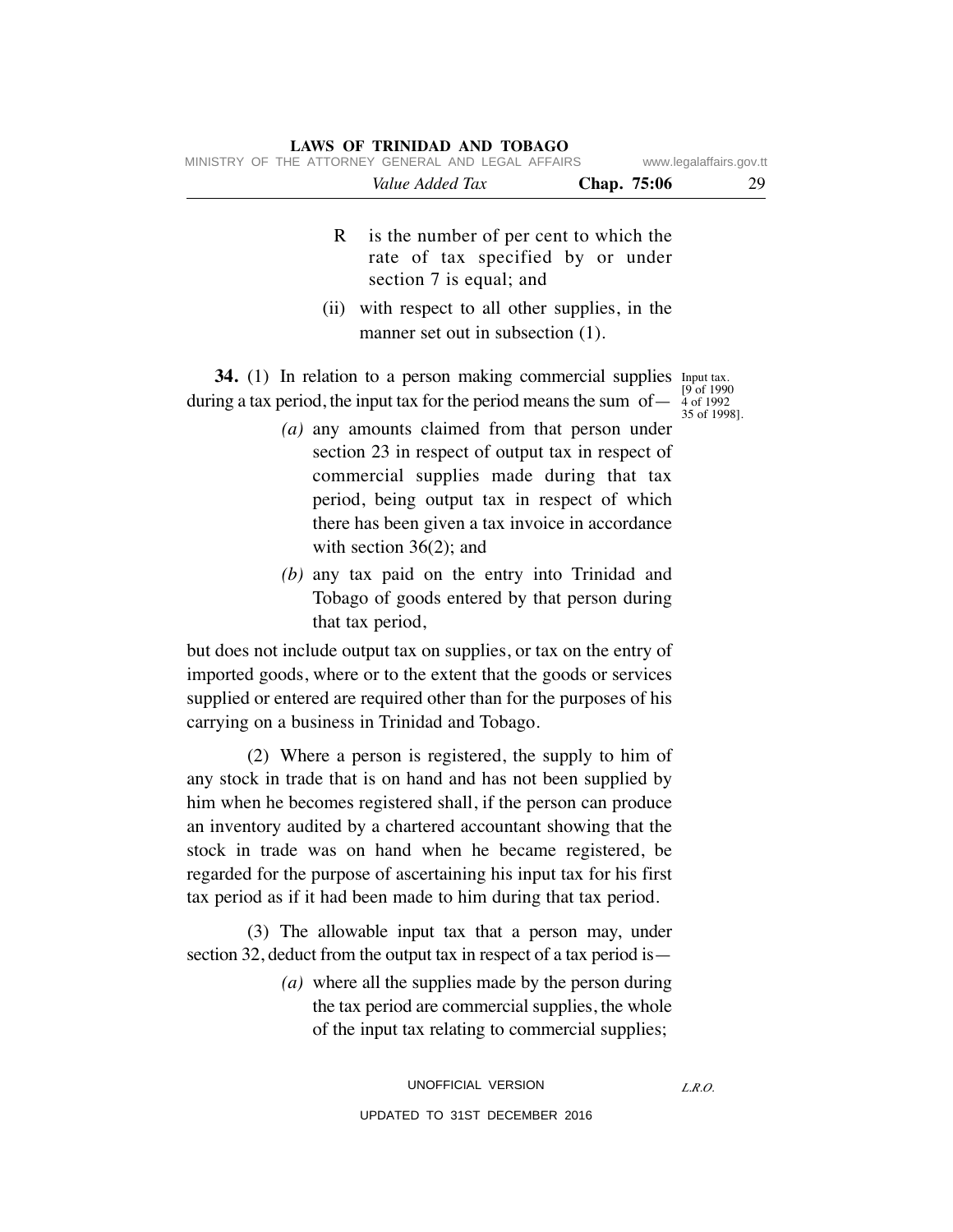|                                                             |                                    |             | MINISTRY OF THE ATTORNEY GENERAL AND LEGAL AFFAIRS                                                                                                                                                                                                                                                             | www.legalaffairs.gov.tt |
|-------------------------------------------------------------|------------------------------------|-------------|----------------------------------------------------------------------------------------------------------------------------------------------------------------------------------------------------------------------------------------------------------------------------------------------------------------|-------------------------|
| 30                                                          | Chap. 75:06                        |             | Value Added Tax                                                                                                                                                                                                                                                                                                |                         |
|                                                             |                                    | $supplies-$ | $(b)$ where some, but not all, of the supplies made by<br>the person during the tax period are commercial                                                                                                                                                                                                      |                         |
|                                                             |                                    | (i)         | all of the input tax for the period that is in<br>respect of supplies required solely for the<br>purposes of the making, whether or not<br>during that tax period, of commercial<br>supplies;                                                                                                                  |                         |
|                                                             |                                    | (ii)        | none of the input tax for the period that is<br>in respect of supplies required solely for<br>the purposes of the making, whether or<br>not during that tax period, of supplies that<br>are not commercial supplies; and                                                                                       |                         |
|                                                             |                                    | (iii)       | such proportion of the input tax for the<br>period that is not in respect of supplies<br>referred to in subparagraph (i) or (ii) as<br>the value of his commercial supplies<br>during that period represents and to which<br>the input tax relates as a proportion of his<br>total supplies during the period; |                         |
|                                                             |                                    |             | $(c)$ where the person made no commercial supplies<br>during the tax period, such proportion, if any, of<br>the input tax for the period as the Board may<br>consider to be fair and reasonable.                                                                                                               |                         |
|                                                             |                                    |             | (4) (Deleted by Act No. 9 of 1990).                                                                                                                                                                                                                                                                            |                         |
| Payment or<br>refund of tax.<br>[5 of 2004]<br>30 of 2007]. | payable in respect of that period. |             | 35. (1) A person who is required by section 31 to furnish a<br>return in respect of a tax period shall, within the time allowed by<br>that section for furnishing the return, pay to the Board the amount<br>of tax, if any, calculated in accordance with this Act as being                                   |                         |
|                                                             |                                    |             | (2) Where, in a return furnished to the Board in<br>accordance with section 31, a refund of any amount is specified                                                                                                                                                                                            |                         |

 *(a)* by paying the amount, or any of it, to the person to whom the refund is due; or

UNOFFICIAL VERSION UPDATED TO 31ST DECEMBER 2016

as being due, the Board shall satisfy the amount—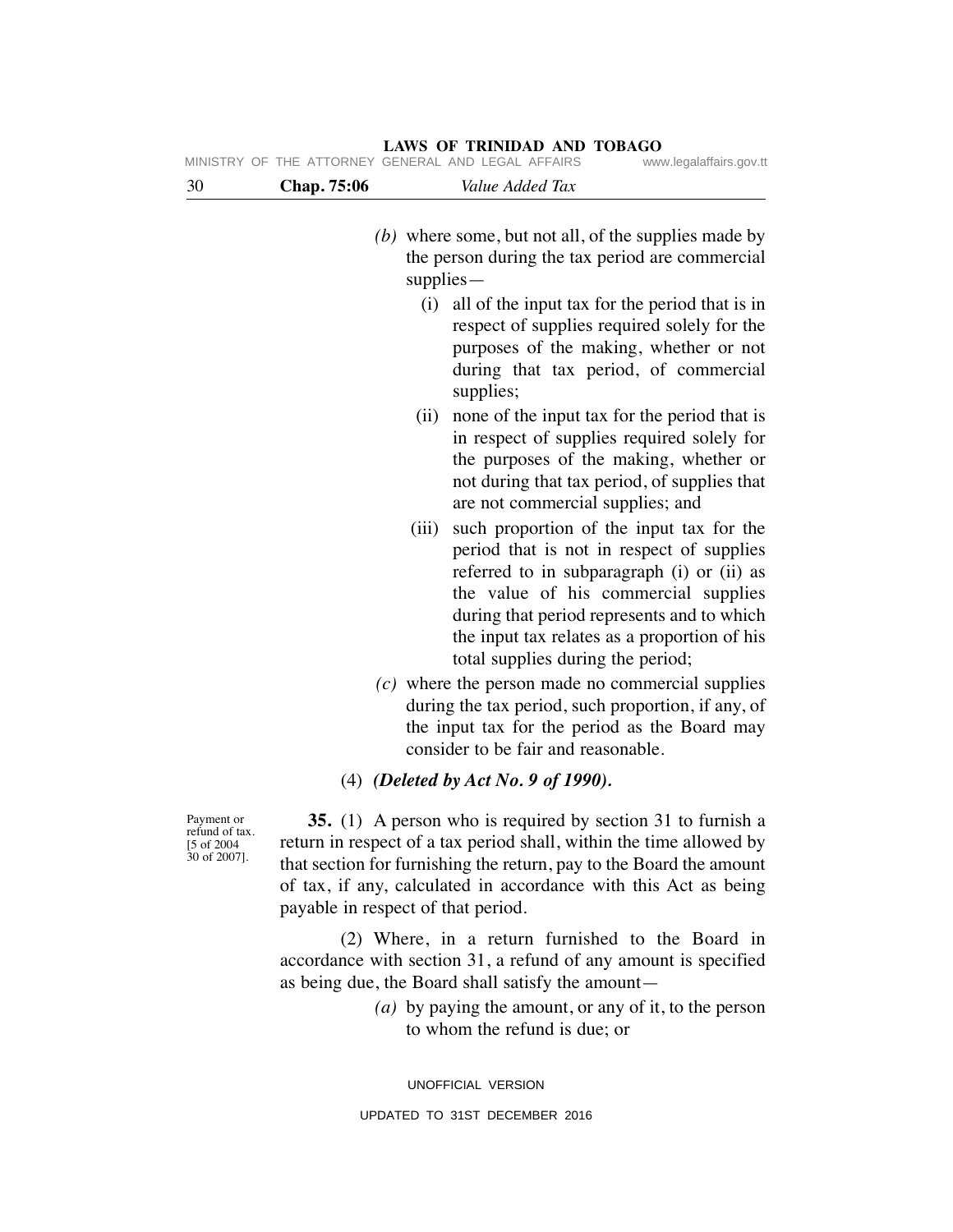|  |                                                    | Value Added Tax |  |  | Chap. 75:06 | 31                      |
|--|----------------------------------------------------|-----------------|--|--|-------------|-------------------------|
|  | MINISTRY OF THE ATTORNEY GENERAL AND LEGAL AFFAIRS |                 |  |  |             | www.legalaffairs.gov.tt |

 *(b)* by applying the amount, or any of it, to the payment of any outstanding tax, interest or penalty payable under this Act or any other Act administered by the Board by the person to whom the refund is due.

 (3) Any amount of refund due that remains outstanding for more than a period of six months after—

- *(a)* the date by which the return in which the refund was specified as being due was required to be furnished to the Board; or
- *(b)* the date on which the return referred to in paragraph *(a)* was furnished to the Board,

whichever is the later, shall bear interest at the rate of one per cent per month or part of a month from the day after the expiration of that period until the amount outstanding is satisfied in accordance with subsection  $(2)$ .

 (3A) For the avoidance of doubt, a return referred to in subsection (3) shall be accurate in all particulars and satisfy the requirements of sections 31 to 34.

 (4) Subject to Division 4, the amount specified in a return as being the amount of the tax payable, or the amount of the refund due, in respect of a tax period shall be conclusively deemed, for the purposes of this Act, to be correct.

 (5) Notwithstanding anything in this section, where the amount of tax calculated in accordance with this Act as being payable to the Board in respect of a tax period does not exceed one hundred dollars, the amount so calculated shall be deemed to be nil.

 (6) Any amount that a person pays to the Board other than in accordance with subsection (1) may be applied by the Board to satisfy any outstanding amount that the person is required by this Act to pay to the Board and, where there is insufficient to satisfy all of the amounts outstanding, the priority in which it shall be applied shall be according to the length of time for which the amounts have been outstanding, those outstanding for the longest being satisfied first.

#### UNOFFICIAL VERSION

#### UPDATED TO 31ST DECEMBER 2016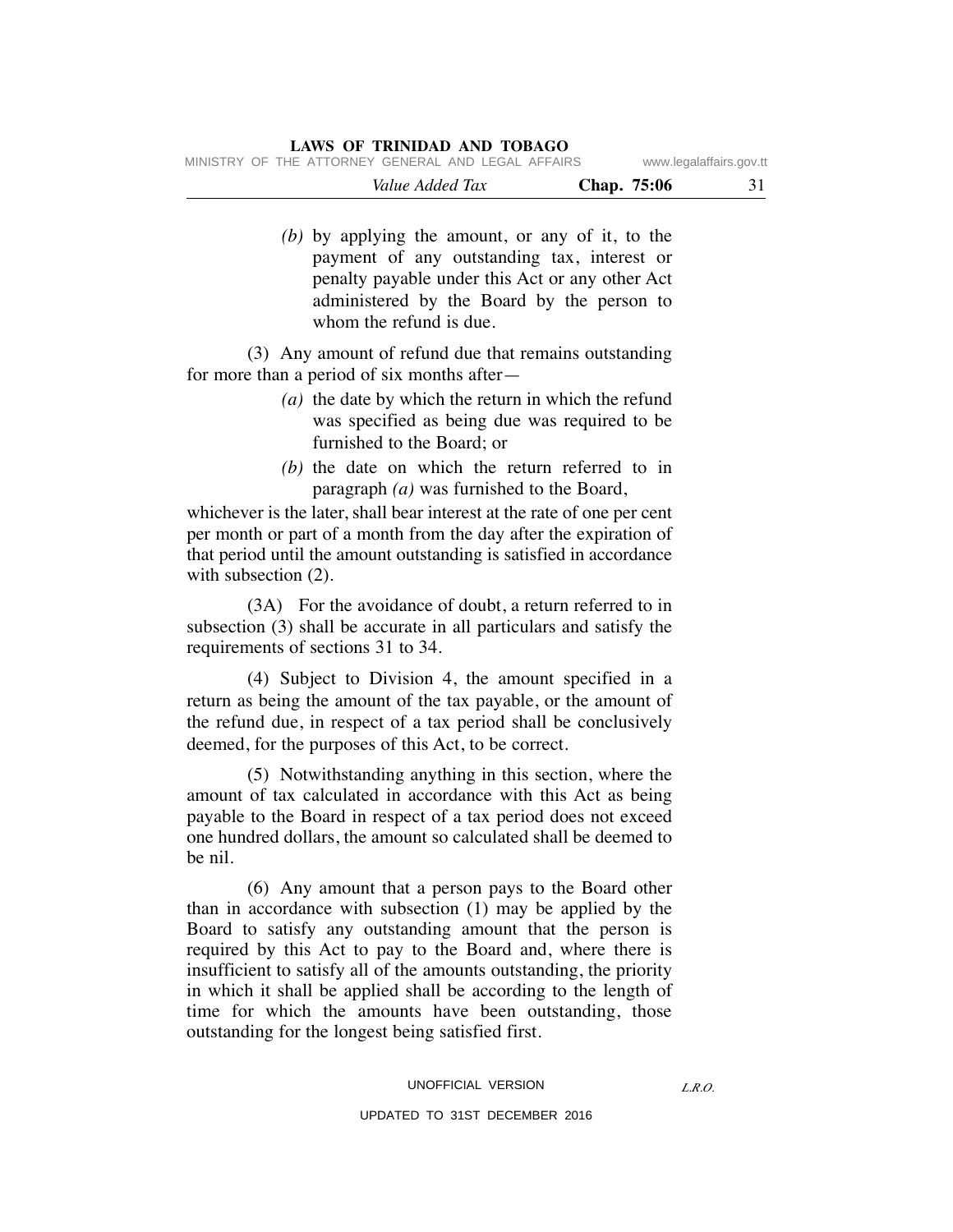| 32 | Chap. 75:06 | Value Added Tax                                    |                         |
|----|-------------|----------------------------------------------------|-------------------------|
|    |             | MINISTRY OF THE ATTORNEY GENERAL AND LEGAL AFFAIRS | www.legalaffairs.gov.tt |

Tax invoices. [9 of 1990 4 of 1992 2 of 2012].

Schedule 3A.

 **36.** (1) Subject to subsection (3A), a registered person making a commercial supply exceeding the sum of twenty dollars on or after the appointed day shall, at the time when the supply takes place, give the recipient a tax invoice, in accordance with subsection (3), in respect of the supply or, if he is requested by the recipient to do so, a tax invoice in accordance with subsection (2).

- (2) A tax invoice under this subsection shall include—
	- *(a)* the words "tax invoice" shown conspicuously thereon;
	- *(b)* an identifying serial number and the date on which the tax invoice was given;
	- *(c)* the name, address and registration number of the supplier;
	- *(d)* the name and address of the recipient;
	- *(e)* a description of the goods or services supplied, including the quantity of goods or number of services supplied;
	- *(f)* the consideration for the supply, not including tax;
	- *(g)* the value of the supply;
	- *(h)* the rate of tax applicable to the supply and the amount claimed from the recipient in respect of tax;
	- *(i)* such other particulars, if any, as are required by the Regulations to be included in the tax invoice.
- (3) A tax invoice under this subsection shall include—
	- *(a)* the name, address and registration number of the supplier;
	- *(b)* the date on which the invoice was given;
	- *(c)* the consideration for the supply inclusive of tax;
	- *(d)* such other particulars, if any, as are required by the Regulations to be included in the invoice.

 (3A) A registered person carrying on a business listed in Schedule 3A may make a commercial supply without issuing a tax invoice but such person shall, if requested by the recipient to do so, give a tax invoice in accordance with subsection (2).

UNOFFICIAL VERSION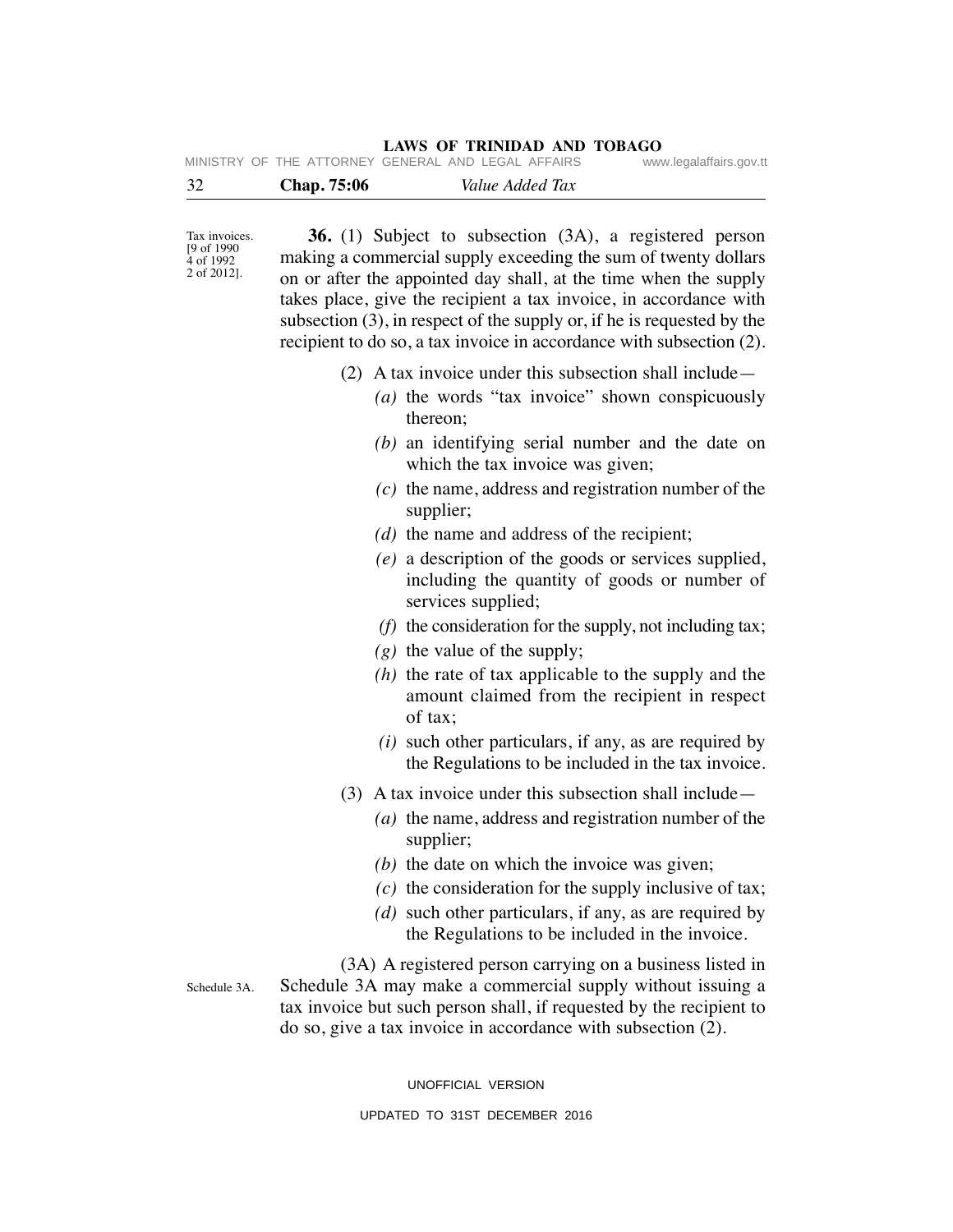| MINISTRY OF THE ATTORNEY GENERAL AND LEGAL AFFAIRS<br>Value Added Tax | Chap. 75:06 | www.legalaffairs.gov.tt | 33 |
|-----------------------------------------------------------------------|-------------|-------------------------|----|
|                                                                       |             |                         |    |

 (4) A person who contravenes subsection (1) commits an offence and is liable on summary conviction to a fine of six thousand dollars.

**37.** (1) This section applies where a registered person has Credit and debit given a tax invoice in respect of a commercial supply and <sup>notes</sup>. thereafter— [9 of 1990].

- *(a)* the supply is cancelled;
- *(b)* the consideration for the supply is altered, whether due to a discount or otherwise; or
- *(c)* the goods or services, or any part of the goods or services supplied, are returned to the supplier.

 (2) Where this section applies, the supplier shall give to the recipient a credit note or a debit note, as the case requires, to adjust the amount shown on the tax invoice as being in respect of tax to the amount, if any, that would have been so shown if—

- *(a)* the cancellation or alteration referred to in subsection (1)*(a)* or *(b)* had taken place before the tax invoice was given; or
- *(b)* the goods or services returned had not been supplied,

as the case requires.

 (3) A credit note or debit note required by subsection (2) to be given shall include—

- *(a)* the words "credit note" or "debit note", as the case requires, shown conspicuously thereon;
- *(b)* the name, address and registration number of the supplier;
- *(c)* the name and address of the recipient;
- *(d)* the date on which the credit note or debit note, as the case requires, is given;
- *(e)* the identifying number of the tax invoice to which it relates and the date on which it was given;
- *(f)* the amount shown on the tax invoice as being in respect of tax, the adjusted amount, and the

*L.R.O.*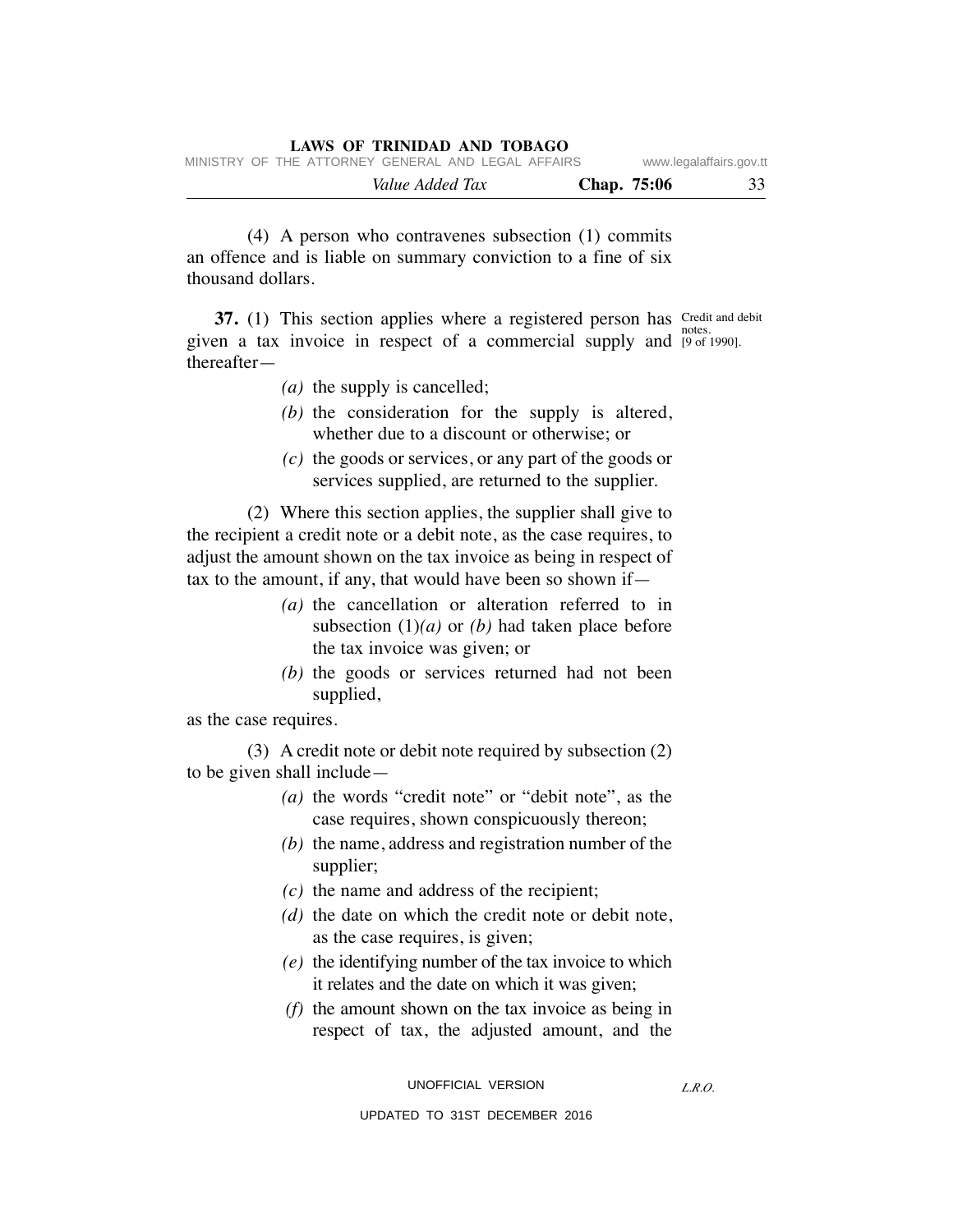|     |             |                 | ga.a go |
|-----|-------------|-----------------|---------|
| -34 | Chap. 75:06 | Value Added Tax |         |

amount of the credit or debit, as the case requires, that is necessary to make the adjustment; and

 *(g)* a brief explanation of the circumstances giving rise to the note being given.

 (4) A supplier who gives a credit note or debit note under this section shall, in calculating the amount of tax payable, or the amount of the refund due, in respect of the tax period in which the note is given, add the amount of any adjustment in a debit note to, and deduct the amount of any adjustment in a credit note from, the tax charged on supplies made by him during the tax period.

### (5) A recipient who—

- *(a)* being registered, is given a credit note or debit note under this section; and
- *(b)* in calculating tax payable by him, has taken into account as input tax the amount that, in the tax invoice to which the note relates, was shown as being in respect of tax,

shall, in calculating the amount of tax payable, or the amount of the refund due, in respect of the tax period in which the note is given, add the amount of any adjustment in a credit note to, and deduct the amount of any adjustment in a debit note from, the tax charged on supplies made by him during the tax period.

 (6) A supplier shall not give more than one credit note or debit note in respect of the same adjustment but this subsection does not prevent him from providing a copy, clearly marked to indicate that it is a copy, where the original of a note has been lost.

 (7) A person who contravenes this section commits an offence and is liable on summary conviction to a fine of three thousand dollars.

Books and records to be kept. [2 of 2012].

 **38.** (1) Every registered person shall keep, at his principal place of business in Trinidad and Tobago or such other place as the Board may approve, such books and records, expressed in the English language and the currency of Trinidad and Tobago, as are appropriate to enable the Board to ascertain the liability of that person to tax.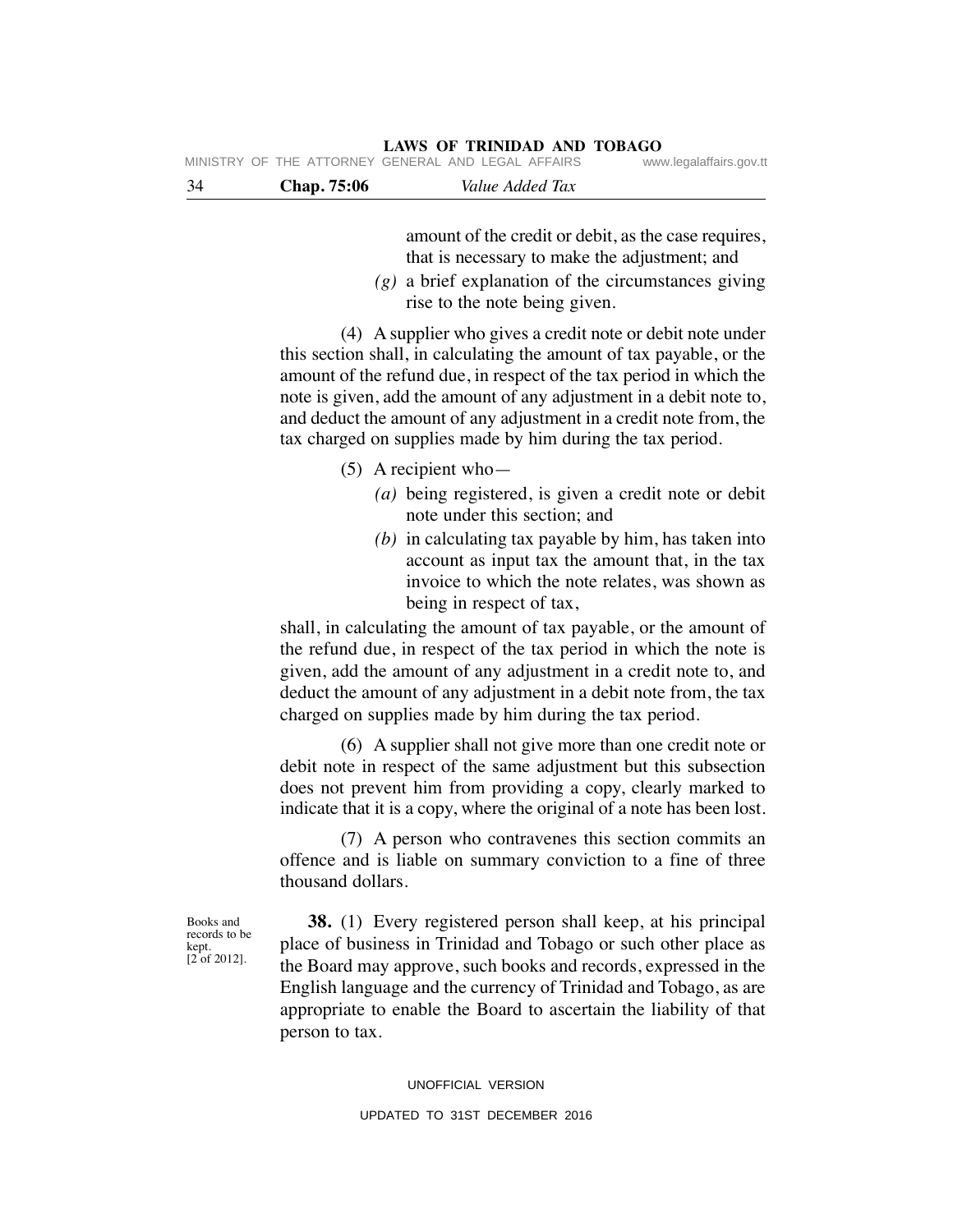|  |                 | <b>LAWS OF TRINIDAD AND TOBAGO</b>                 |             |                         |
|--|-----------------|----------------------------------------------------|-------------|-------------------------|
|  |                 | MINISTRY OF THE ATTORNEY GENERAL AND LEGAL AFFAIRS |             | www.legalaffairs.gov.tt |
|  | Value Added Tax |                                                    | Chap. 75:06 | 35                      |

 (2) The Regulations may make provision as to what books and records are required by subsection (1) to be kept, and the manner in which they are to be kept.

 (3) Without limiting subsection (2), the records required by subsection (1) to be kept shall include tax invoices, proforma invoices, and certificates of waiver given to him and copies of tax invoices and proforma invoices given by him.

 (4) A person required by subsection (1) to keep books and records shall, whether or not he continues to be registered, retain in Trinidad and Tobago those books and records for not less than six years after the end of the last tax period to which they relate, except that this subsection does not require the retention of any books or records—

- *(a)* where the Board has given notice in writing that such retention is not required; or
- *(b)* where the person has ceased to exist and the affairs of the person have been wound up.

 (5) A person who contravenes this section commits an offence and is liable on summary conviction to a fine of thirty thousand dollars and imprisonment for two years.

#### **DIVISION 4—ASSESSMENTS**

 **39.** (1) Where—

- (*a*) a person fails to furnish a return in accordance  $[2 \text{ of } 2002]$ . with this Act;
	- *(b)* a person requests the Board, in writing, to amend a return that the person has furnished under this Act; or
	- *(c)* the Board is not satisfied with a return made by any person or as to any matter on the basis of which the return is prepared,

the Board may assess the amount of tax that should, in the opinion of the Board, be payable by that person, or the refund that should, in the opinion of the Board, be due to that person, in respect of the tax period concerned and the amount so assessed is payable in lieu

> UNOFFICIAL VERSION UPDATED TO 31ST DECEMBER 2016

Board may assess tax.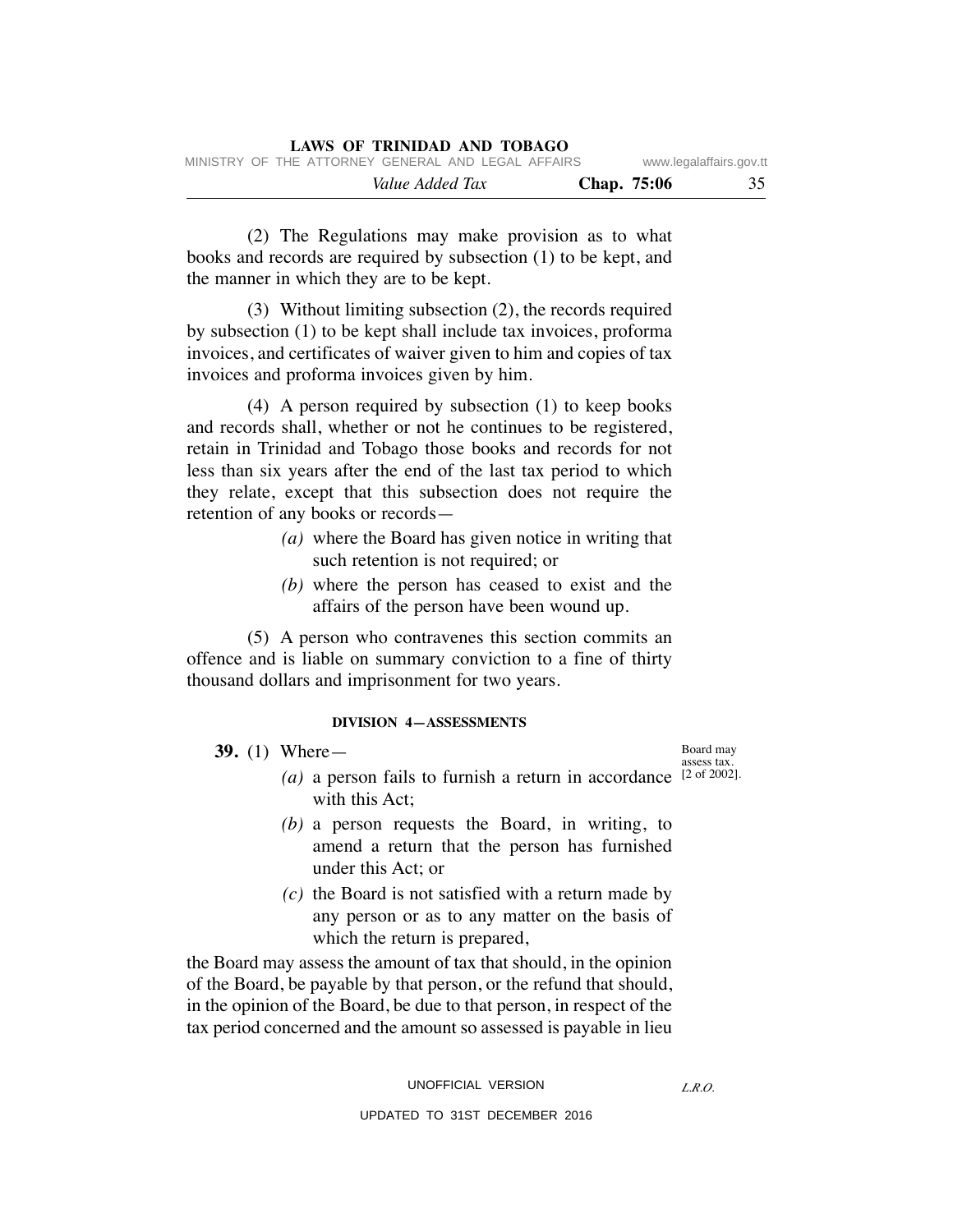| - 36 | <b>Chap.</b> 75:06                                 | Value Added Tax |                         |
|------|----------------------------------------------------|-----------------|-------------------------|
|      | MINISTRY OF THE ATTORNEY GENERAL AND LEGAL AFFAIRS |                 | www.legalaffairs.gov.tt |

of the tax that would otherwise be payable by that person, or the refund that would otherwise be due to that person, in respect of that tax period.

 (2) Where a person makes any commercial supply contrary to section 20, the Board may assess the amount of tax that would, in the opinion of the Board, have been payable by that person in respect of any such commercial supply if he had been registered and his tax period had been such period as the Board may determine, and the amount so assessed is payable by that person as tax.

- (3) Where a person who makes a supply—
	- *(a)* falsely represents that tax is charged on that supply;
	- *(b)* falsely represents the amount of tax charged on that supply; or
	- *(c)* in contravention of section 23(2), recovers or seeks to recover an amount represented to be in respect of tax,

the Board may assess that person as being liable to pay an amount of tax on the basis of so much of the amount that it appears to the Board was represented to be charged as tax, or was recovered or sought to be recovered in respect of tax, as exceeds the amount, if any, that he is authorised by section 23 to recover in respect of the supply and, where the person is not registered, the assessment shall be made as if that person were registered and his tax period had been such period as the Board may determine.

 (4) Where an assessment of the tax payable by a person is made or amended under this section wholly or in part as a result of any act or omission of that person that constitutes an offence against this Act, the assessment may include such additional amount by way of penal tax as the Board sees fit, but so that the additional amount does not exceed three times the amount of tax (other than penal tax) that is included in the assessment or amendment as a result of the act or omission that constitutes the offence.

 (5) An assessment under this section may be amended or vacated by the Board notwithstanding that the tax or refund as assessed may already have been paid.

> UNOFFICIAL VERSION UPDATED TO 31ST DECEMBER 2016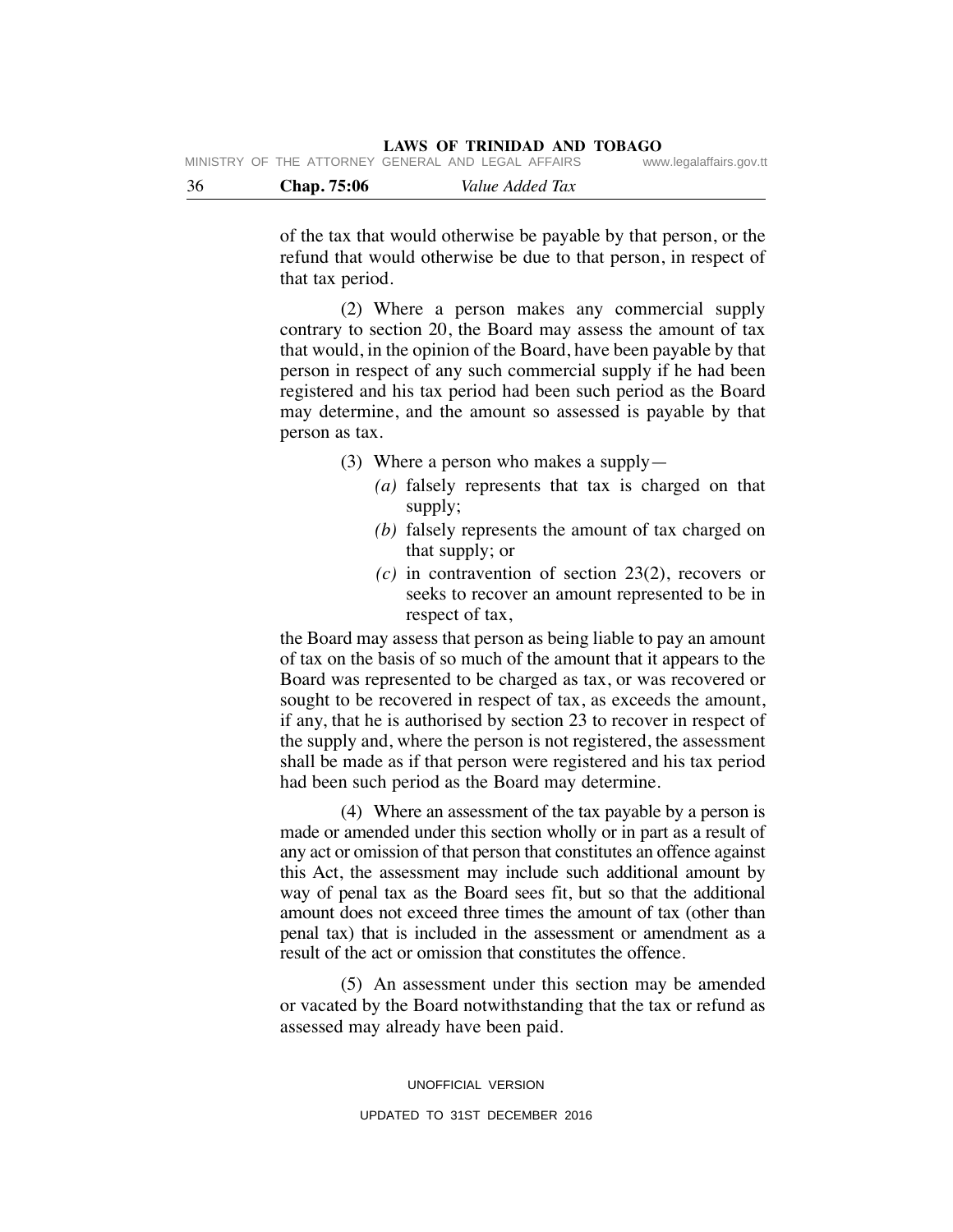|                         |             | LAWS OF TRINIDAD AND TOBAGO                        |
|-------------------------|-------------|----------------------------------------------------|
| www.legalaffairs.gov.tt |             | MINISTRY OF THE ATTORNEY GENERAL AND LEGAL AFFAIRS |
| 37                      | Chap. 75:06 | Value Added Tax                                    |

 (6) The liability of a person to pay tax assessed under this section is not affected by the fact that the person may not have been registered at the relevant time nor by the fact that the person may have been convicted of, and punished for, the contravention concerned, and the liability of the person to be proceeded against or punished for an offence is not affected by an assessment under this section or the payment of an amount so assessed.

 (7) The Board shall give to the person to whom the assessment relates notice in writing of an assessment, or the amendment or vacation of an assessment, and any amount required by an assessment or amended assessment to be paid by that person shall be paid within thirty days after the notice is given.

 (8) An assessment under subsection (1) shall not be made, amended, or vacated after—

- *(a)* six years from the end of the tax period to which the assessment relates; or
- *(b)* three years from the date of filing of the return to which the assessment relates,

whichever is the later.

 (9) An assessment under subsection (2) shall not be made, amended, or vacated at any time after six years has elapsed since the end of the month in which the supply to which the assessment relates was made.

 (10) Subsections (8) and (9) do not apply where the Board is satisfied that there are reasonable grounds for believing that tax has been or may have been lost through the fraud, wilful default, or gross neglect of any person.

**39A.** Where a person pays tax on supplies in excess of his Refund of liability to the Board, the Board shall refund the amount by which  $\frac{overp{upalgebra}}{tax on supplies}$ the payment exceeds such liability.

tax on supplies.  $[9 \text{ of } 1990]$ .

**40.** (1) A person disputing an assessment, or the amendment Objections and of an assessment, under section 39 may apply to the Board by  $_{[9 \text{ of } 19]}^{\text{appeals}}$ notice of objection in writing delivered to the Board to review 14 of 1994]. and to revise the assessment and— [9 of 1990

(a) sections 86 and 97 of the Income Tax Act apply, Ch. 75:01. with such modifications as are necessary and

UNOFFICIAL VERSION

*L.R.O.*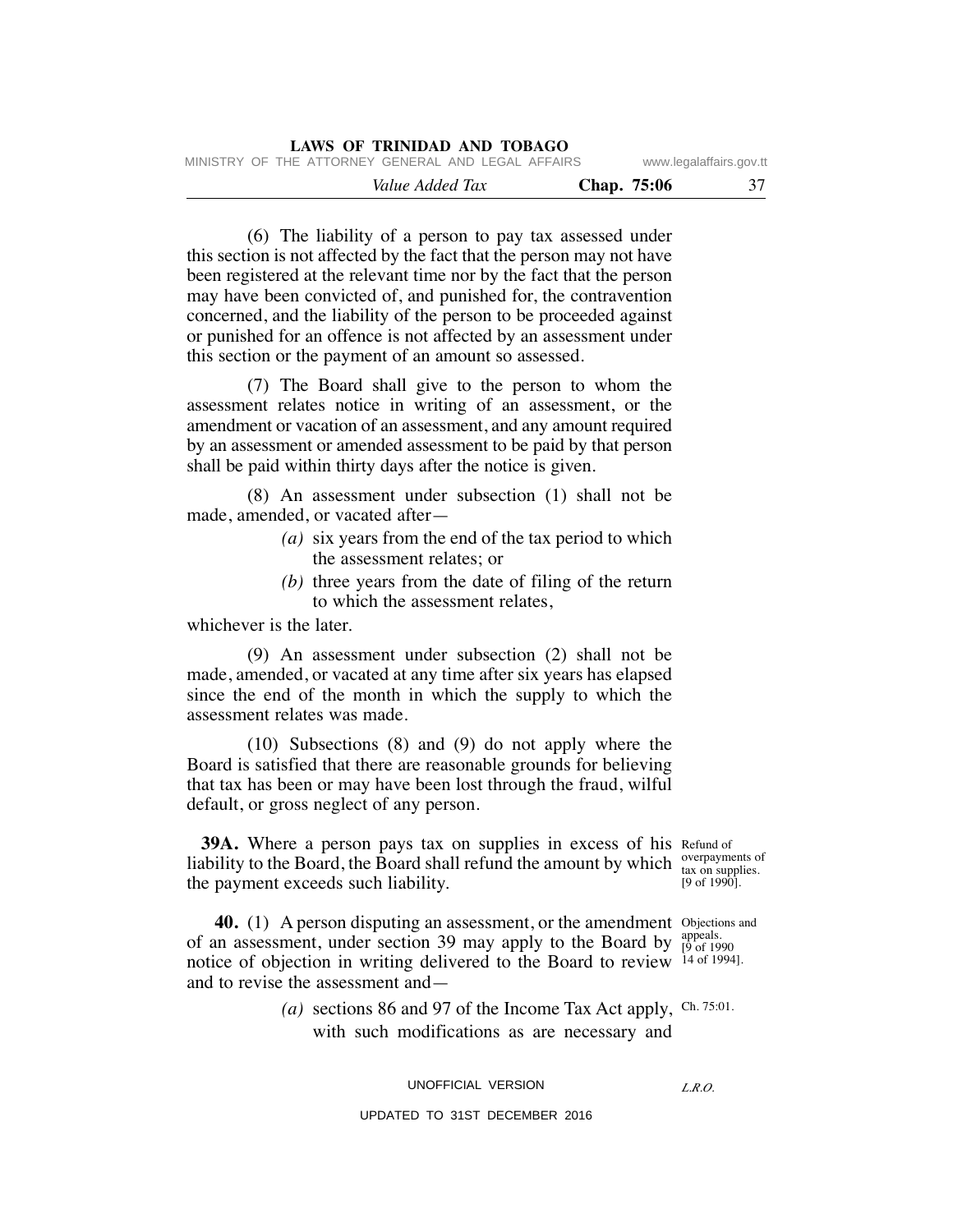## 38 **Chap. 75:06** *Value Added Tax*  subject to subsections (2) and (3), for the purpose of enabling the application to be dealt with and the objection to be determined; and  *(b)* section 87 of the Income Tax Act and the provisions of the Tax Appeal Board Act apply, with such modifications as are necessary, for the purpose of enabling the making of, and the hearing and determination of, appeals from decisions of the Board upon objections under this section. (2) Except with the leave of the Board an application Ch.75:01. Ch. 4:50. MINISTRY OF THE ATTORNEY GENERAL AND LEGAL AFFAIRS

under subsection (1) to review and to revise an assessment shall not be made unless any amount required by the assessment to be paid has been paid to the Board or such security has been given

for the payment of that amount as is acceptable to the Board.

 (3) Where, within six months after an application is made in accordance with subsection (2), the Board fails to determine the objection, the objection shall be deemed to have been determined in favour of the person disputing his assessment and the assessment shall be amended accordingly.

#### **DIVISION 5—SPECIAL CASES**

 **41.** (1) A person carrying on business through several branches or divisions, each of which—

- *(a)* can be separately identified by reason of the nature or location of its business activity; and
- *(b)* maintains a separate system of accounting,

may apply in writing to the Board for any such branch or division to be separately registered.

 (2) The Board may, on application being made therefor under subsection (1), cause a branch or division to be separately registered, whereupon the business carried on through the branch or division shall be regarded as being carried on by a separate registered person and not by the person who made the application.

> UNOFFICIAL VERSION UPDATED TO 31ST DECEMBER 2016

Branches and divisions.

# **LAWS OF TRINIDAD AND TOBAGO**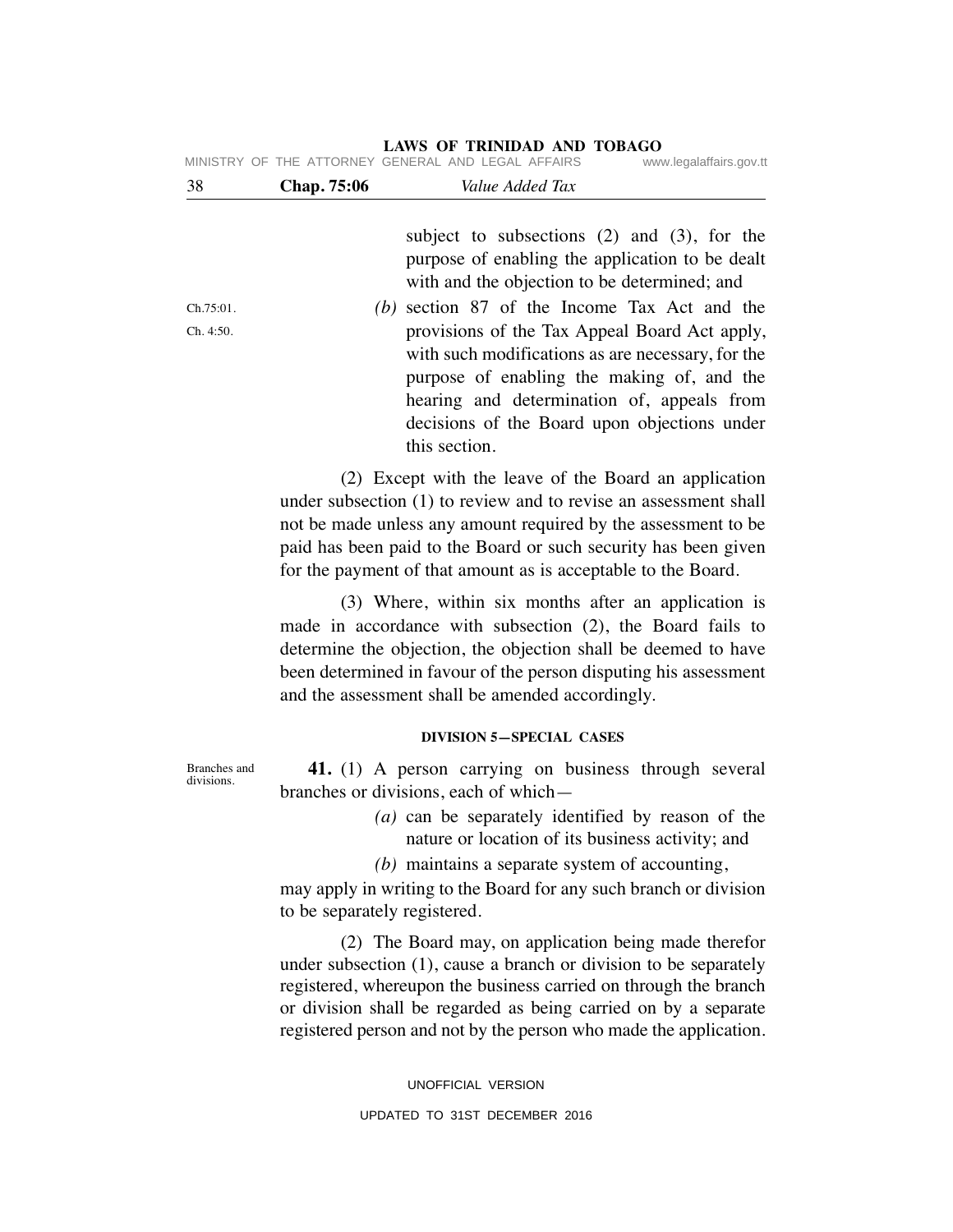| LAWS OF TRINIDAD AND TOBAGO                        |                         |    |
|----------------------------------------------------|-------------------------|----|
| MINISTRY OF THE ATTORNEY GENERAL AND LEGAL AFFAIRS | www.legalaffairs.gov.tt |    |
| Chap. 75:06<br>Value Added Tax                     |                         | 39 |

 (3) Notwithstanding subsection (2), the obligations and liabilities of a branch or division separately registered under this section devolve upon the person upon whose application the branch or division was separately registered, but nothing in this subsection prevents the application of this Act to or in relation to supplies made to, or by, a branch or division separately registered as if it were a separate person.

 (4) The Board may, on the application of the person referred to in subsection (3) or of its own motion, cancel the separate registration of a branch or division.

 **42.** (1) In this section—

Unincorporated bodies.

"body" means an unincorporated body of persons and includes a partnership, a joint venture, and the trustees of a trust;

- "member" means a member of a body and includes a partner, a joint venturer, and a trustee;
- "partnership" and "partner" have the same meanings as in the Partnership Act.  $Ch. 81:02.$ 
	- (2) Where a body carrying on business is registered—
		- *(a)* a supply of goods or services made or received in the course of, or furtherance of, the business (whether or not by a member of the body acting in his capacity as a member) shall, for the purposes of this Act, be regarded as made or received by the body and not by any member of the body; and
		- *(b)* a change in the membership of the body does not affect the continuity of the registration of the body.

 (3) The members of a registered body are jointly and severally liable for any liability of the body and, for that purpose, a person who, in the case of a partnership or joint venture or the trustees of a trust, is a member or, in the case of any other unincorporated body, is a member involved in the management of the body does not cease to be a member of the body until the Board has been notified in writing of such cessation, but the doing by one member of any thing that the body is liable to do is sufficient to discharge that liability.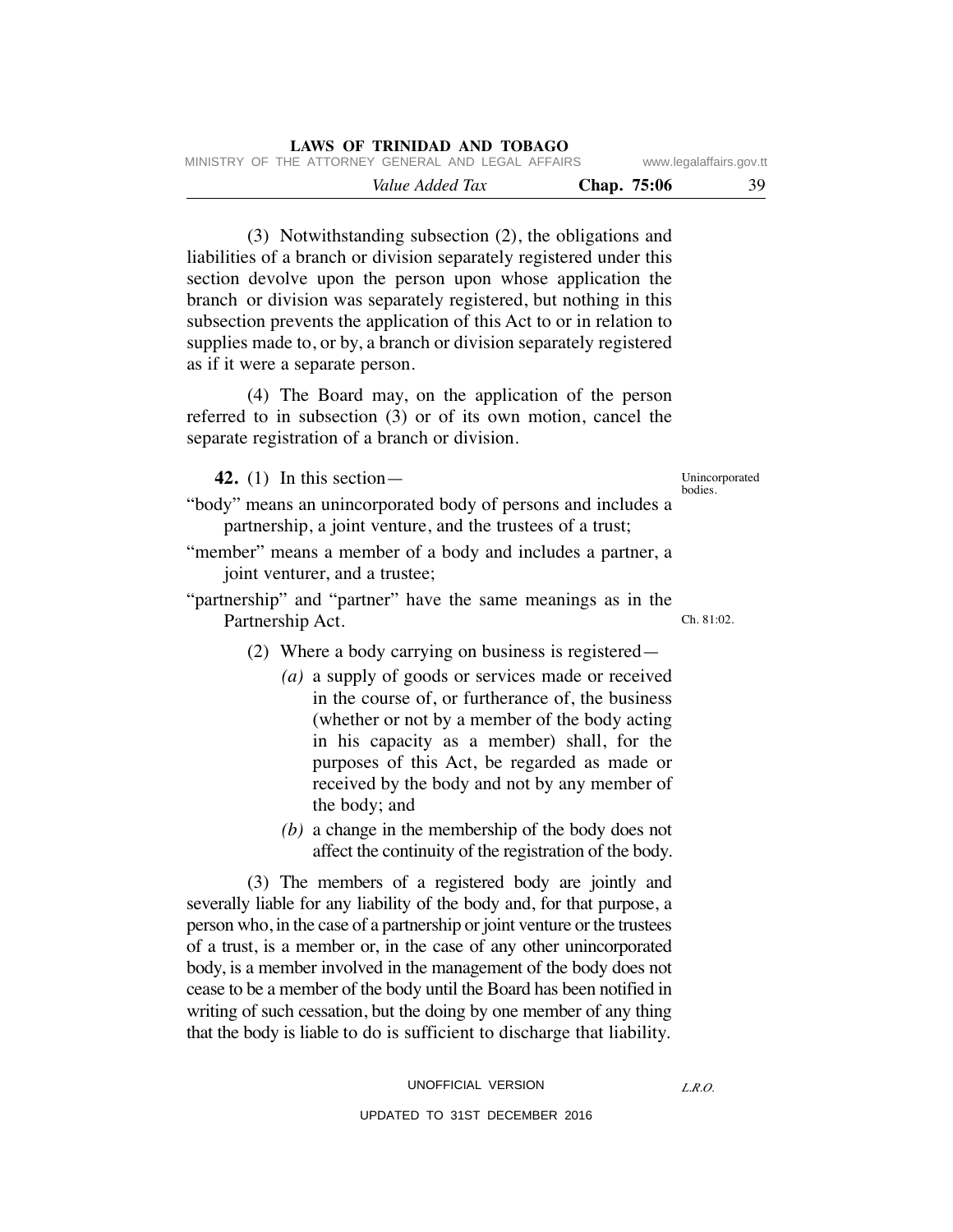#### **LAWS OF TRINIDAD AND TOBAGO** MINISTRY OF THE ATTORNEY GENERAL AND LEGAL AFFAIRS www.legalaffairs.gov.tt

|     |             | IVIIINIOTINT OF THE ATTONNET GENENAE AIND LEGAE AFFAING. | www.icyalallalls.yuv.ll |
|-----|-------------|----------------------------------------------------------|-------------------------|
| -40 | Chap. 75:06 | Value Added Tax                                          |                         |

 (4) For the purposes of this Act, any document given or served in accordance with this Act that is addressed to a body by the name in which it is registered is deemed to be given to, or served on, that body and all of its members.

Agents of absentee principals.  $[9 \text{ of } 1990]$ .

- **43.** (1) In this section "absentee" means—
	- *(a)* any person, not being a company, for the time being out of Trinidad and Tobago; or
	- *(b)* a company, not incorporated in Trinidad and Tobago, that—
		- (i) does not have a fixed or permanent place in Trinidad and Tobago for the carrying on of business in its own name; or
		- (ii) is for the time being declared by the Board, by notice given to the company, to be an absentee for the purposes of this section.

 (2) A person who, in Trinidad and Tobago, carries on a business on behalf of a principal who is an absentee may perform the functions under this Act of the principal.

 (3) In the absence of the appointment of a person in accordance with subsection (2) the Board may deem a person who carries on business on behalf of a principal who is an absentee to be the agent for the purposes of compliance and accountability.

#### **PART 5**

#### **RELIEFS**

| Certain imports<br>exempt.                           | 44. Where a person imports—                                                                                                                               |
|------------------------------------------------------|-----------------------------------------------------------------------------------------------------------------------------------------------------------|
| [9 of 1990]<br>6 of 1991<br>6 of 1993<br>5 of 2004]. | (a) goods that, under item $6, 20, 27$ or 41 of the<br>Second Schedule to the Customs Act, are<br>exempt from payment of Customs duty;                    |
| Ch. 78:01.                                           | (b) goods that are imported under section 40 of the<br>Customs Act;                                                                                       |
|                                                      | $(c)$ component parts, accessories and navigational<br>instruments for installation in aeroplanes and<br>ships used in international commercial services; |

UNOFFICIAL VERSION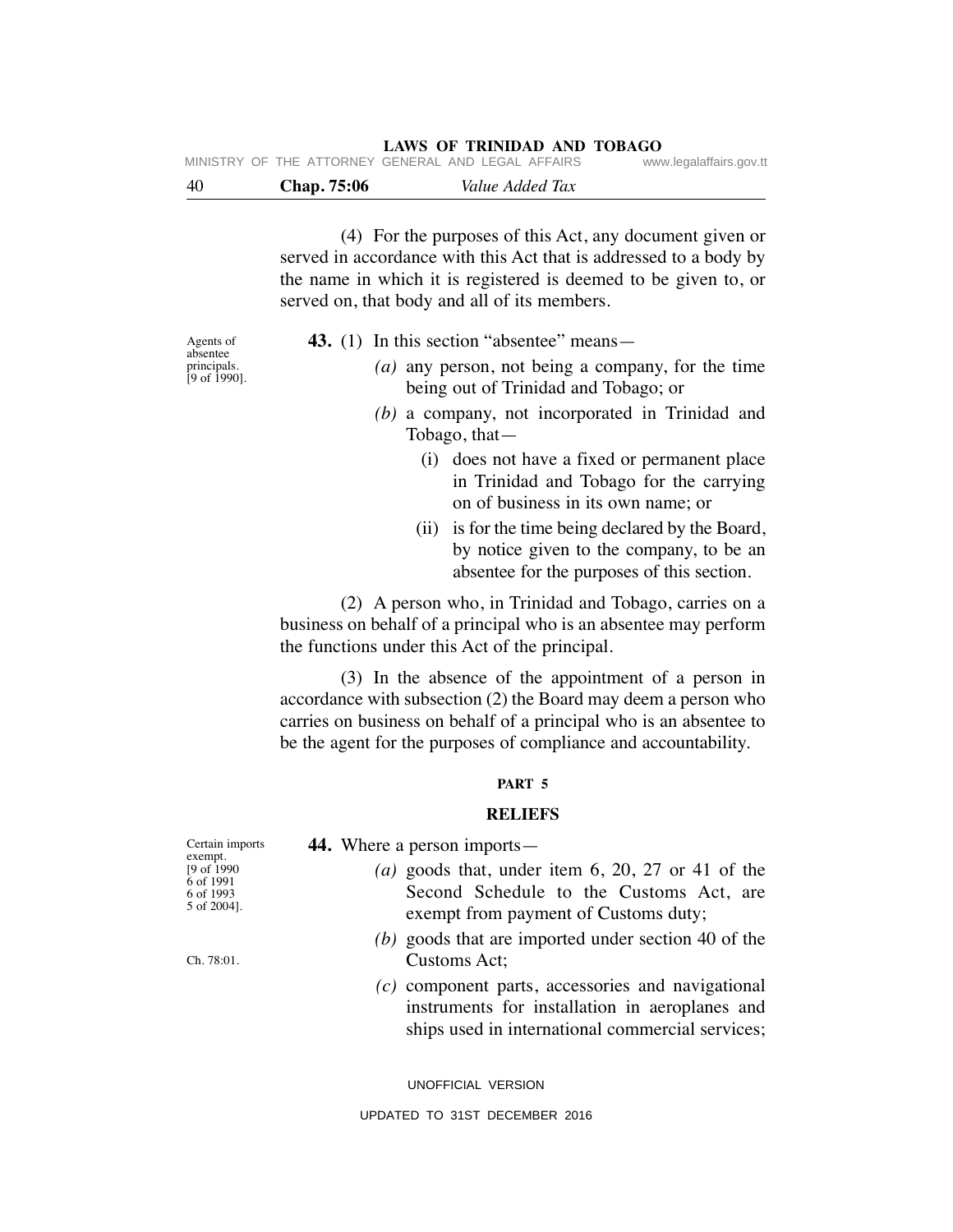| <b>LAWS OF TRINIDAD AND TOBAGO</b><br>MINISTRY OF THE ATTORNEY GENERAL AND LEGAL AFFAIRS<br>www.legalaffairs.gov.tt |             |                                                                                                                                                                                                                                                                                                                                                                                                                                                                                                                                                                                                                                                                                                            |  |  |  |
|---------------------------------------------------------------------------------------------------------------------|-------------|------------------------------------------------------------------------------------------------------------------------------------------------------------------------------------------------------------------------------------------------------------------------------------------------------------------------------------------------------------------------------------------------------------------------------------------------------------------------------------------------------------------------------------------------------------------------------------------------------------------------------------------------------------------------------------------------------------|--|--|--|
| 41                                                                                                                  | Chap. 75:06 | Value Added Tax                                                                                                                                                                                                                                                                                                                                                                                                                                                                                                                                                                                                                                                                                            |  |  |  |
| Ch. 78:01.                                                                                                          | and         | (d) goods exported, other than for the purposes of<br>repair, renovation or improvement,<br>subsequently reimported in accordance with<br>section $21(a)$ of the Customs Act;                                                                                                                                                                                                                                                                                                                                                                                                                                                                                                                              |  |  |  |
|                                                                                                                     |             | $(e)$ goods for manufacture in bond under regulations<br>193 to 210 inclusive of the Customs Regulations;                                                                                                                                                                                                                                                                                                                                                                                                                                                                                                                                                                                                  |  |  |  |
|                                                                                                                     |             | (f) goods imported or taken out of bond by or on<br>behalf of the Trinidad and Tobago Bureau of<br>Standards, any Municipality, Council or the<br>Tobago House of Assembly and admitted by the<br>Comptroller as necessary for use in the<br>construction, furnishing, upkeep and repair of<br>the buildings belonging to such body or<br>institution, or for carrying out the usual and<br>customary purposes for which such body exists;<br>$(g)$ goods, free of Customs duty under the Fiscal Ch. 85:01.<br>Incentives Act (hereinafter referred to as "the<br>Act") or section 56(3) of the Customs Act,<br>being goods imported by an enterprise<br>classified under section 9 of the Act as a highly |  |  |  |
|                                                                                                                     |             | capital intensive enterprise and declared an<br>approved enterprise by an Order under<br>section 10 of the Act, during the period                                                                                                                                                                                                                                                                                                                                                                                                                                                                                                                                                                          |  |  |  |
|                                                                                                                     |             | commencing with the date of publication of<br>the Order and terminating on the date on<br>which the benefits granted by the Order cease,                                                                                                                                                                                                                                                                                                                                                                                                                                                                                                                                                                   |  |  |  |
|                                                                                                                     |             | tax shall not be charged under this Act on the entry of the                                                                                                                                                                                                                                                                                                                                                                                                                                                                                                                                                                                                                                                |  |  |  |

goods imported.

## **44A.** *(Repealed by Act No. 8 of 1996).*

Certain imports by fishermen.

**45.** (1) A person importing any fishing boat, marine engine, fishing net, line or other capital equipment solely for the purposes of carrying on the business of commercial fishing may apply, in accordance with subsection (2), to the Minister to whom responsibility for marine exploitation is assigned (in this section referred to as "the Minister") for tax on entry of the imported goods to be waived.

#### UNOFFICIAL VERSION

### UPDATED TO 31ST DECEMBER 2016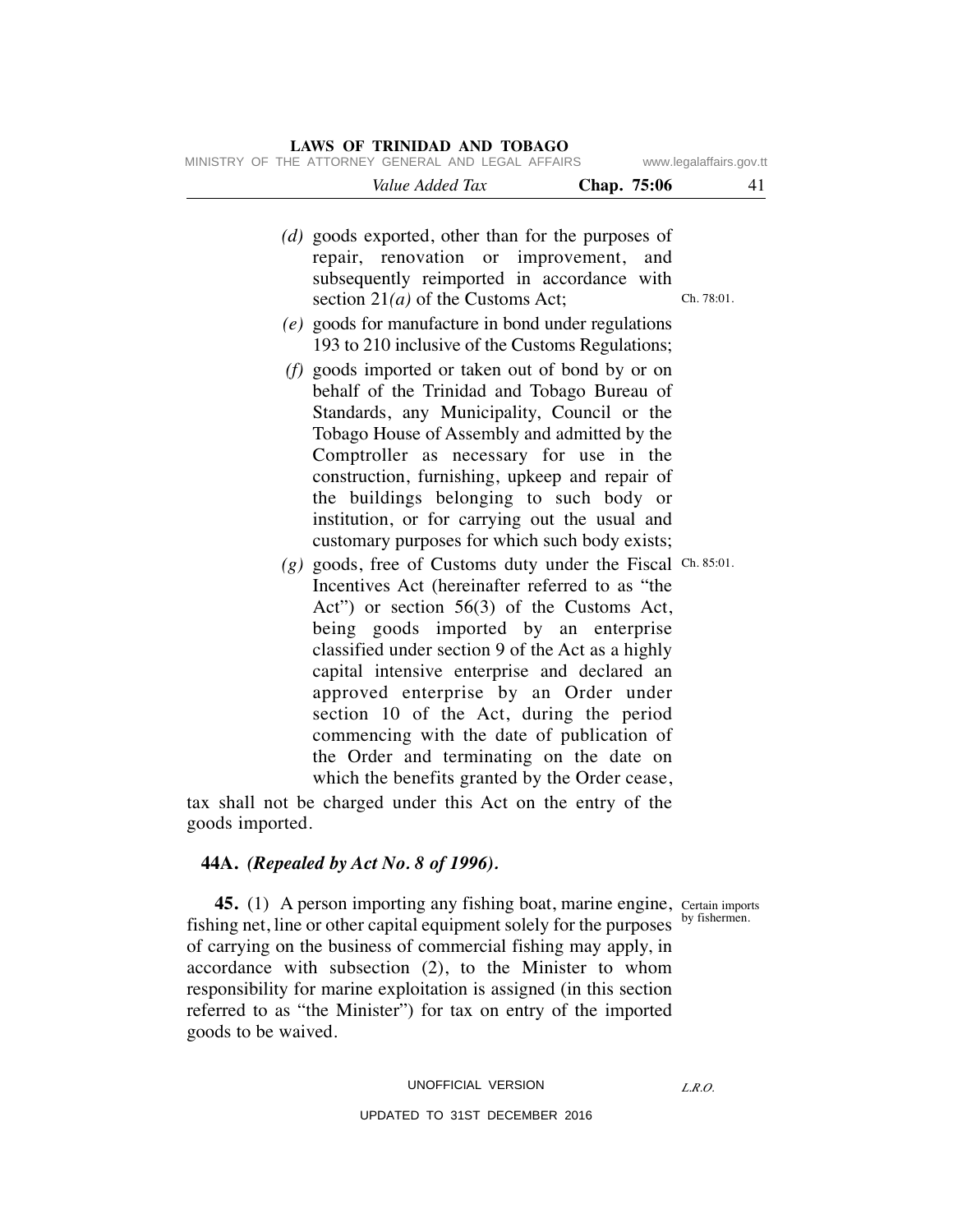|  | <b>LAWS OF TRINIDAD AND TOBAGO</b> |  |
|--|------------------------------------|--|
|  |                                    |  |

| -42 | <b>Chap.</b> 75:06                                 | Value Added Tax |                         |
|-----|----------------------------------------------------|-----------------|-------------------------|
|     | MINISTRY OF THE ATTORNEY GENERAL AND LEGAL AFFAIRS |                 | www.legalaffairs.gov.tt |

 (2) An application under subsection (1) shall be made in writing, in such form as the Board approves, requesting that tax on the entry of the imported goods be waived and declaring that the imported goods are required solely for the purposes of carrying on the business of commercial fishing, and shall be accompanied by the form required under the Customs Act for the entry of the imported goods.

Ch. 78:01.

 (3) The Minister may, upon application being made to him in accordance with this section for tax on the entry of imported goods to be waived, give the applicant a certificate of waiver signed by him or on his behalf identifying the imported goods to which it relates and stating that—

- *(a)* he is satisfied that the applicant is a bona fide commercial fisherman and that the imported goods identified are required solely for the purposes of carrying on the business of commercial fishing; and
- *(b)* tax on the entry of the imported goods is waived.

 (4) Where, under the Customs Act, an officer accepts the form required under that Act for the entry of imported goods and the form is accompanied by a certificate of waiver that is in accordance with subsection (3) and relates to the entry, the entry shall be regarded as zero-rated.

 **46.** (1) A person intending to have any fishing boat, marine engine, fishing net, line or other capital equipment supplied to him solely for the purposes of carrying on the business of commercial fishing may apply, in accordance with subsection (2), to the Minister to whom responsibility for marine exploitation is assigned (in this section referred to as "the Minister") for tax on the intended supply to be waived.

 (2) An application under subsection (1) shall be made in writing, in such form as the Board approves, requesting that tax on the intended supply be waived and declaring that the supply is required solely for the purposes of carrying on the business of commercial fishing, and shall be accompanied by the original and one copy of a proforma invoice, in accordance with subsection (3), relating to the intended supply.

> UNOFFICIAL VERSION UPDATED TO 31ST DECEMBER 2016

Certain supplies to fishermen.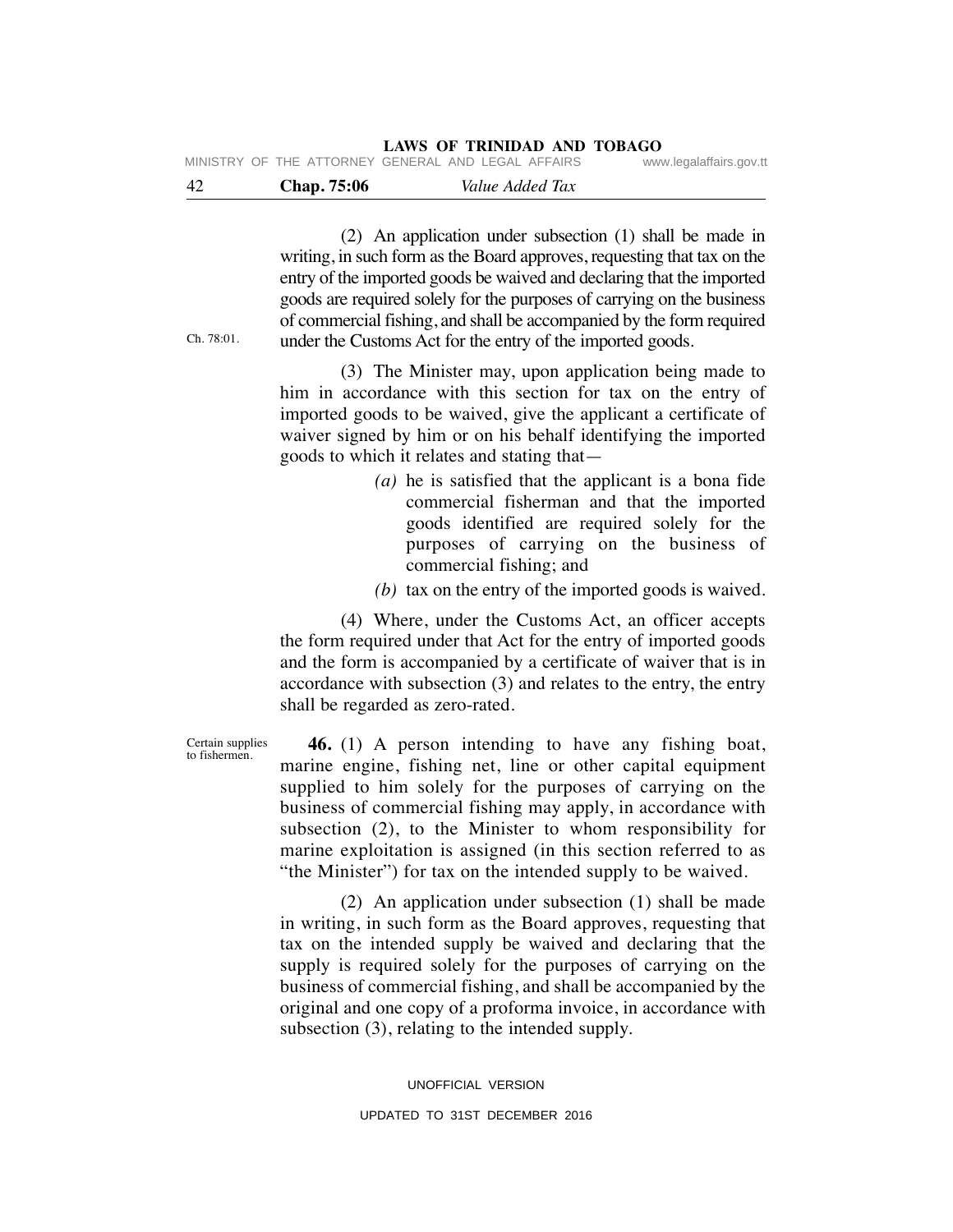| LAWS OF TRINIDAD AND TOBAGO                        |                         |  |  |  |  |  |  |
|----------------------------------------------------|-------------------------|--|--|--|--|--|--|
| MINISTRY OF THE ATTORNEY GENERAL AND LEGAL AFFAIRS | www.legalaffairs.gov.tt |  |  |  |  |  |  |
| Chap. 75:06<br>Value Added Tax                     | 43                      |  |  |  |  |  |  |

 (3) The proforma invoice which is required by subsection (2) to accompany an application shall comply with all of the requirements of this Act for a tax invoice, including the requirement to show the rate of tax applicable to the intended supply and the amount to be claimed from the recipient in respect of tax, but shall be clearly identified as being a proforma invoice and is not a tax invoice for the purposes of this Act.

 (4) The Minister may, upon application being made to him in accordance with this section for tax on an intended supply to be waived, give the applicant a certificate of waiver signed by him or on his behalf identifying the proforma invoice for the intended supply to which it relates, specifying the goods intended to be supplied, and stating that—

- *(a)* he is satisfied that the applicant is a bona fide commercial fisherman and that the goods specified in the proforma invoice are required solely for the purposes of carrying on the business of commercial fishing; and
- *(b)* the tax referred to in the proforma invoice is waived.

 (5) Where a supplier who has given a proforma invoice is presented with a certificate of waiver that is in accordance with subsection (4) and relates to the supply for which the proforma invoice was given, he may make the supply as if no tax were payable on it, and for the purposes of this Act the supply shall be regarded as a zero-rated supply.

**46A.** (1) Where goods or prescribed services are supplied or Reliefs for rendered to a diplomatic mission, consulate, or an international or  $\frac{diplomats}{dens}$ regional organisation or agency or to a member of the diplomatic <sup>[9 of 1990].</sup> or consular service or a member of his family forming part of his household, such mission, consulate, organisation, agency or member of the diplomatic or consular service may apply to the Board for a refund of tax paid on the supply of goods or services in accordance with subsection (2).

 (2) An application made under subsection (1) shall be made in writing in such a form as the Board approves and shall be accompanied by a tax invoice and such other documents as the Board may require.

others.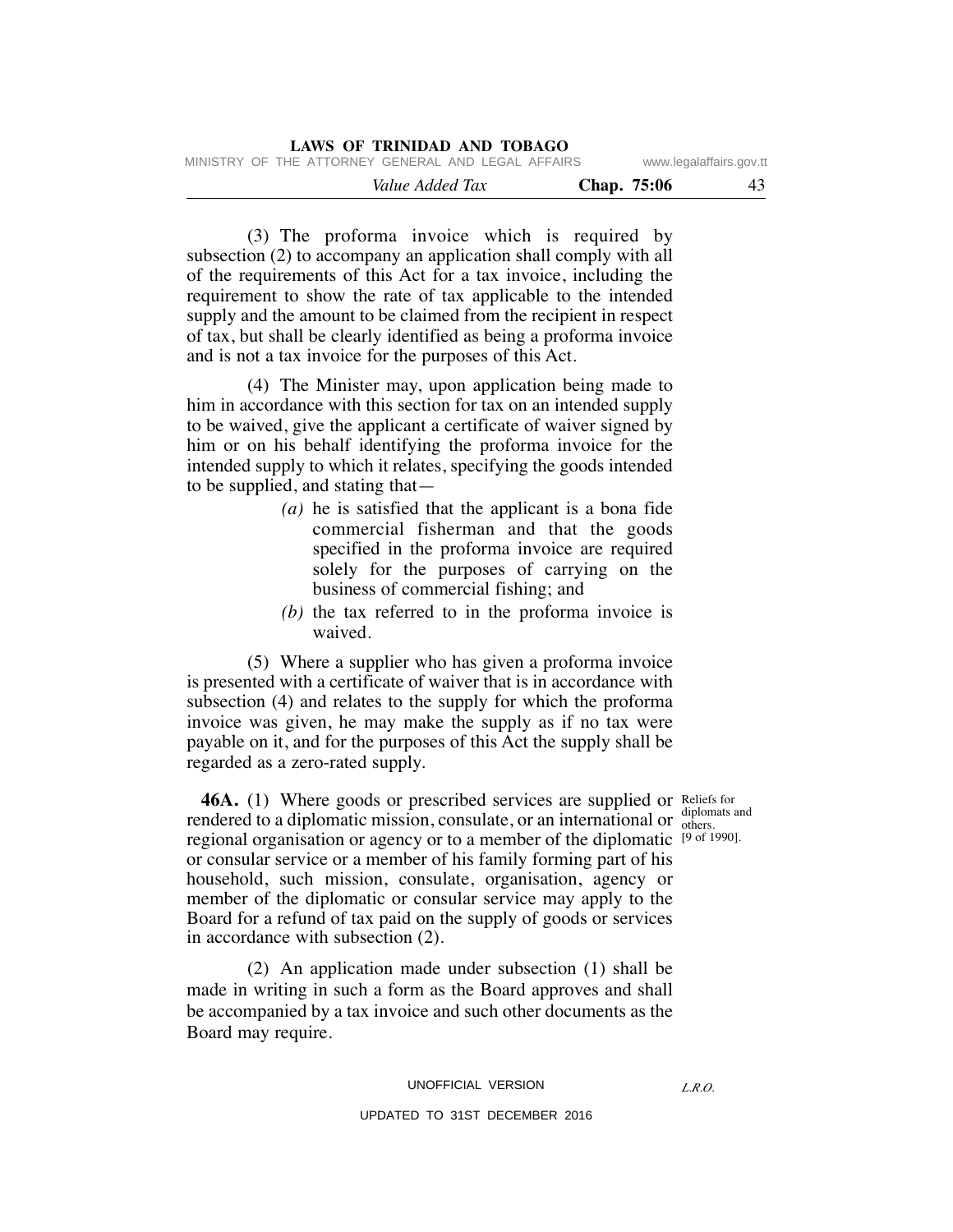| -44 | <b>Chap.</b> 75:06 | Value Added Tax                                    |  |                         |
|-----|--------------------|----------------------------------------------------|--|-------------------------|
|     |                    | MINISTRY OF THE ATTORNEY GENERAL AND LEGAL AFFAIRS |  | www.legalaffairs.gov.tt |

 (3) Notwithstanding subsection (1), the Minister may by Order publish from time to time a list of the missions, consulates, organisations or agencies and persons who are entitled to a refund and the categories of supplies in respect of which the tax is refundable.

Reliefs for certain persons. [9 of 1990].

 **46B.** The President may remit or refund in whole or in part, to the following persons and institutions, any tax on motor vehicles wherever he shall deem it expedient to do so:

- *(a)* judges of the Supreme Court;
- *(b)* public servants who are required to keep motor vehicles for the performance of their official duties;
- *(c)* holders of offices falling under the purview of the Salaries Review Commission;
- *(d)* charitable institutions and other deserving cases.

Bad debts.

 **47.** (1) Where—

- *(a)* the amount specified by a person in a return as being the amount of tax payable, or the amount of the refund due, has been calculated taking into account a commercial supply made by that person for a consideration in money; and
- *(b)* all or any of the consideration remains unpaid, despite its having become due and payable and reasonable efforts having been made for its recovery, and has been written off as a bad debt,

the person who furnished the return may, in calculating the amount of tax payable, or the amount of refund due, that is to be specified in the return for the period in which the amount was written off or, where a period of twelve months has not then elapsed since the amount became due and payable, the first return after that period of twelve months elapses, deduct the amount of tax included in the previous return that was attributable to the amount written off.

 (2) Where an amount in respect of which a deduction has been made under subsection (1) is wholly or partly recovered by a registered person, that person shall include as tax payable in his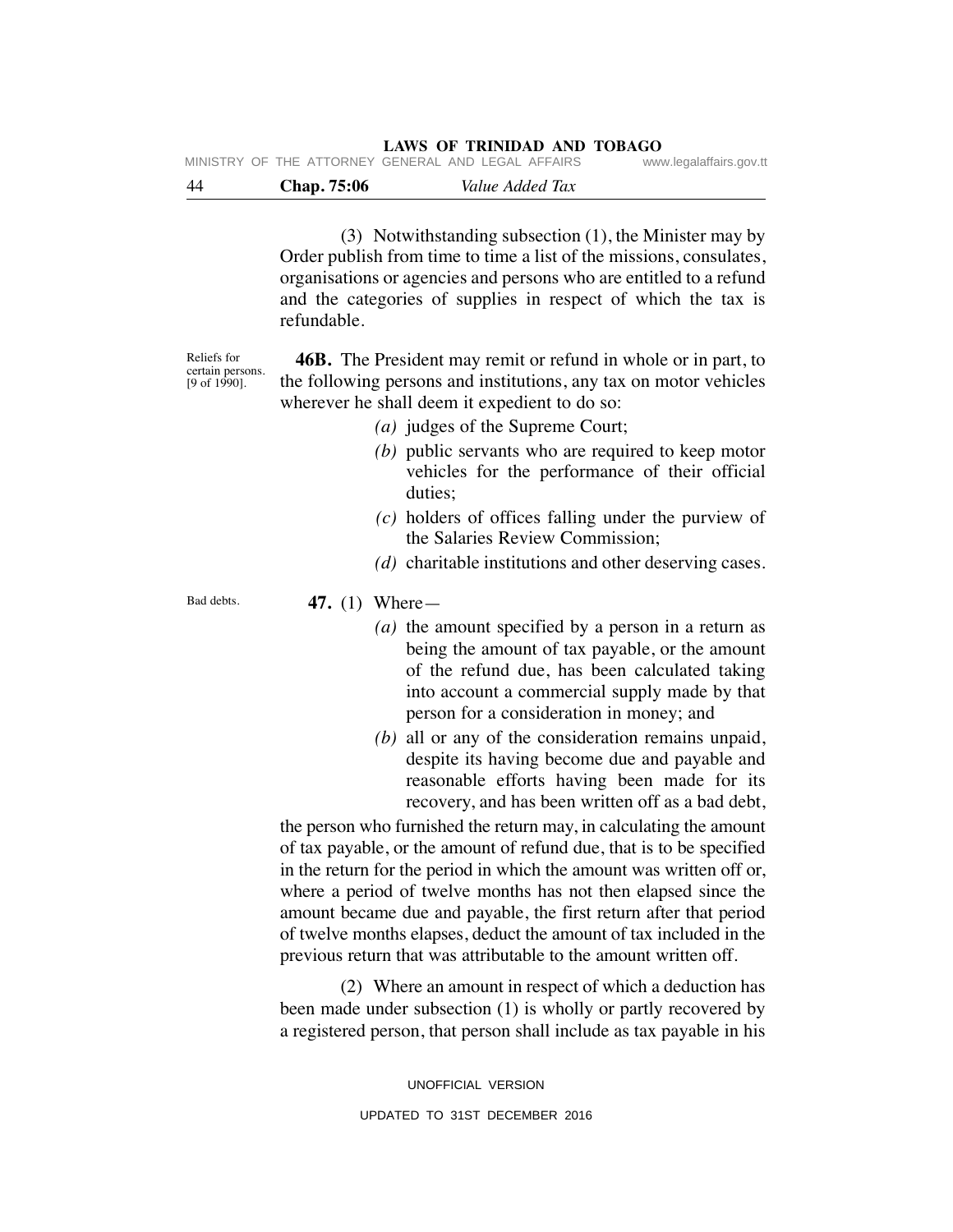|  |                                                    | Value Added Tax |  |  | Chap. 75:06 | 45                      |
|--|----------------------------------------------------|-----------------|--|--|-------------|-------------------------|
|  | MINISTRY OF THE ATTORNEY GENERAL AND LEGAL AFFAIRS |                 |  |  |             | www.legalaffairs.gov.tt |

return for the period during which the amount is recovered the amount previously deducted or, where only part of the amount written off is recovered, such proportion of the amount previously deducted as the amount recovered represents as a proportion of the amount written off.

#### **PART 6**

#### **MISCELLANEOUS**

**48.** (1) For the purposes of this section the expression Effect of "alteration of the law" means the coming into force of this Act, an on existing Order under section 7, or any amendment to this Act, by which—

changes in tax contracts.

- *(a)* a supply of goods or services is charged with, or ceases to be charged with, tax; or
- *(b)* the rate of tax in respect of the supply of goods or services is increased or reduced.

 (2) Where an alteration in the law is made and a supplier has, at any time, entered into a contract with a recipient in respect of the supply of goods or services, unless—

- *(a)* express provision for the exclusion of any such alteration in the law is contained in the contract; or
- *(b)* the alteration in the law has been taken into account in entering into the contract,

every such contract shall be deemed to be modified so that—

- *(c)* where the alteration in the law renders the supply liable to be charged with tax, or an increased amount of tax, the supplier may add to the amount agreed to be paid to him by the recipient the amount of that tax, or increase in tax, as the case may be;
- *(d)* where the alteration in the law renders the supply no longer liable to be charged with tax, or liable to be charged with a reduced amount of tax, the supplier or the recipient may deduct from the amount agreed to be paid under the contract the amount of that tax, or reduction in tax, as the case may be.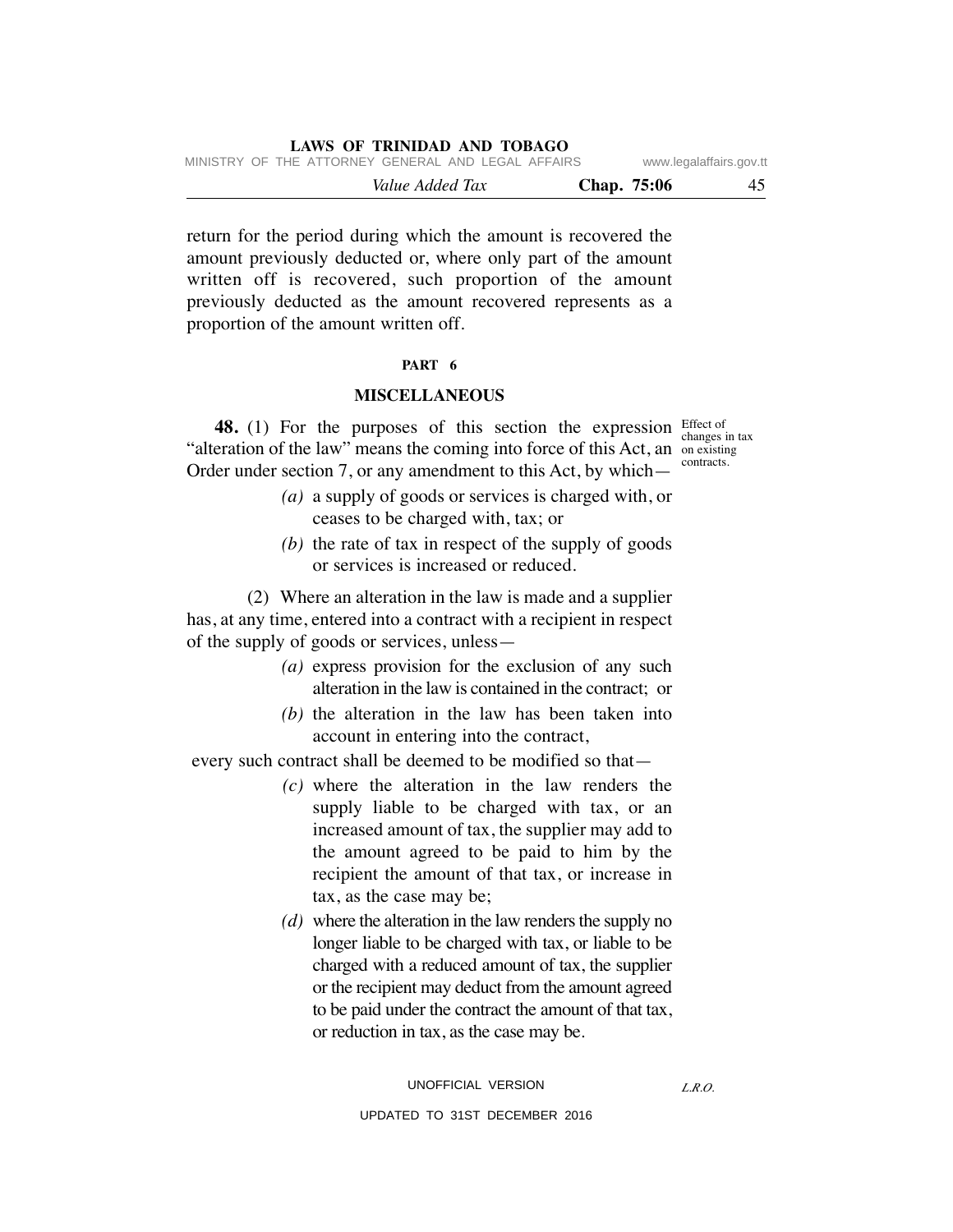|                                                                   | MINISTRY OF THE ATTORNEY GENERAL AND LEGAL AFFAIRS<br>www.legalaffairs.gov.tt                                                                                                                                                                           |
|-------------------------------------------------------------------|---------------------------------------------------------------------------------------------------------------------------------------------------------------------------------------------------------------------------------------------------------|
| 46                                                                | <b>Chap.</b> 75:06<br>Value Added Tax                                                                                                                                                                                                                   |
| Administration.                                                   | <b>49.</b> The Board is responsible for the administration of this Act.                                                                                                                                                                                 |
| Authorised<br>persons.                                            | <b>50.</b> (1) The Board may designate persons to be authorised<br>persons for the purposes of this Act.                                                                                                                                                |
|                                                                   | (2) The Board shall cause to be issued to each authorised<br>person an authority in writing signed on behalf of the Board.                                                                                                                              |
|                                                                   | (3) An authorised person shall produce the authority<br>issued to him under subsection (2) whenever required to do so by<br>a person in respect of whom he has exercised, or is about to<br>exercise, any power conferred on him by this Act.           |
| Functions of<br>authorised<br>persons.<br>$[6 \text{ of } 1991].$ | <b>51.</b> (1) An authorised person shall comply with any<br>direction given to him by the Board in connection with the<br>performance of his functions under this Act.                                                                                 |
|                                                                   | $(2)$ An authorised person may—                                                                                                                                                                                                                         |
|                                                                   | (a) for the purposes of this Act, require a person to<br>furnish to the authorised person, orally or in<br>writing, as the authorised person may specify,<br>such information as is in the knowledge of, or is<br>reasonably available to, that person; |
|                                                                   | (b) by notice in writing, require a person to produce<br>to the authorised person any books, records, or<br>other source from which information can be<br>derived that is or may be relevant to the<br>administration of this Act;                      |
|                                                                   | $(c)$ take samples of any goods in the possession of a<br>person if it appears appropriate for the purposes<br>of administering this Act;                                                                                                               |
| Ch. 75:01.                                                        | (d) make copies of anything produced pursuant to a<br>requirement under paragraph $(b)$ or seized under<br>section 118 of the Income Tax Act as applied by<br>section 55 of this Act;<br>$(e)$ issue infringement notices.                              |
|                                                                   | (3) A sample of goods taken under subsection $(2)(c)$ shall<br>be disposed of and accounted for as the Board authorises except<br>that, in the case of goods the open market value of which exceeds                                                     |

UNOFFICIAL VERSION UPDATED TO 31ST DECEMBER 2016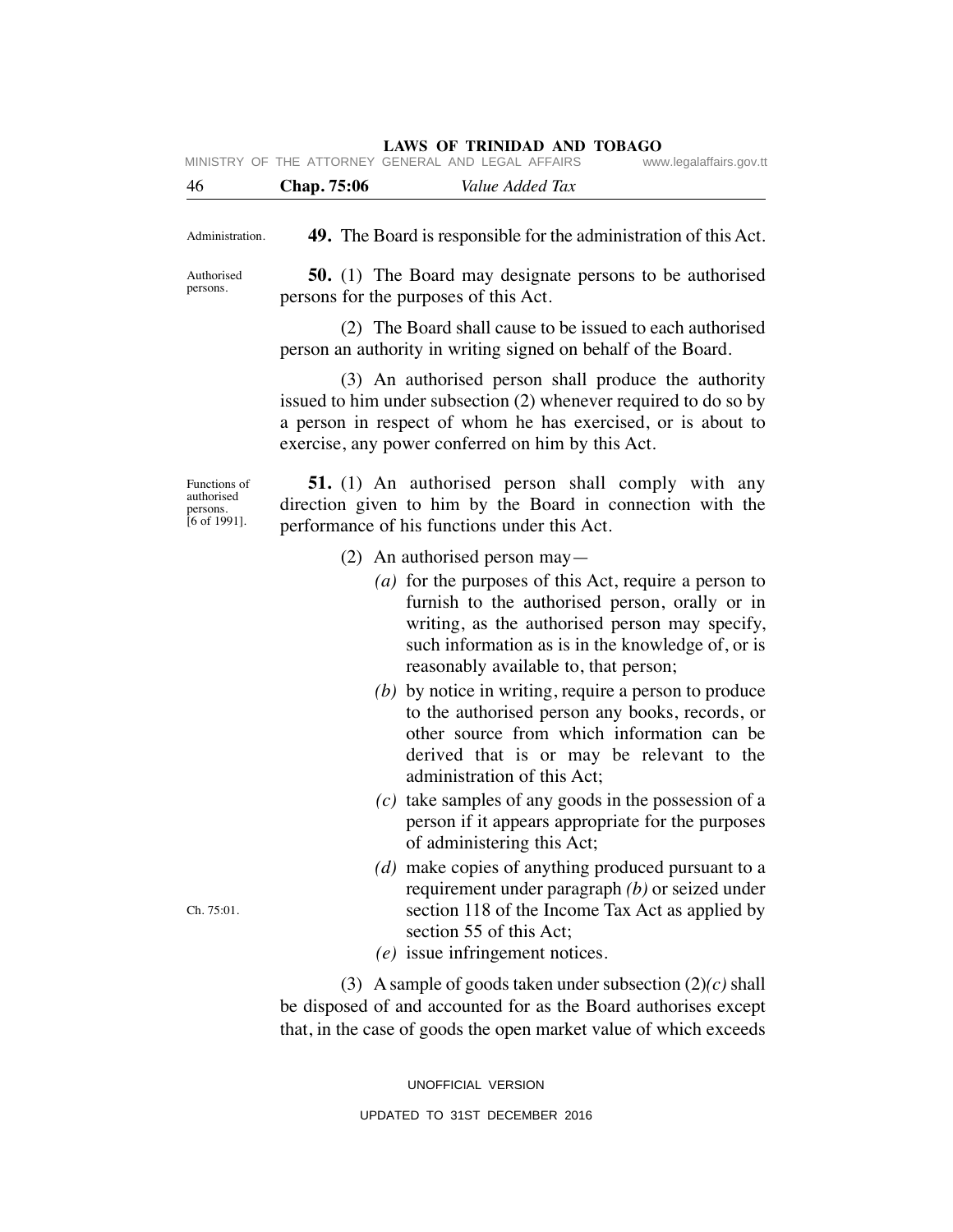| MINISTRY OF THE ATTORNEY GENERAL AND LEGAL AFFAIRS |             | www.legalaffairs.gov.tt |
|----------------------------------------------------|-------------|-------------------------|
| Value Added Tax                                    | Chap. 75:06 |                         |

twenty dollars, the goods shall within a reasonable time, be returned in good order to the person from whom they were taken or the person shall be paid such compensation by the Board, being not less than the open market value of the goods, as the Board determines.

**52.** (1) A person who uses or discloses any information Secrecy. obtained under this Act other than for the purposes of this Act or the administration of any other tax administered by the Board commits an offence unless the use or disclosure is with the consent of the person from whom the information is obtained or is for the purpose of legal proceedings arising out of the administration of this Act or that other tax.

 (2) A person who commits an offence under subsection (1) is liable on summary conviction to a fine of fifteen thousand dollars and imprisonment for one year.

**53.** The Board may, in any circumstances in which the Board Board may considers it appropriate for the protection of the revenue to do so, require a person to give to the Board such security as the Board considers appropriate for the protection of the revenue.

**54.** (1) Where any amount that a person is required to pay to Interest and the Board is not paid by the due date, the amount outstanding  $\frac{1}{2}$  penalty. bears a penalty of eight per cent of the amount outstanding and interest at the rate of two per cent per month or part of a month.

 (2) The Board may, where it is satisfied that the circumstances of the case justify the reduction or waiver of a penalty or interest arising under subsection (1), reduce or waive the penalty or interest accordingly.

 (3) In this section "due date" is the date specified in section 31(2) as the date when the return for the period in question should be filed, save that where a tax period is allocated under section 39(2) and (3) for the purposes of making an assessment, the due date is twenty-five days after the end of the tax period so allocated.

require security.

[9 of 1990 6 of 1991].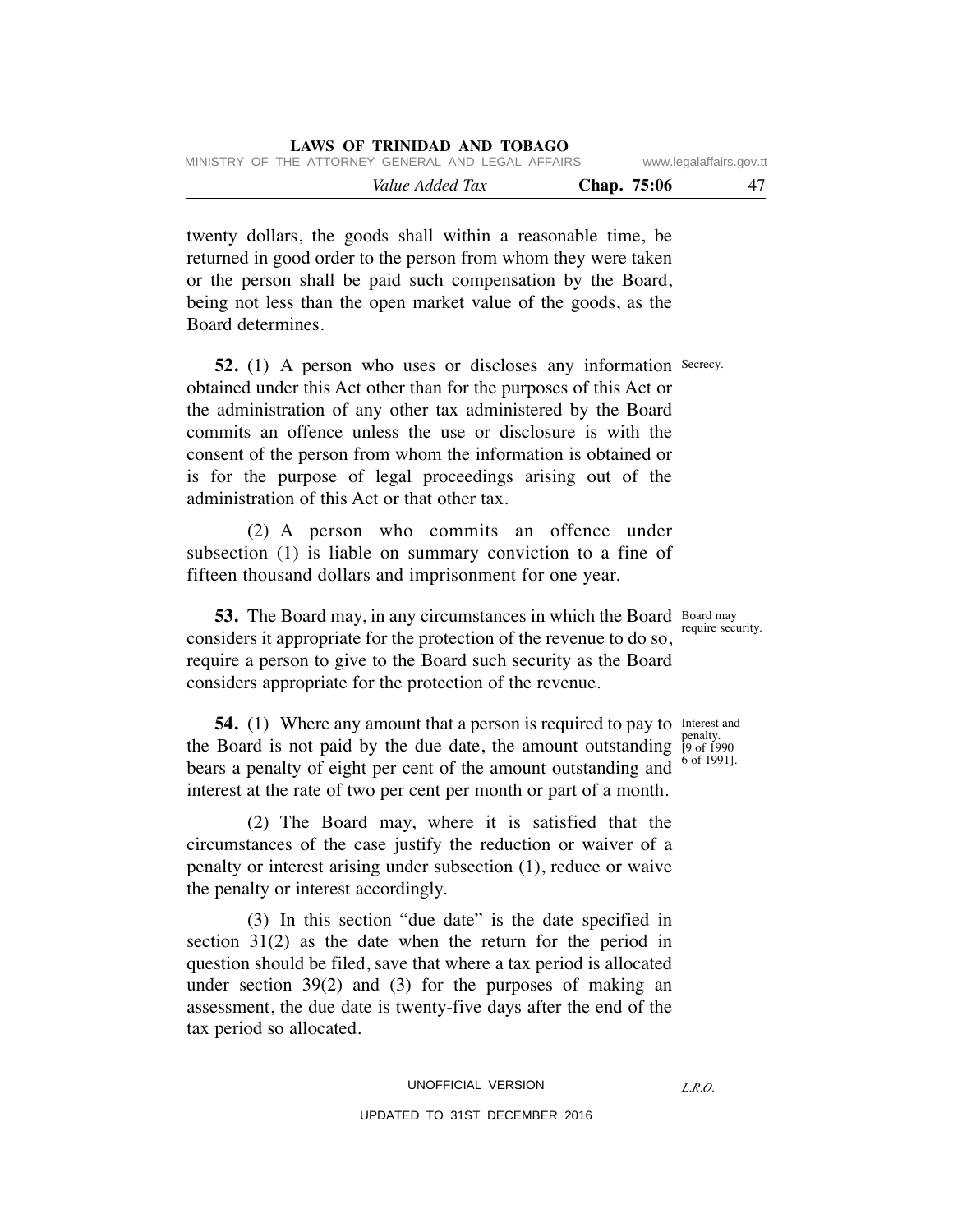| -48 | Chap. 75:06                                        | Value Added Tax |                         |
|-----|----------------------------------------------------|-----------------|-------------------------|
|     | MINISTRY OF THE ATTORNEY GENERAL AND LEGAL AFFAIRS |                 | www.legalaffairs.gov.tt |

 (4) The provisions of this Act relating to the collection and recovery of tax shall apply to the collection and recovery of the amount of penalty and interest referred to in subsection (1).

Waiver of liabilities. [7 of 2016].

 **54A.** (1) Notwithstanding any written law to the contrary, there shall be a waiver of the following liabilities:

- *(a)* interest and penalties on outstanding taxes due and payable as at 31st December 2015, where such taxes are paid during the period 1st July 2016 to 16th September 2016;
- *(b)* outstanding interest charged on any taxes due and payable as at 31st December 2015, where such taxes have been paid prior to 1st July 2016;
- *(c)* penalties in respect of taxes due and payable as at 31st December 2015 and paid prior to 1st July 2016, where such penalties have not been paid;
- *(d)* penalties on outstanding returns for periods up to 31st December 2015, where such returns are filed during the period 1st July 2015 and 16th September 2016; and
- *(e)* penalties with respect to returns for periods up to 31st December 2015 and filed prior to 1st July 2016 where such penalties have not been paid.

 (2) For the avoidance of doubt, the waiver granted under subsection (1) shall not—

- *(a)* affect any liability to the taxes which are due and payable under this Act; or
- *(b)* apply to any interest and penalties paid prior to 1st July 2016.

 (3) Where any taxes remain outstanding after 16th September 2016, the interest and penalties which would have been payable on such outstanding taxes shall be revived and become payable as if the waiver in subsection (1) had not been granted.

**Certain** provisions of Income Tax Act to apply. [8 of 1996 5 of 2004].

 **55.** (1) Section 82(2) and (3) of the Income Tax Act shall apply as if references therein to taxes, interest and penalties under that Act included reference to taxes, interest and penalties under this Act.

#### UNOFFICIAL VERSION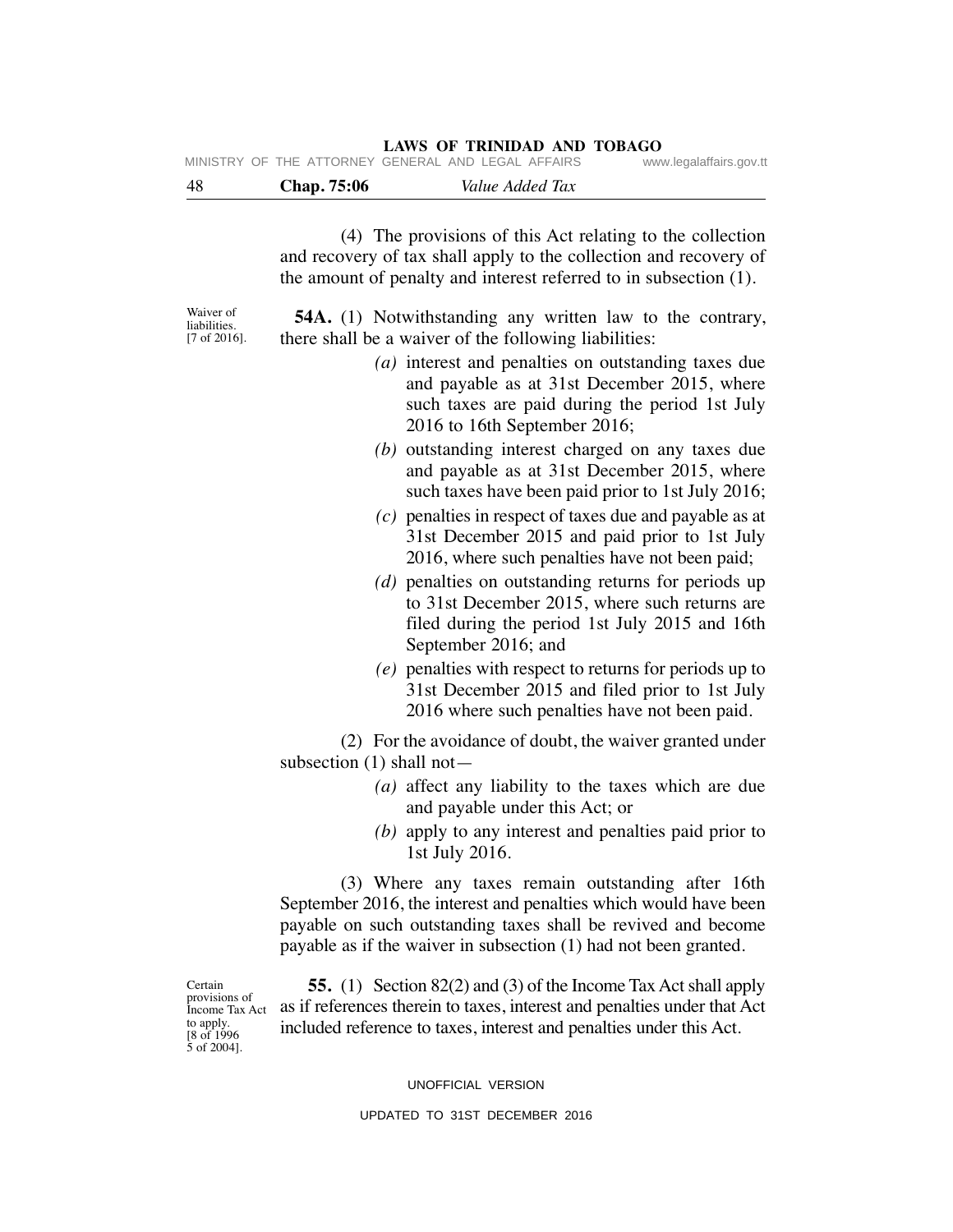|                                                    |  |  | LAWS OF TRINIDAD AND TOBAGO |  |             |                         |
|----------------------------------------------------|--|--|-----------------------------|--|-------------|-------------------------|
| MINISTRY OF THE ATTORNEY GENERAL AND LEGAL AFFAIRS |  |  |                             |  |             | www.legalaffairs.gov.tt |
|                                                    |  |  | Value Added Tax             |  | Chap. 75:06 | 49                      |

 (2) Sections 88, 104 to 115, 118, 121(2), 121A, 122, 123, 124, 131 and 132 of the Income Tax Act shall, with the Ch. 75:01. modifications set out in subsection (3) and such other modifications as the case requires, apply to and in relation to the administration of this Act and the collection and recovery of any amount payable under this Act as if that amount were payable under that Act.

 (3) In applying the provisions of the Income Tax Act referred to in subsection (2), as required by that subsection—

- *(a)* the reference in section 109(3) of that Act to sections 86 and 87 of that Act shall be read as a reference to section 40 of this Act;
- *(b)* the reference in section 109(4) of that Act to the powers conferred on the Board by section 89 of that Act shall be read as a reference to any other power of assessment given by this Act to the Board; and
- *(c)* the references in section 118 of that Act to section 117 and 117(4) of that Act shall be disregarded but, upon a person who is aggrieved by notice of intended entry notifying the Board in accordance with section 118(2) of that Act that he is aggrieved, the person may, within seven days of receipt of notice of the intended entry, apply to a Judge in Chambers for a declaration of his rights in the matter and the Judge shall hear and determine the application and make such order as the justice of the case requires.

 (4) The penalty for an offence under any provision of the Income Tax Act as applied by this section is the same as the penalty prescribed for that offence in the Income Tax Act.

**55A.** (1) The Board may issue or cause to be issued a Clearance clearance certificate for the purposes of the Central Tenders  $_{[4\text{ of }1992]}^{\text{certificance}}$ Board Act where the Board is satisfied that the person to whom Ch. 71:91. the certificate is to be issued—

[4 of 1992].

- *(a)* does not owe any tax on his own behalf or on behalf of any other person; or
- *(b)* has made satisfactory arrangements with the Board for the payment of any tax payable by him on his own behalf or on behalf of any other person.

UNOFFICIAL VERSION

UPDATED TO 31ST DECEMBER 2016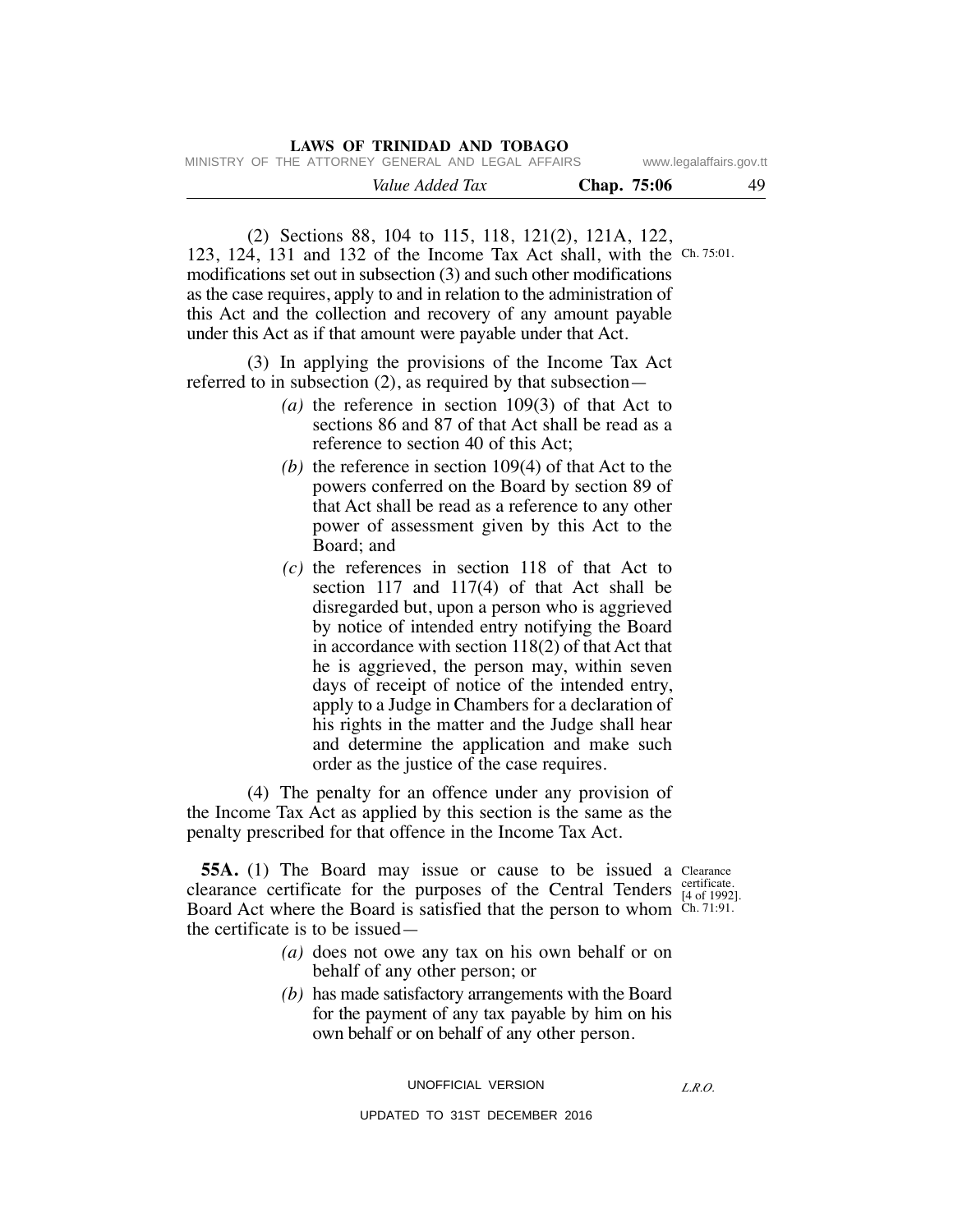| -50 | <b>Chap.</b> 75:06 | Value Added Tax                                    |                         |
|-----|--------------------|----------------------------------------------------|-------------------------|
|     |                    | MINISTRY OF THE ATTORNEY GENERAL AND LEGAL AFFAIRS | www.legalaffairs.gov.tt |

 (2) A clearance certificate shall be in a form approved by the Board.

 (3) A clearance certificate shall be valid for such period not exceeding six months as may be determined by the Board.

 (4) A person aggrieved by a refusal of the Board to grant him a clearance certificate may appeal to the Tax Appeal Board and the decision of the Tax Appeal Board shall be final.

General offences. [2 of 2012].  **56.** A person who—

- *(a)* without lawful excuse fails to comply with a requirement made under this Act; or
- *(b)* knowingly provides any information required by or under this Act that is false or misleading in any material particular,

commits an offence and is liable on summary conviction to a fine of fifty thousand dollars and imprisonment for three years.

Additional liability for offence by body corporate.

Proceedings for prosecution of offences. [2 of 2012].

 **57.** Where a person by whom an offence against this Act is committed is a body corporate, every director or other officer concerned in any capacity in the management of the body corporate is guilty of the like offence unless he proves that the offence was committed without his consent or connivance and that he exercised all such diligence to prevent the commission of the offence as he ought to have exercised having regard to the nature of his functions in that capacity and to all the circumstances.

 **58.** (1) Any proceedings under a law establishing summary jurisdiction which may be taken against any person in respect of any offence punishable under this Act, may, notwithstanding anything to the contrary in that law, be taken at any time—

- *(a)* within three years from the date of the commission of the offence or within twelve months from the date on which evidence sufficient in the opinion of the Board to justify the proceedings come to the knowledge of the Board, whichever period last expires; or
- *(b)* where the person in question was outside Trinidad and Tobago at the end of the twelvemonth period referred to in paragraph *(a)*, within

UNOFFICIAL VERSION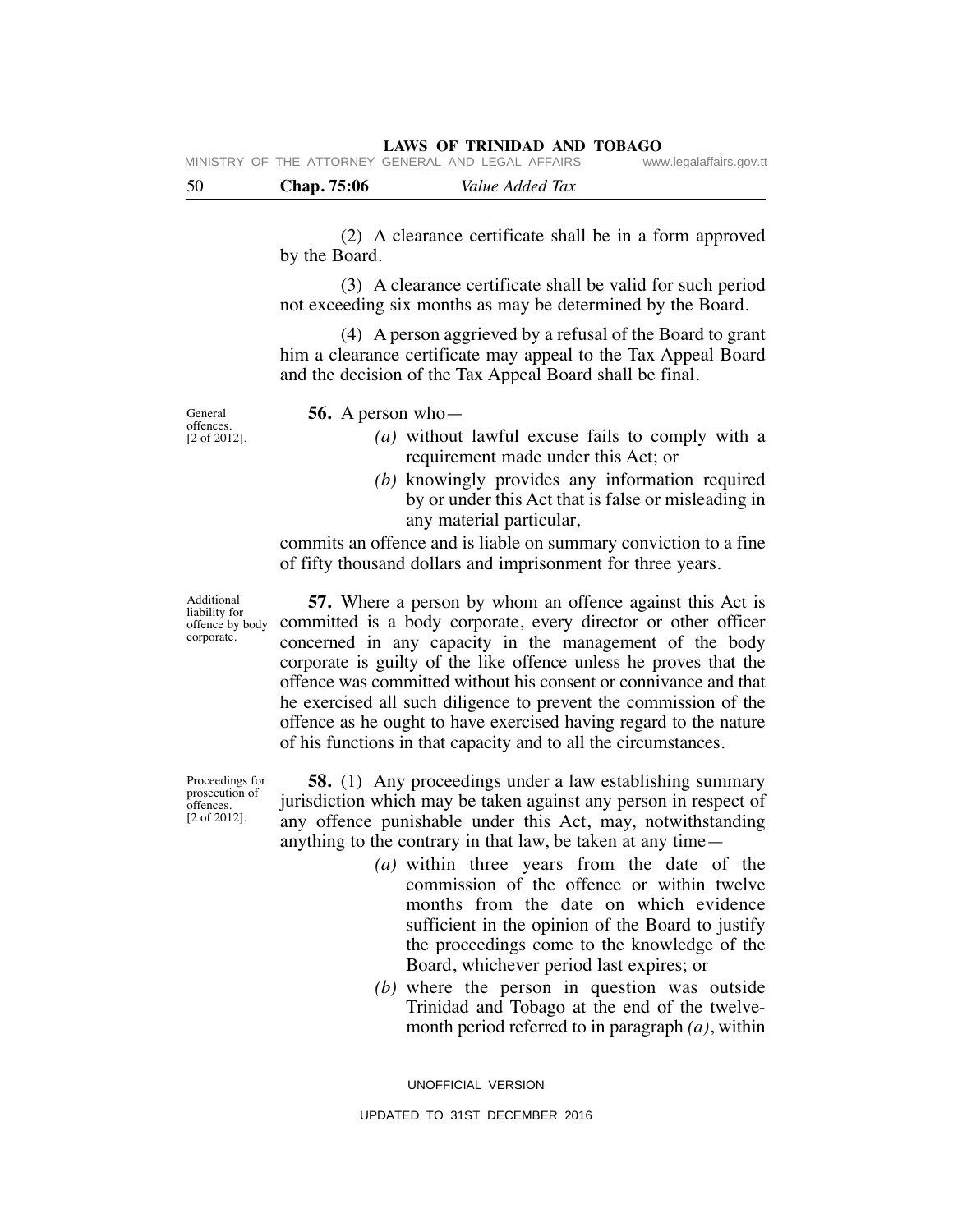| MINISTRY OF THE ATTORNEY GENERAL AND LEGAL AFFAIRS |             | www.legalaffairs.gov.tt |
|----------------------------------------------------|-------------|-------------------------|
| Value Added Tax                                    | Chap. 75:06 | 51                      |

twelve months from the date on which the person first arrives in Trinidad and Tobago thereafter.

 (2) For the purposes of this section, a certificate of the Board as to the date on which such evidence comes to the knowledge of the Board shall be conclusive evidence thereof.

**LAWS OF TRINIDAD AND TOBAGO**

**59.** The President may make Regulations prescribing all Regulations. matters that are required or permitted by this Act to be prescribed, or are necessary or convenient to be prescribed, for giving effect to the purposes of this Act.

#### **PART 6A**

### **MODIFIED PENALTIES**

[6 of 1991].

**59A.** (1) An authorised person who has reason to believe that Infringement a person has committed a prescribed offence may, within three  $\frac{\text{noise}}{[6 \text{ of } 19]}$ months after the alleged offence is believed to have been committed, give an infringement notice to the alleged offender.

 (2) An infringement notice shall be in the prescribed form and shall in every case—

- *(a)* contain a description of the alleged offence; and
- *(b)* advise that if the alleged offender does not wish to have a complaint of the alleged offence heard and determined by a Court, the modified penalty specified in the notice may be paid to the Board within a period of twenty-eight days after the giving of the notice.

 (3) In an infringement notice the modified penalty referred to in the notice shall be the amount that was the prescribed modified penalty at the time the alleged offence is believed to have been committed.

 (4) The Board may, in a particular case, extend the period of twenty-eight days within which the modified penalty may be paid and the extension may be allowed whether or not the period of twenty-eight days has elapsed.

 (5) Where the modified penalty specified in an infringement notice has been paid within twenty-eight days or such further time as is allowed and the notice has not been withdrawn, the bringing of proceedings and the imposition of

#### UNOFFICIAL VERSION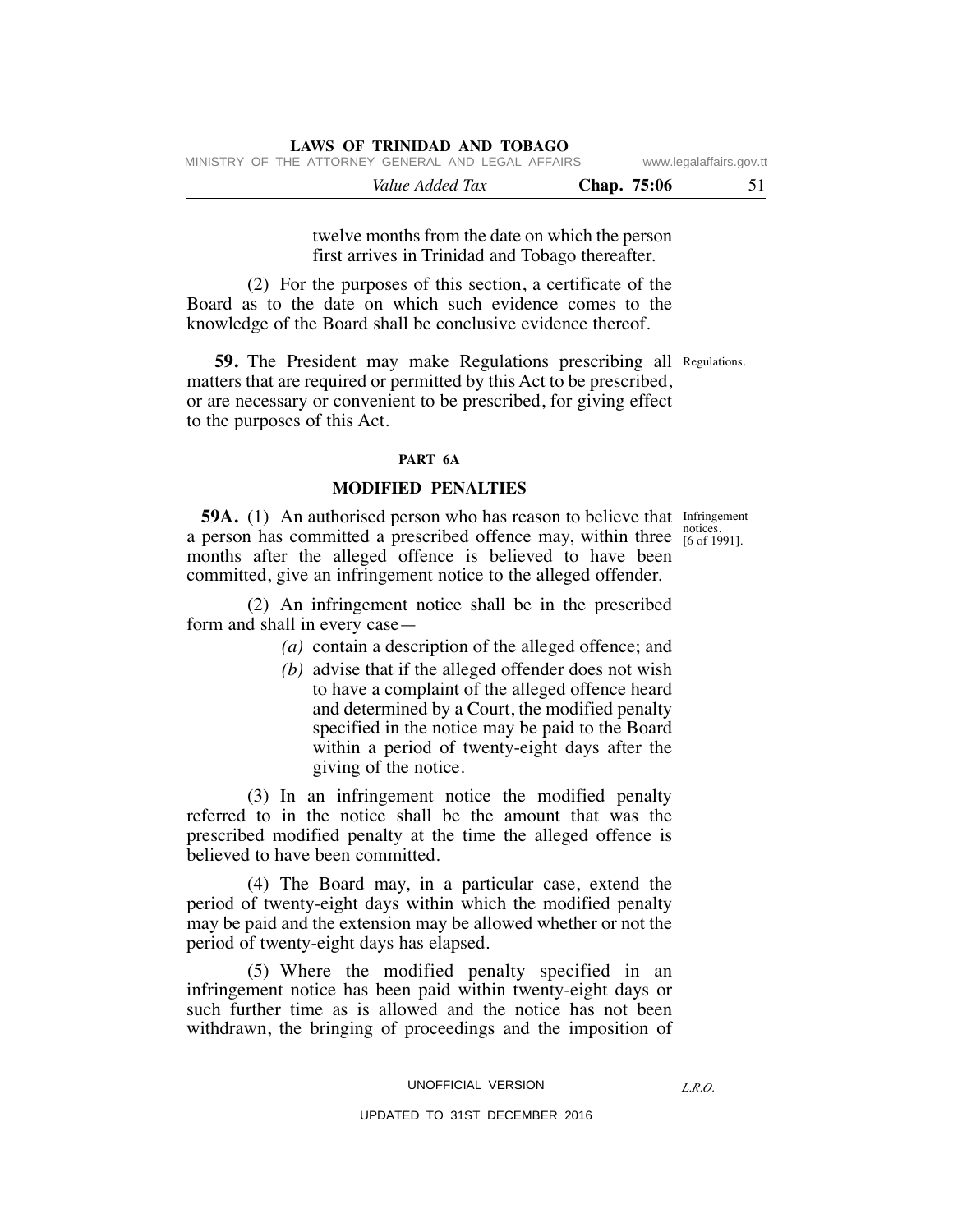**LAWS OF TRINIDAD AND TOBAGO** MINISTRY OF THE ATTORNEY

| - 52 | Chap. 75:06 | Value Added Tax                                          |                         |
|------|-------------|----------------------------------------------------------|-------------------------|
|      |             | IVIIINIOINI UFIIIL AITUNNEI ULINLINAL AIND LEUAL AFFAINO | www.icyalallallo.yuv.ll |

penalties are prevented to the same extent as they would be if the alleged offender had been convicted by a Court of law, and punished for, the alleged offence.

 (6) The Board may, whether or not the modified penalty has been paid, withdraw an infringement notice by sending to the alleged offender a notice in the prescribed form stating that the infringement notice has been withdrawn.

 (7) Where an infringement notice is withdrawn after the modified penalty has been paid, the amount paid shall be refunded.

 (8) An amount paid as a modified penalty shall, subject to subsection (7), be dealt with as if it were a penalty imposed by a Court.

 (9) Payment of a modified penalty shall not be regarded as an admission for the purposes of any proceedings, whether civil or criminal.

#### **PART 7**

#### **INITIAL REGISTRATION**

 **60.** (1) Where—

- *(a)* during the period of twelve months ending immediately before the day that is four months before the appointed day a person made commercial supplies the value of which was more than one hundred and twenty thousand dollars;
- *(b)* the average monthly value of the commercial supplies of a person who has been in business for a period ending immediately before the day that is four months before the appointed day that is less than twelve months was more than ten thousand dollars; or
- *(c)* there are reasonable grounds for believing that the value of the commercial supplies of a person during the period of twelve months commencing on the day that is two months before the appointed day will be more than one hundred and twenty thousand dollars,

the person commits an offence if, by the day that is two months before the appointed day, he has not applied in accordance with this Act to be registered.

UNOFFICIAL VERSION

Certain persons required to register by two months before appointed day.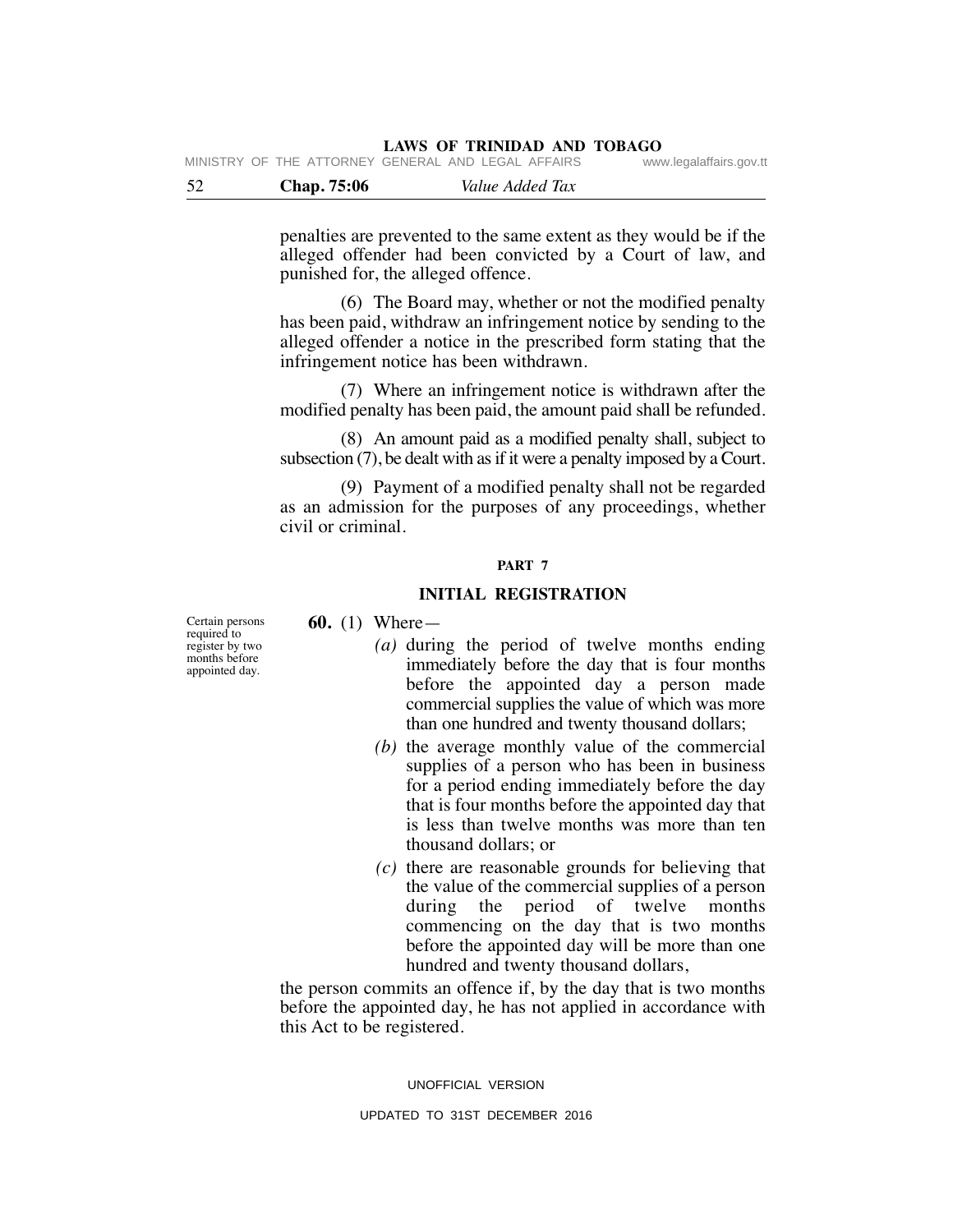|  |                                                    | Value Added Tax |  |  | Chap. 75:06 | 53                      |
|--|----------------------------------------------------|-----------------|--|--|-------------|-------------------------|
|  | MINISTRY OF THE ATTORNEY GENERAL AND LEGAL AFFAIRS |                 |  |  |             | www.legalaffairs.gov.tt |

 (2) A person who commits an offence against subsection (1) is liable on summary conviction to a fine of three thousand dollars.

#### **PART 8**

#### **AMENDMENTS AND REPEALS**

**\*61.** The written laws referred to in column 1 of Schedule 4 Schedule 4 to are amended or repealed as correspondingly set out in column 2 of that Schedule. have effect.

 **\*62.** (1) A written law referred to in Schedule 4, other than Transitional. the Income Tax Act, shall, in so far as it relates to any entry or Ch. 75:01. supply taking place before the appointed day, have effect as if it had not been amended or repealed as set out in that Schedule.

 (2) Without limiting subsection (1), the amendments to the Stamp Duty Act and the Stamp Duty Regulations set out in Ch. 76:01. Schedule 4 have no effect in relation to an instrument signed or otherwise executed before the appointed day.

#### **PART 9**

#### **TRANSITIONAL PROVISIONS**

**63.** (1) Notwithstanding section 17(1), (3), (4), (5) and (6), Invoices given where on or before 31st December 1989 an invoice is given or made on or payment is made for the supply of goods or services which are  $\frac{\text{before}}{\text{31st D}}$ made available or rendered before 1st April 1990, no tax shall be  $^{1989}_{19.05}$ payable on such supply and only that portion of a supply as is made available or rendered after 31st March 1990 shall be subject to tax.

 (2) For the purposes of this section, the time of supply of those goods or services referred to in subsection (1), shall be the time when the goods are made available or the services rendered.

\**See* Note on page 2.

UNOFFICIAL VERSION

UPDATED TO 31ST DECEMBER 2016

or payments 31st December [9 of 1990].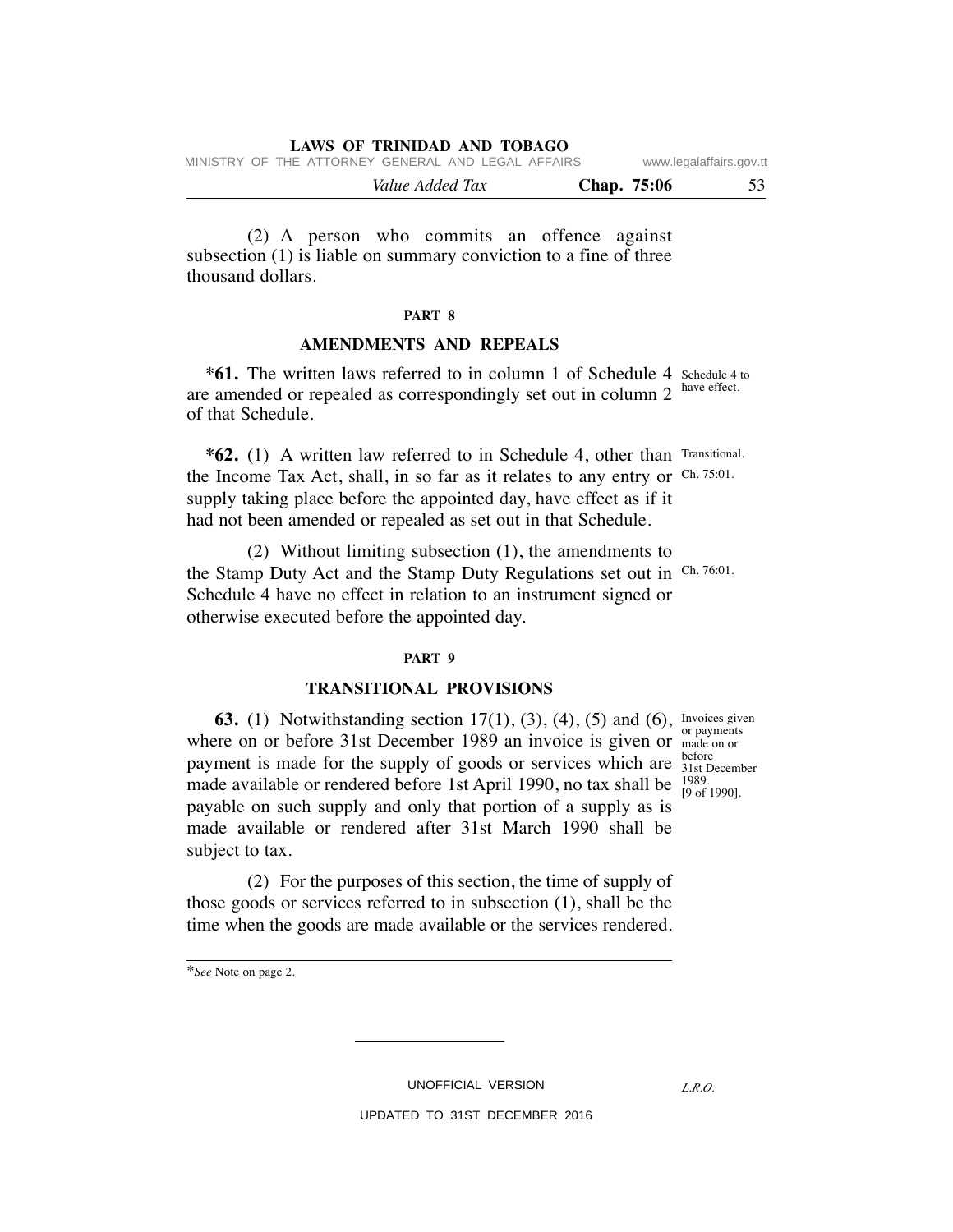| 54                                              | Chap. 75:06              | Value Added Tax                                                                                                                                                                                                                                                                                                                                                                                                                                                                                                         |
|-------------------------------------------------|--------------------------|-------------------------------------------------------------------------------------------------------------------------------------------------------------------------------------------------------------------------------------------------------------------------------------------------------------------------------------------------------------------------------------------------------------------------------------------------------------------------------------------------------------------------|
|                                                 |                          |                                                                                                                                                                                                                                                                                                                                                                                                                                                                                                                         |
| Section 3.                                      |                          | <b>SCHEDULE 1</b>                                                                                                                                                                                                                                                                                                                                                                                                                                                                                                       |
| [215/1989]<br>63/1990<br>*6 of 1991             |                          | <b>EXEMPT SERVICES</b>                                                                                                                                                                                                                                                                                                                                                                                                                                                                                                  |
| 31/1991<br>†22 of 1993<br>3 of 1994<br>177/2013 | than veterinary sevices. | 1. Medical, dental, hospital, optical and paramedical services, other                                                                                                                                                                                                                                                                                                                                                                                                                                                   |
| 242/2013].<br>Ch. 48:02.                        |                          | 2. Bus and taxi services other than bus services supplied by the Public<br>Transport Service Corporation under the Public Transport Service Act.                                                                                                                                                                                                                                                                                                                                                                        |
|                                                 |                          | 3. (Deleted by LN 215/1989).                                                                                                                                                                                                                                                                                                                                                                                                                                                                                            |
|                                                 |                          | 4. Training and education provided—                                                                                                                                                                                                                                                                                                                                                                                                                                                                                     |
| Ch. 39:01.                                      |                          | $(a)$ in a public school or private school within the meaning of the<br>Education Act, where that school-                                                                                                                                                                                                                                                                                                                                                                                                               |
|                                                 |                          | (i) in the case of a private school, is registered under that<br>Act; and                                                                                                                                                                                                                                                                                                                                                                                                                                               |
|                                                 |                          | (ii) in any case, is approved for the purposes of this item<br>by the Minister to whom responsibility for education<br>is assigned; or                                                                                                                                                                                                                                                                                                                                                                                  |
|                                                 |                          | (b) through the University of the West Indies, the Hugh Wooding<br>Law School or the Arthur Lok Jack Graduate School of Business.                                                                                                                                                                                                                                                                                                                                                                                       |
|                                                 |                          | 5. Real estate brokerage.                                                                                                                                                                                                                                                                                                                                                                                                                                                                                               |
|                                                 |                          | 6. Rental of residential property.                                                                                                                                                                                                                                                                                                                                                                                                                                                                                      |
|                                                 | of thirty days.          | 7. Accommodation in hotels, inns, guest houses for any period in excess                                                                                                                                                                                                                                                                                                                                                                                                                                                 |
|                                                 |                          | 8. Public Postal Services.                                                                                                                                                                                                                                                                                                                                                                                                                                                                                              |
|                                                 |                          | 9. Betting, gambling and lotteries.                                                                                                                                                                                                                                                                                                                                                                                                                                                                                     |
|                                                 | 10. Financial Services.  |                                                                                                                                                                                                                                                                                                                                                                                                                                                                                                                         |
|                                                 |                          | Financial services are services which are closely related to financial<br>intermediation, market intermediation, and risk pooling, and include:<br>$(a)$ the exchange of currency (whether effected by the exchange<br>of bank notes or coins, by crediting or debiting accounts or<br>otherwise);<br>$(b)$ the lending, borrowing or depositing of money;<br>$(c)$ the issue, sale, underwriting, acceptance, purchase, renewal,<br>variation, receipt, payment or transfer of ownership of a<br>financial instrument; |
|                                                 |                          | *See section 60 of Act No. 6 of 1991 for exemption of Value Added Tax for goods imported by,<br>or supplied to, the University of the West Indies.<br><i>†See</i> section 4 of Act No. 22 of 1993 for exemption of Value Added Tax for goods imported by,<br>or supplied to, the Council of Legal Education.                                                                                                                                                                                                            |

UNOFFICIAL VERSION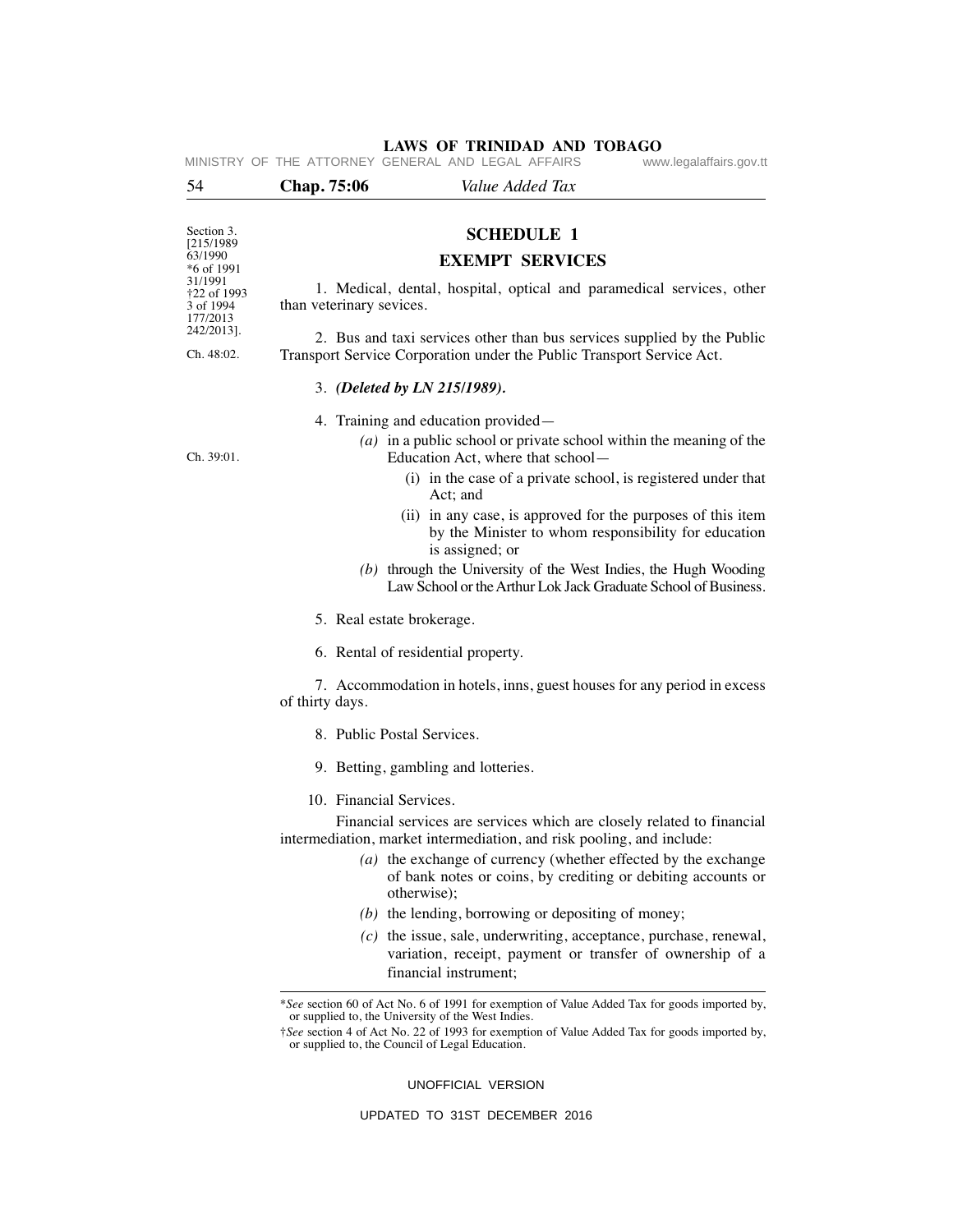| MINISTRY OF THE ATTORNEY GENERAL AND LEGAL AFFAIRS |                                                                                                                          |             | www.legalaffairs.gov.tt |
|----------------------------------------------------|--------------------------------------------------------------------------------------------------------------------------|-------------|-------------------------|
|                                                    | Value Added Tax                                                                                                          | Chap. 75:06 | 55                      |
| financial instrument;                              | (d) the payment or collection of any amount of interest,<br>principal, dividend or other amount whatever in respect of a |             |                         |

- *(e)* the provision of credit;
- *(f)* the provision, taking, variation or release of a guarantee, indemnity, security or bond in respect of the performance of obligations under a financial instrument;
- *(g)* the provision, or transfer of ownership, of an interest in a superannuation scheme, or the management of a superannuation scheme;
- *(h)* agreeing to do, or arranging, any of the activities above but not advising thereon.

 For the purposes of this item, financial services shall not include the prescribed services referred to in item 12A of Schedule 2.

 A "financial instrument" is a document the main effect of which is to entitle a specified person to a sum of money, and includes currency, all forms of indebtedness, shares of capital stock, policies of insurance and re-insurance, cheques and other payment instruments, letters of credit, options, future contracts, and guarantees.

 11. Services supplied by a person not resident in Trinidad and Tobago to an approved enterprise under the Trinidad and Tobago Free Zones Act for the Ch. 81:07. carrying on of an approved activity in a free zone.

 12. Services performed by a financial institution licensed under the Financial Institutions Act in respect of which financial services tax is payable. Ch. 79:09.

UNOFFICIAL VERSION

UPDATED TO 31ST DECEMBER 2016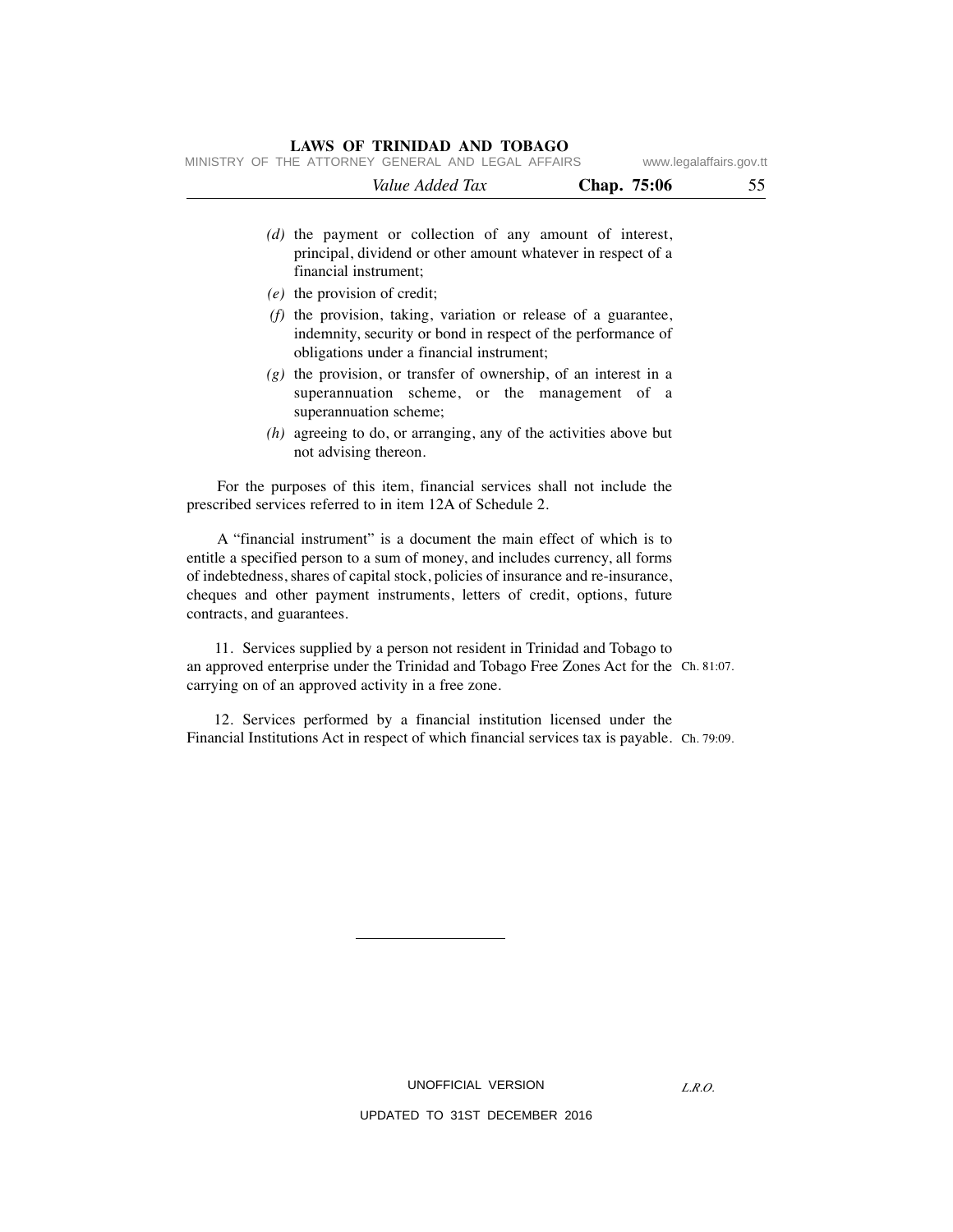| 56                                 | Chap. 75:06   | Value Added Tax                                                                                                                                                                                                                                                                                                                                                                  |
|------------------------------------|---------------|----------------------------------------------------------------------------------------------------------------------------------------------------------------------------------------------------------------------------------------------------------------------------------------------------------------------------------------------------------------------------------|
|                                    |               |                                                                                                                                                                                                                                                                                                                                                                                  |
| Section 8.<br>$\dagger$ [17/2016]. |               | *SCHEDULE 2                                                                                                                                                                                                                                                                                                                                                                      |
|                                    |               | <b>ZERO-RATING</b>                                                                                                                                                                                                                                                                                                                                                               |
|                                    | 1. (1) $Any-$ |                                                                                                                                                                                                                                                                                                                                                                                  |
|                                    |               | (a) unprocessed food of a kind used for human consumption;                                                                                                                                                                                                                                                                                                                       |
|                                    |               | $(b)$ rice;                                                                                                                                                                                                                                                                                                                                                                      |
|                                    |               | $(c)$ wheat flour;                                                                                                                                                                                                                                                                                                                                                               |
|                                    |               | $(d)$ milk;                                                                                                                                                                                                                                                                                                                                                                      |
|                                    |               | $(e)$ margarine;                                                                                                                                                                                                                                                                                                                                                                 |
|                                    |               | (f) white and whole wheat bread;                                                                                                                                                                                                                                                                                                                                                 |
|                                    |               | $(g)$ baby formula and baby milk substitute;                                                                                                                                                                                                                                                                                                                                     |
|                                    |               | $(h)$ cheddar cheese and rennet free cheese;                                                                                                                                                                                                                                                                                                                                     |
|                                    |               | $(i)$ corned beef;                                                                                                                                                                                                                                                                                                                                                               |
|                                    |               | $(j)$ curry;                                                                                                                                                                                                                                                                                                                                                                     |
|                                    |               | $(k)$ sardine;                                                                                                                                                                                                                                                                                                                                                                   |
|                                    |               | $(l)$ smoked herring;                                                                                                                                                                                                                                                                                                                                                            |
|                                    |               | $(m)$ toilet paper;                                                                                                                                                                                                                                                                                                                                                              |
|                                    |               | $(n)$ yeast;                                                                                                                                                                                                                                                                                                                                                                     |
|                                    |               | (o) baking powder;                                                                                                                                                                                                                                                                                                                                                               |
|                                    |               | $(p)$ uncooked and unstuffed pasta;                                                                                                                                                                                                                                                                                                                                              |
|                                    |               | $(q)$ brown sugar;                                                                                                                                                                                                                                                                                                                                                               |
|                                    |               | $(r)$ pure white vinegar;                                                                                                                                                                                                                                                                                                                                                        |
|                                    |               | (s) oatmeal, meal or cereal which must be boiled in water or<br>milk to make a porridge; and                                                                                                                                                                                                                                                                                     |
|                                    |               | $(t)$ dried leguminous vegetables, shelled, whether or not skinned<br>or split, under the tariff heading number 07.13.                                                                                                                                                                                                                                                           |
|                                    |               | (2) In this item, "unprocessed" means that the food contains no<br>additives and that it is not the result of the application of a process other than<br>freezing, chilling or packaging, a mechanical process, or a process that solely<br>employs the elements of weather.                                                                                                     |
| Ch. 78:01.                         |               | (3) In this item, "milk" means the items contained in the First<br>Schedule to the Customs Act under tariff heading numbers 04.01 and 04.02,<br>including fresh animal milk, dry or powdered milk, dry or powdered skimmed<br>milk and evaporated milk but excluding cream, condensed milk and milk<br>which is concentrated or contains added sugar or other sweetening matter. |
|                                    |               | 2. (1) Any live bird, fish, crustacean, mollusc or other animal of a kind<br>generally used as, or yielding or producing, food for human consumption.                                                                                                                                                                                                                            |
|                                    |               | *Schedule 2 has been amended by the following: [215/1989; 63/1990; 6 of 1991, 31/1991;<br>4 of 1992, 10/1992; 37/1993; 12 of 1994; 5 of 1995, 57/1995; 8 of 1996; 35 of 1998,<br>241/1998, 263/1998, 278/1998; 91 of 2000, 196/2000; 42/2001, 202/2001; 135/2002; 76/2003,                                                                                                       |

178/2013, 179/2013, 256/2013; 2 of 2015 and 7 of 2016]. †LN 17/2016 took effect on 1st February 2016.

#### UNOFFICIAL VERSION

197/2003; 298/2004; 89/2005, 260/2005; 20/2006, 126/2006; 17 of 2007, 26/2007, 30 of 2007, 108/2007; 166/2008; 192/2009; 13 of 2010; 202/2011; 365/2012, 409/2012; 2 of 2013, 75/2013,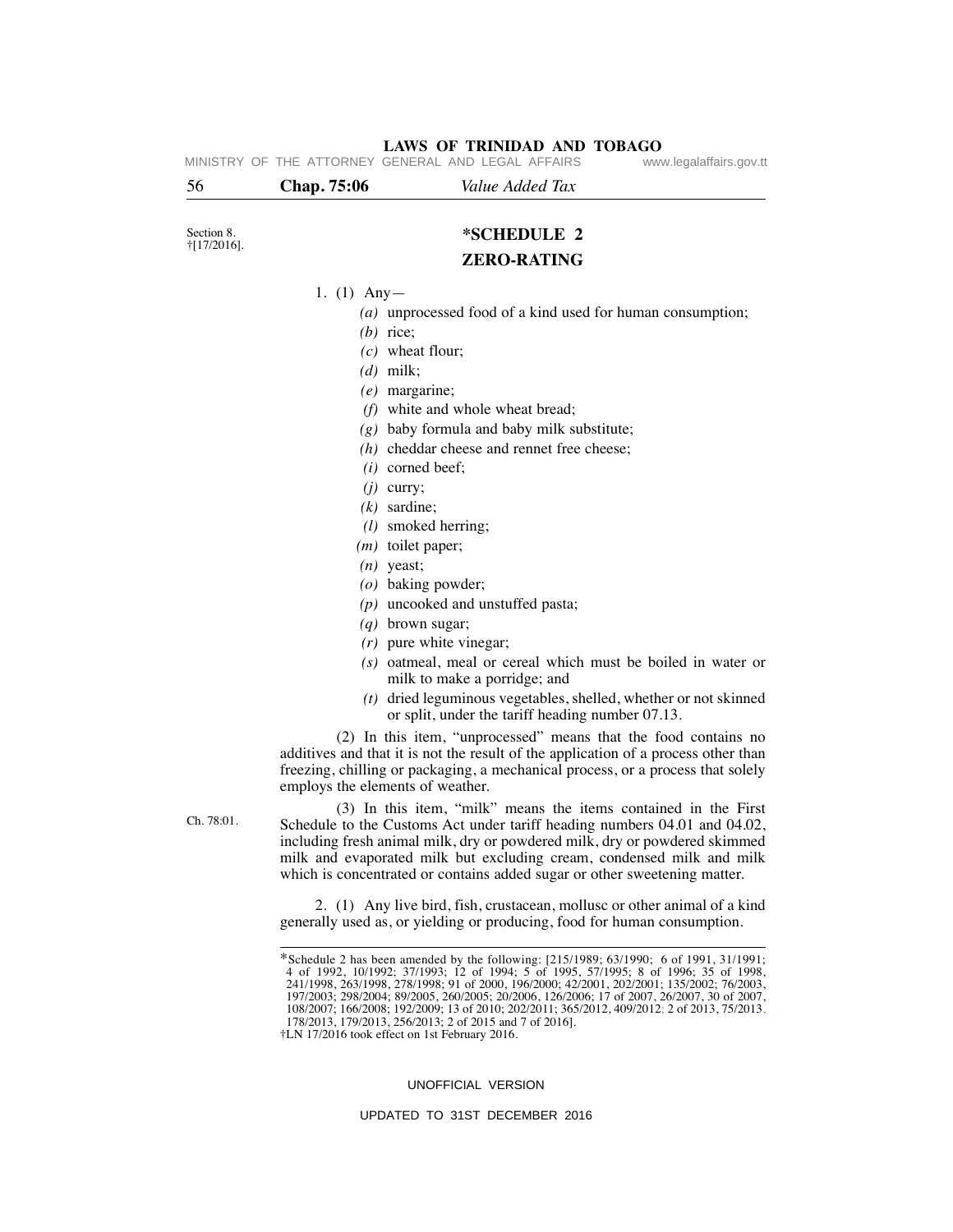|  |                                                    | Value Added Tax |  | Chap. 75:06 | 57                      |
|--|----------------------------------------------------|-----------------|--|-------------|-------------------------|
|  | MINISTRY OF THE ATTORNEY GENERAL AND LEGAL AFFAIRS |                 |  |             | www.legalaffairs.gov.tt |

(2) Any draught animal.

3. Animal feeding stuff suitable for any animal referred to in item 2.

 4. Seeds and other means of propagation of plants and plants that are used for providing—

- (a) a food referred to in item  $1(1)(a)$ , *(b)* or *(c)*; or
- *(b)* a feeding stuff referred to in item 3.

 5. Preparations for agricultural use including peat moss, fertilizers, insecticides, herbicides and fungicides.

 6. Self-propelled agricultural equipment, agricultural tractors and agricultural implements for attachment to agricultural tractors; agricultural implements propelled by draught animals; agricultural devices designed to be carried by the operator.

7. Water and sewerage services supplied by a public authority.

 8. (1) Bus services supplied by the Public Transport Service Corporation under the Public Transport Service Act.

 $Ch$  48:02.

- $(2)$  A
	- *(a)* new electric vehicle which is imported for private or commercial use; or
	- *(b)* used electric vehicle, imported for private or commercial use, which is not older than four years from the year of manufacture.

 (3) In subitem (2), "electric vehicle" means a vehicle, with an engine size not exceeding 179 kilowatts, which is propelled by an electric motor powered by a rechargeable battery pack or other energy storage device.

- $(4)$  A
	- *(a)* new hybrid vehicle which is imported for private or commercial use; or
	- *(b)* used hybrid vehicle, imported for private or commercial use, which is not older than four years from the year of manufacture.

 (5) In subitem (4), a "hybrid vehicle" means a vehicle, with an engine size not exceeding 1 999 cc, which is capable of being propelled by a combination of an internal combustion engine and an on-board rechargeable energy system or other energy storage device.

(6) Subitems (2), (3), (4) and (5) expire on 31st December 2020.

#### UNOFFICIAL VERSION

*L.R.O.*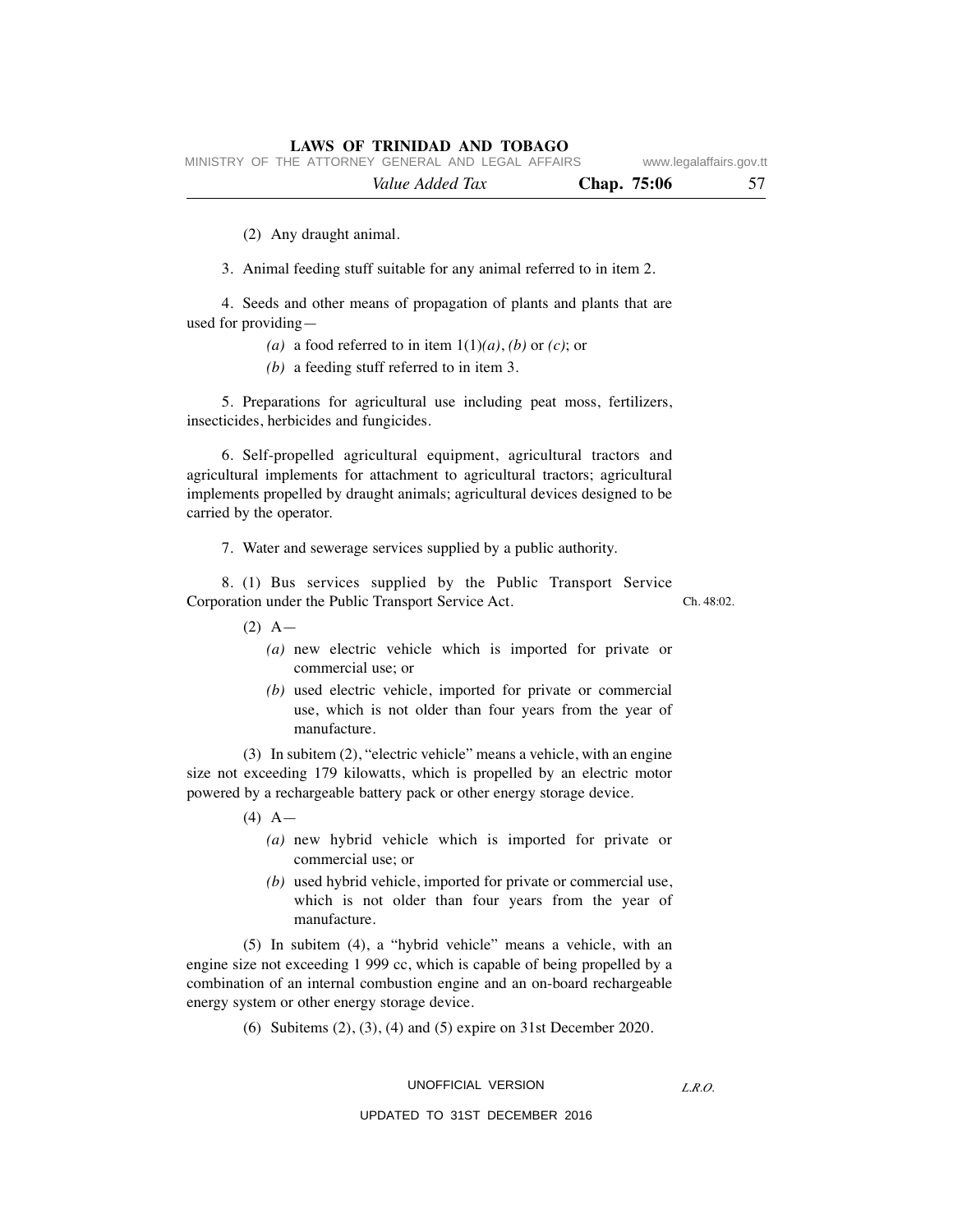#### **LAWS OF TRINIDAD AND TOBAGO** MINISTRY OF THE ATTORNEY GENERAL AND LEGAL AFFAIRS www.legalaffairs.gov.tt

| 58         | Value Added Tax<br>Chap. 75:06                                                                                                                                                                                                                                                                                                                                                                                                                                                                                                                                                                                                                                                                                                 |
|------------|--------------------------------------------------------------------------------------------------------------------------------------------------------------------------------------------------------------------------------------------------------------------------------------------------------------------------------------------------------------------------------------------------------------------------------------------------------------------------------------------------------------------------------------------------------------------------------------------------------------------------------------------------------------------------------------------------------------------------------|
|            | 9. Medicines and drugs of a kind available only by prescription.                                                                                                                                                                                                                                                                                                                                                                                                                                                                                                                                                                                                                                                               |
|            | 10. Any of the following medicines for human use:<br>$(a)$ analgesics in the form of liquids, tablets, capsules or other<br>solid dosage forms for oral or rectal use;<br>$(b)$ cough and cold preparations in the form of liquids, tablets,<br>capsules or other solid dosage forms for oral and nasal use;<br>$(c)$ antacids and antiflatulents in the form of liquids, tablets,<br>capsules and other solid dosage forms for oral use;<br>$(d)$ laxatives in the form of liquids, tablets, capsules or other<br>solid dosage forms for oral or rectal use;<br>$(e)$ anthelmintics in the form of liquids, tablets or capsules for<br>oral use; and<br>$(f)$ oral rehydration preparations in the form of salts or solutions |
|            | of W.H.O./ Pharmacopoeia standards.                                                                                                                                                                                                                                                                                                                                                                                                                                                                                                                                                                                                                                                                                            |
|            | 11. Diabetic-                                                                                                                                                                                                                                                                                                                                                                                                                                                                                                                                                                                                                                                                                                                  |
|            | (a) diagnostic testing kits and devices for testing glucose in<br>blood and urine; and                                                                                                                                                                                                                                                                                                                                                                                                                                                                                                                                                                                                                                         |
|            | $(b)$ insulin syringes with needles and devices of a type not<br>exceeding $100$ units $(1.0 \text{ ml})$ capacity, for the administration<br>of U-100 insulin.                                                                                                                                                                                                                                                                                                                                                                                                                                                                                                                                                                |
|            | 12. Medicaments (excluding goods of heading numbers 30.02, 30.05 or<br>30.06) consisting of mixed or unmixed products for therapeutic or<br>prophylactic uses, put up in measured doses or in forms or packings for retail<br>sale, as contained in the First Schedule to the Customs Act under tariff heading<br>number 30.04 of the First Schedule to the Customs Act.                                                                                                                                                                                                                                                                                                                                                       |
|            | 13. An aeroplane or ship imported by, or supplied to the State or a State<br>corporation.                                                                                                                                                                                                                                                                                                                                                                                                                                                                                                                                                                                                                                      |
|            | 14. Repair of an aeroplane or ship used in international commercial<br>services (whether or not belonging to the State or a State corporation).                                                                                                                                                                                                                                                                                                                                                                                                                                                                                                                                                                                |
|            | 15. Any good which is supplied to a destination outside the territory of<br>Trinidad and Tobago.                                                                                                                                                                                                                                                                                                                                                                                                                                                                                                                                                                                                                               |
| Ch. 81:07. | 16. Any good which is supplied to a destination within a free zone under<br>the Trinidad and Tobago Free Zones Act.                                                                                                                                                                                                                                                                                                                                                                                                                                                                                                                                                                                                            |
|            | 17. Any service which is supplied for a consideration that is payable in<br>currency other than that of Trinidad and Tobago, to a recipient who is not<br>within Trinidad and Tobago at the time when the service is performed.                                                                                                                                                                                                                                                                                                                                                                                                                                                                                                |

#### UNOFFICIAL VERSION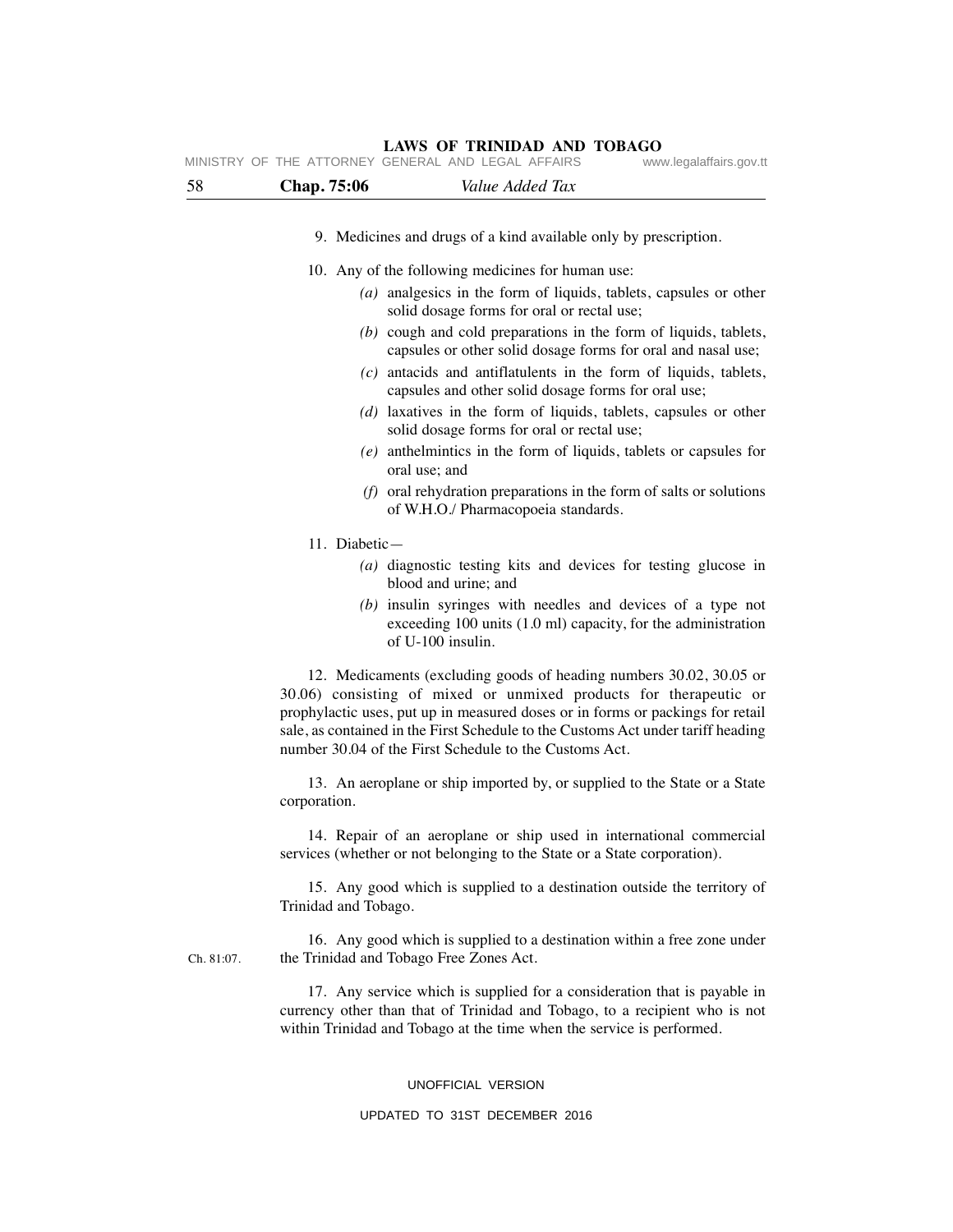|  |                                                    | Value Added Tax |  | <b>Chap.</b> 75:06 | 59                      |
|--|----------------------------------------------------|-----------------|--|--------------------|-------------------------|
|  | MINISTRY OF THE ATTORNEY GENERAL AND LEGAL AFFAIRS |                 |  |                    | www.legalaffairs.gov.tt |

 18. Prescribed services supplied by an approved enterprise under the Trinidad and Tobago Free Zones Act to a recipient that is licensed or registered Ch. 81:07. under the Financial Institutions Act, the Insurance Act or any other written law Ch. 84:01. that is administered by the Central Bank of Trinidad and Tobago, as follows:

- *(a)* products and services fulfilment support limited to—
	- (i) product and services related to application processing and validation;
	- (ii) account establishment and confirmation and database maintenance; and
	- (iii) provision of information for regulatory reporting;
- *(b)* operational guidance, review and support services limited to—
	- (i) defining standards for process operations and control assurance;
	- (ii) providing process workflow guidance to process owners;
	- (iii) upgrading and improving processes through ICT enablement; and
	- (iv) monitoring process performance benchmarks within uniform metrics;
- *(c)* information technology support services limited to—
	- (i) defining and maintaining technology architecture and infrastructure plans;
	- (ii) establishing and maintaining ICT project management frameworks;
	- (iii) identifying, acquiring and maintaining application software;
	- (iv) acquiring and maintaining technology infrastructure;
	- (v) installing and accepting solutions;
	- (vi) managing changes;
	- (vii) managing processing;
	- (viii) ensuring continuous service related to ICT disaster recovery, ICT network communications and data management for business continuity;
	- (ix) managing configuration, performance and capacity; and
	- (x) ensuring systems security and managing data;
- *(d)* accounting support and reconciliations limited to—
	- (i) co-ordinating payment instructions and updating of customer databases and related application systems;
	- (ii) accounting control and general ledger reconciliation;

UNOFFICIAL VERSION

*L.R.O.*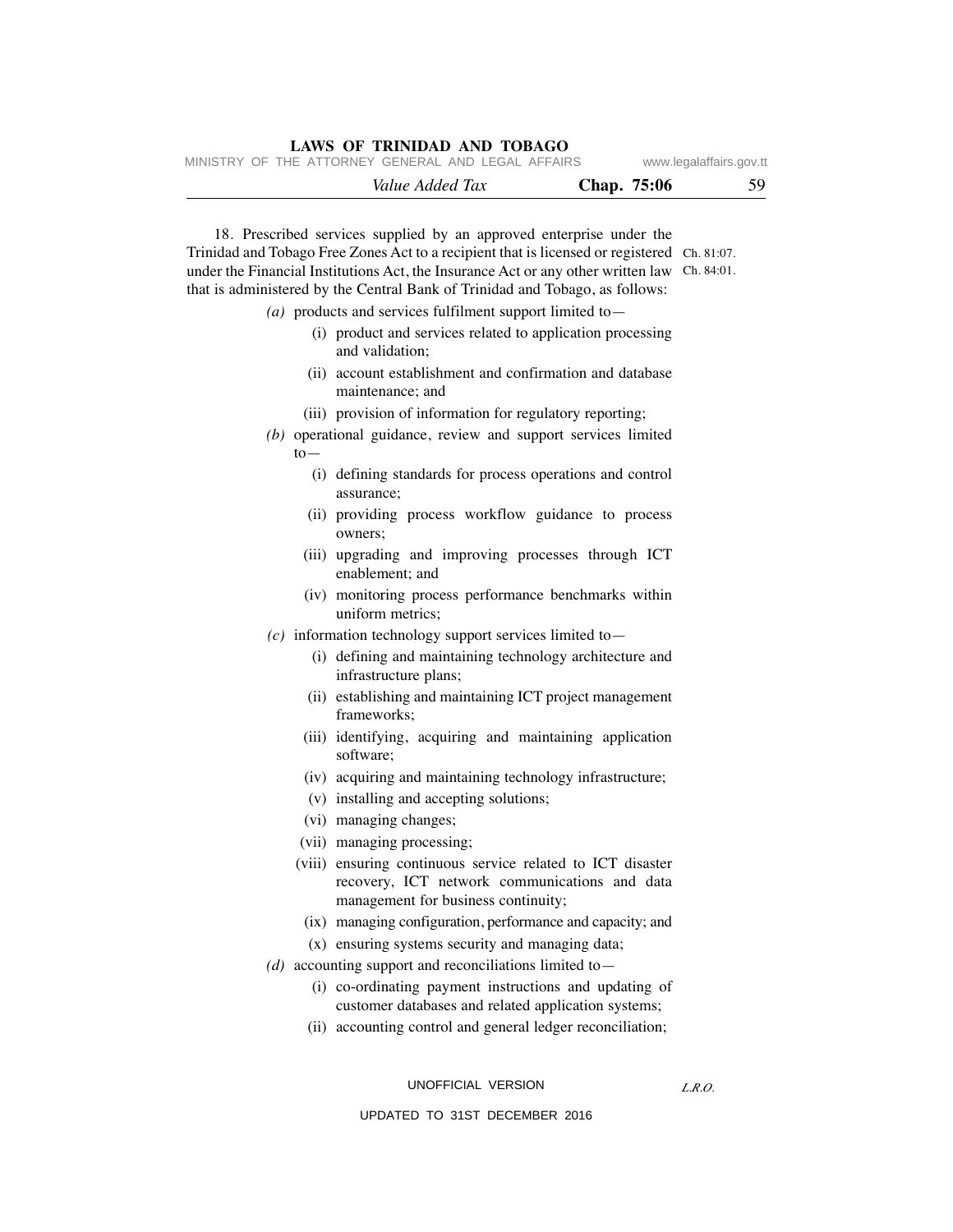|            |                  | MINISTRY OF THE ATTORNEY GENERAL AND LEGAL AFFAIRS<br>www.legalaffairs.gov.tt                                                                                                                                                                                                                        |
|------------|------------------|------------------------------------------------------------------------------------------------------------------------------------------------------------------------------------------------------------------------------------------------------------------------------------------------------|
| 60         | Chap. 75:06      | Value Added Tax                                                                                                                                                                                                                                                                                      |
|            |                  |                                                                                                                                                                                                                                                                                                      |
|            |                  | (iii) merchant settlement and reconciliation;                                                                                                                                                                                                                                                        |
|            |                  | (iv) credit/debit card settlement and reconciliation;                                                                                                                                                                                                                                                |
|            |                  | (v) facilitating SWIFT wire instructions (incoming and<br>outgoing);                                                                                                                                                                                                                                 |
|            |                  | (vi) facilitating customer transactions via electronic<br>media;                                                                                                                                                                                                                                     |
|            |                  | (vii) managing customer queries or investigations and<br>service support functions;                                                                                                                                                                                                                  |
|            |                  | (viii) clearing and handling of customers' cheques and<br>cash; and                                                                                                                                                                                                                                  |
|            |                  | (ix) processing reports for external agencies<br>and<br>regulatory bodies;                                                                                                                                                                                                                           |
|            |                  | $(e)$ facilitation of retail branch communications with customers<br>limited to $-$                                                                                                                                                                                                                  |
|            |                  | (i) notifications to manage the processing of customer<br>arrears payments; and                                                                                                                                                                                                                      |
|            |                  | (ii) processing services on accounts assigned to collection<br>agencies;                                                                                                                                                                                                                             |
|            |                  | (f) project implementation support limited to $-$                                                                                                                                                                                                                                                    |
|            |                  | (i) planning implementation<br>of operations<br>and<br>technology initiatives; and                                                                                                                                                                                                                   |
|            |                  | (ii) establishing standards for systems security and<br>enterprise networks; and                                                                                                                                                                                                                     |
|            |                  | $(g)$ human resource management support limited to -                                                                                                                                                                                                                                                 |
|            |                  | (i) staff scheduling and allocation of workload resources;                                                                                                                                                                                                                                           |
|            |                  | (ii) establishing performance standards in respect of<br>customer services; and                                                                                                                                                                                                                      |
|            |                  | (iii) specialised training in network security, data security<br>and information security.                                                                                                                                                                                                           |
|            | 19. Natural gas. |                                                                                                                                                                                                                                                                                                      |
| Ch. 75:04. |                  | 20. Crude oil as defined in section 2 of the Petroleum Taxes Act.                                                                                                                                                                                                                                    |
|            | 21. Iron Ore.    |                                                                                                                                                                                                                                                                                                      |
|            |                  | 22. Pest control services supplied for the purposes of agriculture.                                                                                                                                                                                                                                  |
|            |                  | 23. International freight and ancillary services including port and harbour<br>services, docking, berthing and mooring, conservancy, aircraft landing,<br>parking and housing, apron services, airport navigation services,<br>transportation to the point where the goods are entered, demurrage or |

#### UNOFFICIAL VERSION

arranging any such services.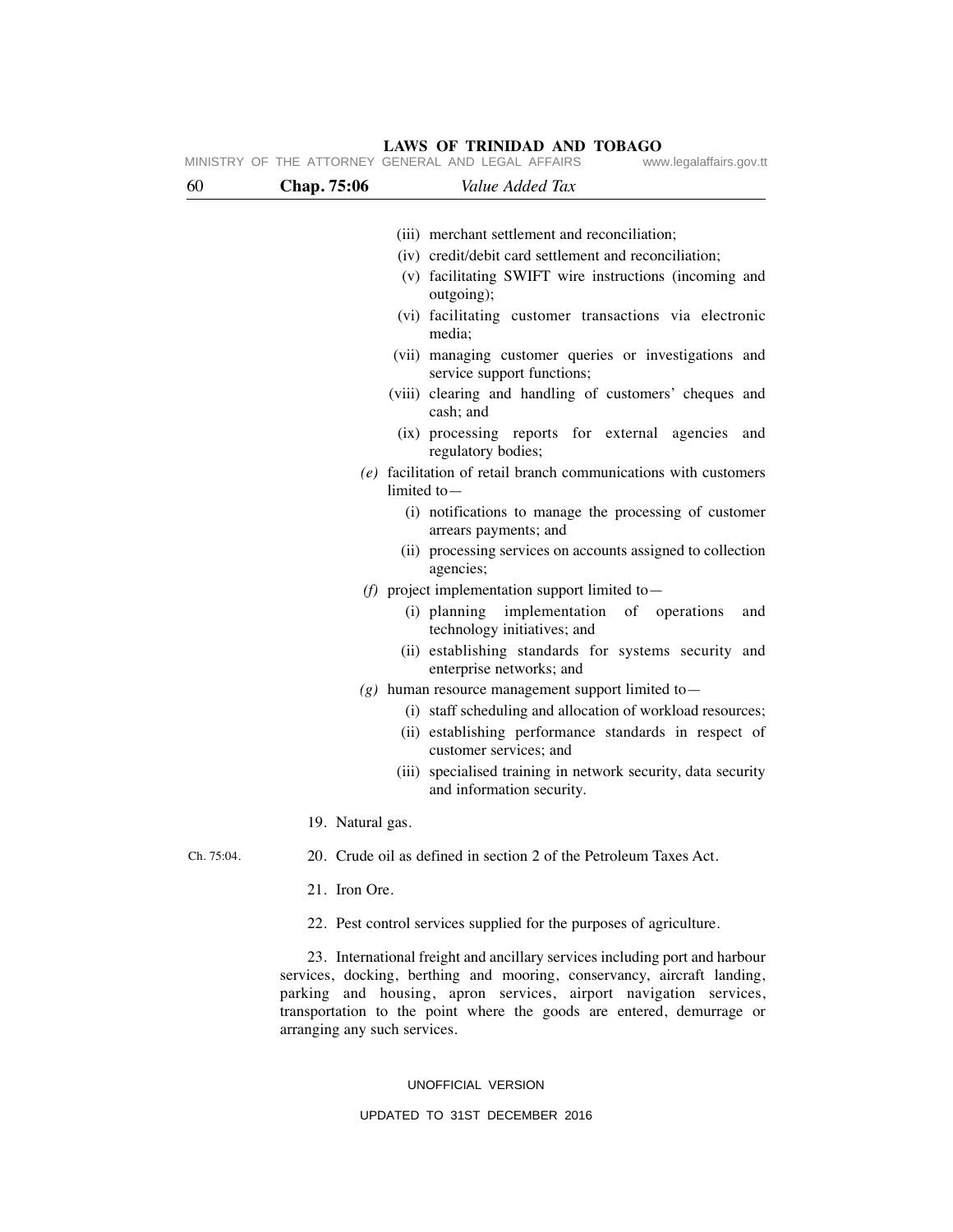|                                                    | LAWS OF IKINIDAD AND TODAGO |                 |  |             |                         |
|----------------------------------------------------|-----------------------------|-----------------|--|-------------|-------------------------|
| MINISTRY OF THE ATTORNEY GENERAL AND LEGAL AFFAIRS |                             |                 |  |             | www.legalaffairs.gov.tt |
|                                                    |                             | Value Added Tax |  | Chap. 75:06 | -61                     |

 24. Unconditional gifts of goods or services to an organisation approved by the President under section 6(1)*(e)* and *(g)* of the Corporation Tax Act. Ch. 75:02.

25. Domestic travel between Trinidad and Tobago.

 26. Goods and water for consumption or sale on board an aeroplane or a ship in the course of providing international commercial services.

**LAWS OF TRINIDAD AND TOBAGO**

 27. Charter of a ship or an aircraft for use in international commercial services.

 28. Books, meaning workbooks, activity books, exercise books, and other books for educational purposes for use in schools, colleges and other educational institutions.

29. Steelband instruments.

 30. Accommodation at a building or group of buildings occupied together for the purpose of primarily providing sleeping accommodation for reward for its guests, not being persons resident therein under a contract of service.

 31. Plant equipment, machinery or component which is imported and which, to the satisfaction of the Comptroller of Customs and Excise, is intended for use in—

- *(a)* constructing, altering, reconstructing or extending an enterprise classified as a highly capital intensive enterprise under section 9 of the Fiscal Incentives Act (hereinafter Ch. 85:01. referred to as "the Act") and declared, by Order, to be an approved enterprise under section 10 of the Act;
- *(b)* equipping an enterprise referred to in paragraph *(a)* for the purpose of manufacturing its approved product as defined by the Act,

during the period commencing with the date of publication of the Order referred to in paragraph *(a)* and terminating on the date on which the benefits granted by that Order cease.

 32. The items contained in the First Schedule to the Customs Act under Ch. 78:01. tariff heading number 90.21, being orthopaedic appliances, including crutches, surgical belts and trusses; splints and other fracture appliances; artificial parts of the body; hearing aids and other appliances which are worn or carried or implanted in the body, to compensate for a defect or disability, other than items in tariff subheading numbers 9021.21 and 9021.29, being artificial teeth and dental fittings.

#### UNOFFICIAL VERSION

#### UPDATED TO 31ST DECEMBER 2016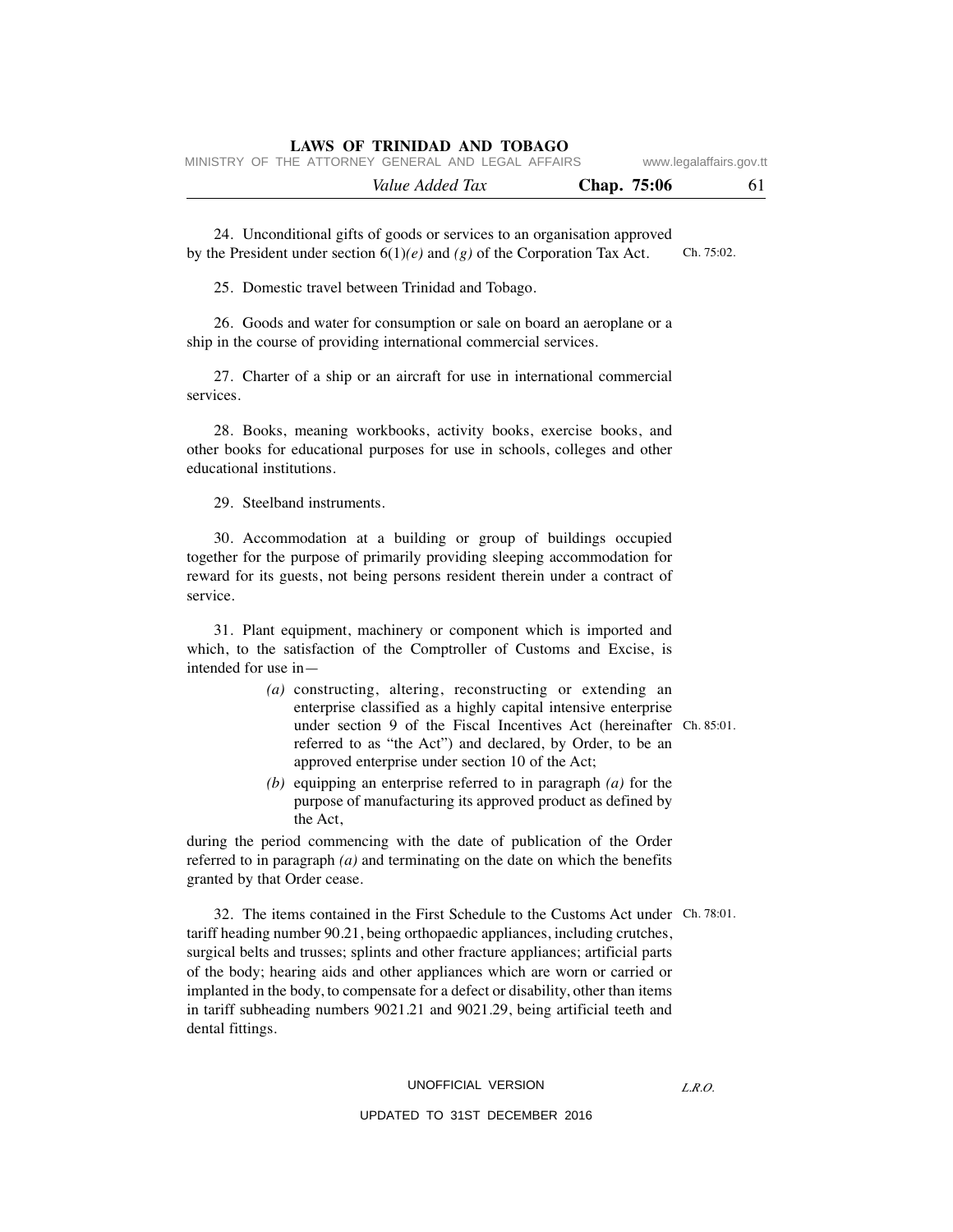| 62         | Chap. 75:06<br>Value Added Tax                                                                                                                                              |
|------------|-----------------------------------------------------------------------------------------------------------------------------------------------------------------------------|
|            |                                                                                                                                                                             |
|            | 33. (1) Closed Circuit Television (CCTV) systems as presented, put up                                                                                                       |
|            | in packages for retail sale comprising the following main components:                                                                                                       |
|            | (a) CCTV camera(s);                                                                                                                                                         |
|            | $(b)$ VCR or DVR;                                                                                                                                                           |
|            | $(c)$ video monitor(s);                                                                                                                                                     |
|            | $(d)$ cables; and                                                                                                                                                           |
|            | $(e)$ a controller, switches, audio board/receivers.                                                                                                                        |
|            | (2) The CCTV systems referred to in subitem (1) shall have the                                                                                                              |
|            | following minimum specifications:                                                                                                                                           |
|            | $(a)$ in analog systems, a complete analog surveillance kit with<br>digital video recorder, day/night 560 TVL cameras and<br>infrared LEDs, with installation materials; or |
|            | $(b)$ in digital systems, a surveillance system with internet<br>protocol (IP) security cameras, network video recorder and<br>installation materials.                      |
|            | (3) The CCTV systems referred to in subitem (1) shall -                                                                                                                     |
|            | $(a)$ be NTSC compatible;                                                                                                                                                   |
|            | (b) have a minimum of $-$                                                                                                                                                   |
|            | (i) 560 TV lines, in respect of analog systems; or                                                                                                                          |
|            | (ii) 1 megapixel, in respect of digital systems; and                                                                                                                        |
|            | $(c)$ have a minimum of 1.0 luminous flux per unit area (lux).                                                                                                              |
|            | (4) The CCTV systems referred to in subitem $(1)$ may -                                                                                                                     |
|            | $(a)$ have infrared LEDs; and                                                                                                                                               |
|            | (b) contain kits of $4, 8, 16, 24$ or 36 cameras.                                                                                                                           |
| Ch. 78:01. | 34. The items contained in the First Schedule to the Customs Act,<br>$being-$                                                                                               |
|            | (a) glasses for corrective spectacles having tariff subheading<br>number 7015.10;                                                                                           |
|            | $(b)$ contact lenses having tariff subheading number 9001.30;                                                                                                               |
|            | $(c)$ spectacle lenses of glass having tariff subheading number<br>9001.40; and                                                                                             |
|            | (d) spectacle lenses of other materials having tariff subheading<br>number 9001.50.                                                                                         |
|            | 35. The items contained in the First Schedule to the Customs Act,<br>$being-$                                                                                               |
|            | (a) invalid carriages, not mechanically propelled having tariff<br>heading number 8713.10;                                                                                  |
|            | $(b)$ other invalid carriages having tariff heading number<br>8713.90; and                                                                                                  |

UNOFFICIAL VERSION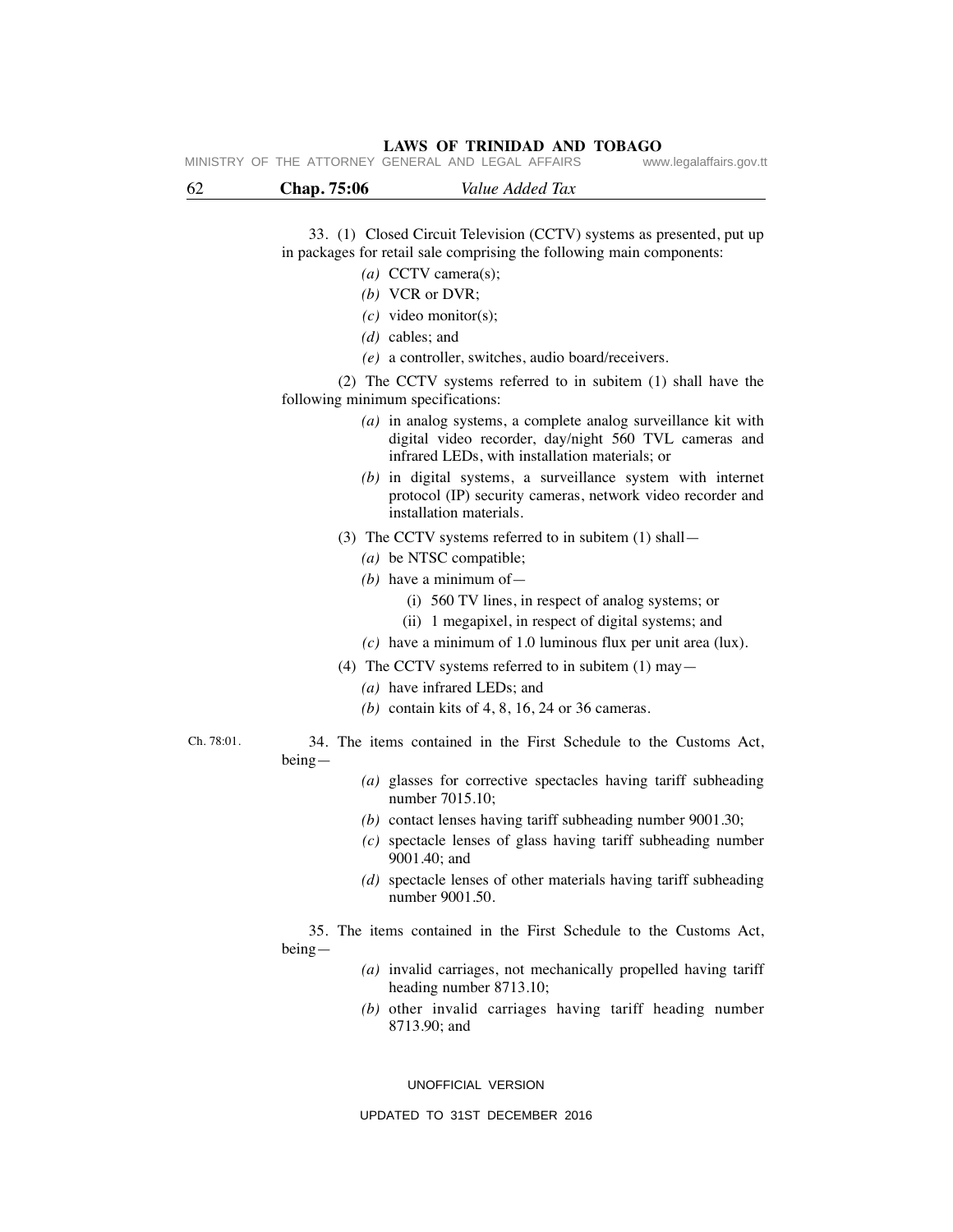|  | MINISTRY OF THE ATTORNEY GENERAL AND LEGAL AFFAIRS |  |  | www.legalaffairs.gov.tt |
|--|----------------------------------------------------|--|--|-------------------------|
|  |                                                    |  |  |                         |

| Value Added Tax | Chap. 75:06<br>υJ |
|-----------------|-------------------|
|                 |                   |

#### *(c)* parts and accessories of invalid carriages having tariff heading number 8714.20.

 36. The item contained in the First Schedule to the Customs Act being Ch. 78:01. salted fish under tariff heading number Ex. 03.05.

 37. The items contained in the First Schedule to the Customs Act, being—

- *(a)* toothpastes having tariff heading number 3306.101;
- *(b)* personal deodorants and antiperspirants having tariff heading number 3307.20;
- *(c)* soap in the form of bars, cakes, moulded pieces or shapes having tariff heading number Ex. 3401.112;
- *(d)* soap in the form of bars, cakes, moulded pieces or shapes for laundry and other household uses having tariff heading number Ex. 3401.191;
- *(e)* sanitary towels and tampons having tariff heading number 9619.00.11;
- *(f)* napkins and napkin liners for babies having tariff heading number 9619.00.12;
- *(g)* diapers for adults having tariff heading number Ex. 9619.00.19;
- *(h)* sanitary towels and tampons having tariff heading number 9619.00.21;
- *(i)* napkins and napkin liners for babies having tariff heading number 9619.00.22; and
- *(j)* diapers for adults having tariff heading number Ex. 9619.00.29.

 38. The items contained in the First Schedule to the Customs Act, being solar water heaters for domestic use and other solar water heaters of tariff heading numbers 8419.19.10 and 8419.19.20, respectively.

 39. The items contained in the First Schedule to the Customs Act, being photovoltaic cells whether or not assembled in modules or made up into panels; light emitting diodes under tariff heading number 8541.40.00.

 40. The items contained in the First Schedule to the Customs Act, being wind turbines of tariff heading number 8502.31.00 and parts suitable for use solely or principally with the machines of tariff heading number 8502.31.00.

- 41. The following equipment to be used in the energy sector:
	- *(a)* drilling rigs;

#### UNOFFICIAL VERSION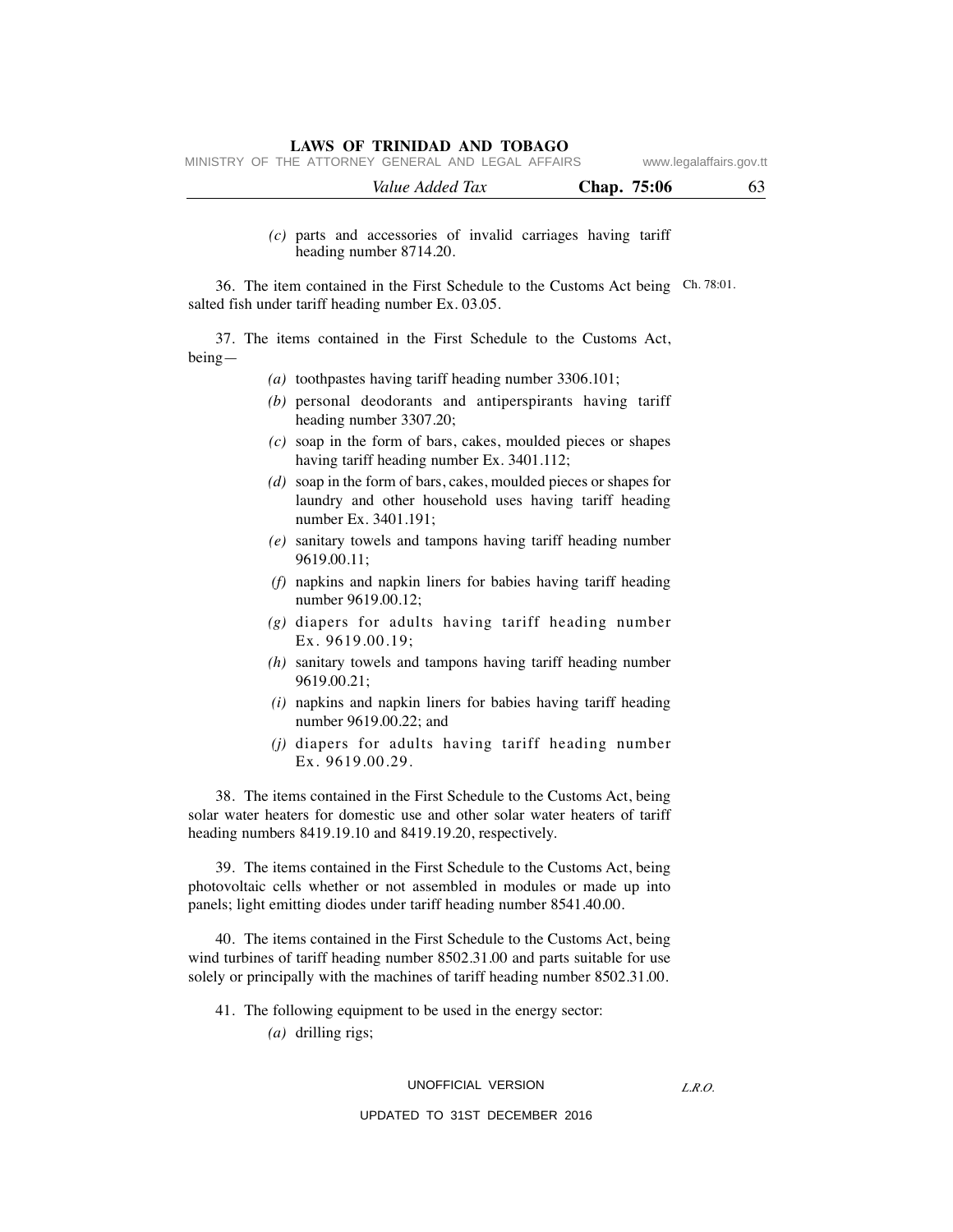| 64 | Chap. 75:06        | Value Added Tax                                                                                                                     |  |
|----|--------------------|-------------------------------------------------------------------------------------------------------------------------------------|--|
|    | $(b)$ drill ships; |                                                                                                                                     |  |
|    |                    | $(c)$ pipelay vessels and barges;                                                                                                   |  |
|    |                    | $(d)$ anchor handling tugs in excess of 35 metres in length;                                                                        |  |
|    |                    | (e) geophysical survey vessels;                                                                                                     |  |
|    |                    | $(f)$ heavy lift installation crane barges;                                                                                         |  |
|    |                    | $(g)$ oil skimming vessels;                                                                                                         |  |
|    | length;            | $(h)$ rig and platform supply vessels in excess of 60 metres in                                                                     |  |
|    |                    | $(i)$ vessels used in bunkering in excess of 65,000 barrels<br>[7,500 G.T.W. (Gross Ton Weight)]; and                               |  |
|    |                    | $(i)$ floating dry dock in excess of 1000 DWT for repair of<br>anchor handling tugs and platform supply vessels.                    |  |
|    | number 8708.99.30. | 42. The item contained in the First Schedule to the Customs Act,<br>being Compressed Natural Gas (CNG) systems under tariff heading |  |
|    |                    | 43. (1) New motor vehicles, imported for private or commercial use,<br>which are manufactured to use Compressed Natural Gas (CNG).  |  |
|    | which are $-$      | (2) Used motor vehicles, imported for private or commercial use,                                                                    |  |
|    |                    | (a) manufactured to use Compressed Natural Gas (CNG); and                                                                           |  |
|    |                    | $(b)$ not older than four years from the year of manufacture.                                                                       |  |
|    |                    |                                                                                                                                     |  |

UNOFFICIAL VERSION UPDATED TO 31ST DECEMBER 2016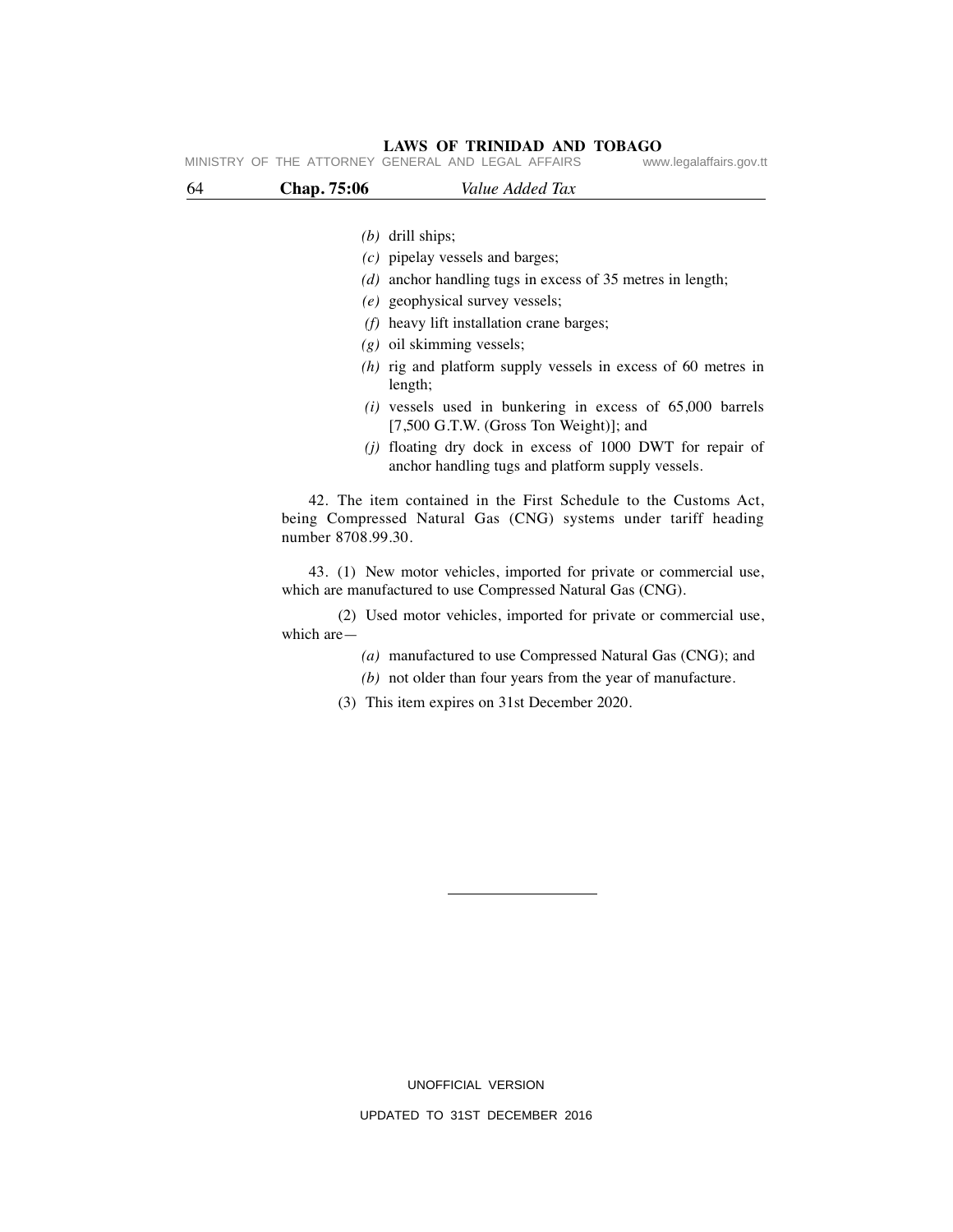MINISTRY OF THE ATTORNEY GENERAL AND LEGAL AFFAIRS www.legalaffairs.gov.tt

 *Value Added Tax* **Chap. 75:06** 65

#### **SCHEDULE 3**

**MATTERS WITH RESPECT TO THE SUPPLY OF GOODS OR SERVICES**

 1. The term "supply" includes all forms of supply and, in relation to services, includes the provision of any service.

 2. The production of goods by applying a treatment or process to goods belonging to another person shall be regarded as a supply of services to that other person.

 3. The supply of water other than in a container or the supply of natural gas, any form of power, refrigeration, or air-conditioning shall be regarded as a supply of services.

 4. The hiring, rental or leasing of goods shall be regarded as the supply of services.

 5. Subject to items 7 and 8, where the supply of anything for consideration is not a supply of goods, it shall be regarded as a supply of services.

- 6. The lease or rental of—
	- *(a)* an interest in land; or
	- *(b)* a building or other structure attached to land,

shall be regarded as a supply of services and, for the purposes of this item, payments made under a lease with an option to purchase are deemed to be payments in respect of the lease of the property.

- 7. The sale of—
	- *(a)* an interest in land; or
	- *(b)* a building or other structure attached to land,

shall be regarded as neither a supply of goods nor a supply of services.

8. The supply in the course of business of—

- *(a)* any gift, the value of which does not exceed twenty dollars, generally available to customers of the business;
- *(b)* a trade sample; or
- *(c)* any securities, any patent or other right to intellectual property, or any other chose-in-action,

shall be regarded as neither a supply of goods nor a supply of services.

#### [4 of 1992]. **SCHEDULE 3A**

Section 36(3A).<br>[4 of 1992].

#### **BUSINESSES EXEMPT FROM THE REQUIREMENT TO ISSUE A TAX INVOICE**

 Fast Food Outlets Gas Stations

Cinemas.

UNOFFICIAL VERSION

*L.R.O.* 

UPDATED TO 31ST DECEMBER 2016

Section 15. [63/1990].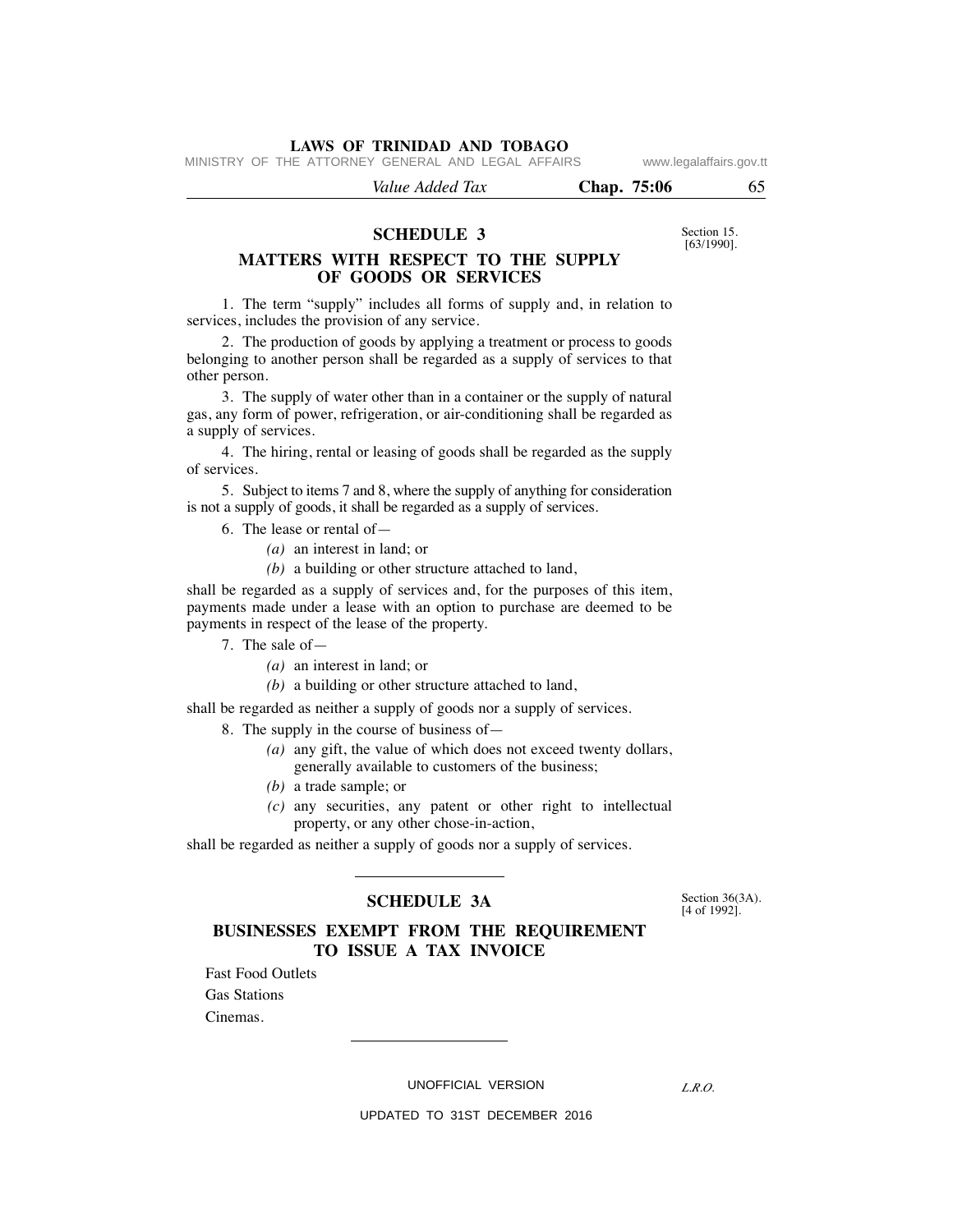**LAWS OF TRINIDAD AND TOBAGO**<br>GENERAL AND LEGAL AFFAIRS www.legalaffairs.gov.tt MINISTRY OF THE ATTORNEY GENERAL AND LEGAL AFFAIRS

## 66 **Chap. 75:06** *Value Added Tax*

#### **SUBSIDIARY LEGISLATION**

170/1992.

Citation.

## **VALUE ADDED TAX (BOOKS AND RECORDS) REGULATIONS**

*made under section 38(2)*

 **1.** These Regulations may be cited as the Value Added Tax (Books and Records) Regulations.

Interpretation.

 **2.** In these Regulations—

"the Act" means the Value Added Tax Act;

"registered" has the meaning assigned to it in the Act.

Books and records.

 **3.** (1) Subject to subregulation (2), the books and records required by section 38(1) of the Act to be kept by a registered person for any tax period, shall include the following:

- *(a)* copies of tax invoices, proforma invoices and certificates of waiver;
- *(b)* purchase invoices including bills and receipts to support expenditures made;
- *(c)* import and export documentation;
- *(d)* copies of debit and credit notes received or given;
- *(e)* cash receipt and cash payment books;
- *(f)* purchase, sales, salaries and wages books;
- *(g)* stock sheets;
- *(h)* fixed assets register;
- *(i)* copies of financial statements—balance sheet and trading and profit and loss statement;
- *(j)* bank statements, deposit slips and returned cheques;
- *(k)* general ledger, general journal and Director's Minute Book;
- *(l)* records of daily takings and till rolls;
- *(m)* all business correspondence relating to the purchase or supply of goods;

UNOFFICIAL VERSION UPDATED TO 31ST DECEMBER 2016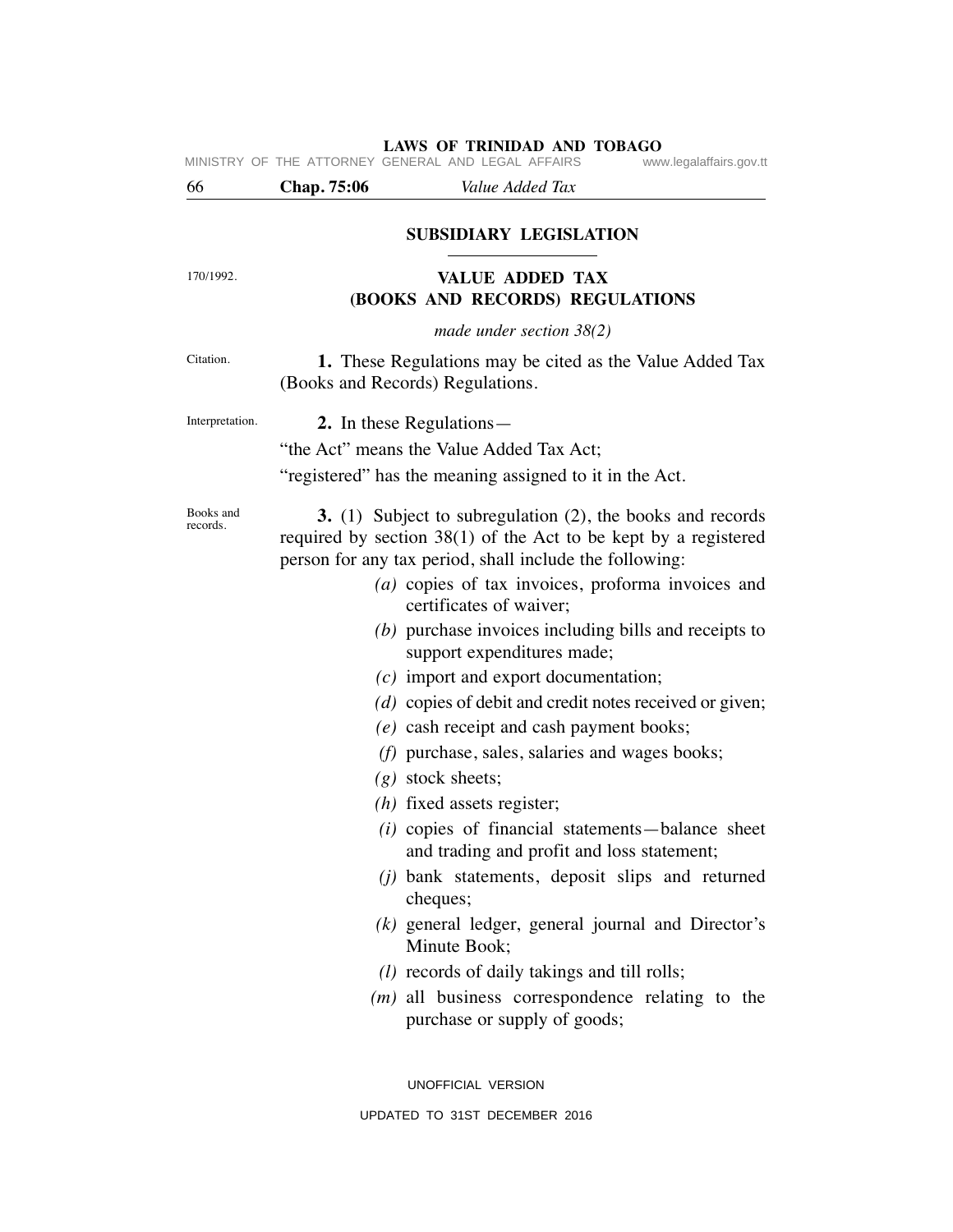| LAWS OF TRINIDAD AND TOBAGO                        |  |                                                 |             |                         |              |  |
|----------------------------------------------------|--|-------------------------------------------------|-------------|-------------------------|--------------|--|
| MINISTRY OF THE ATTORNEY GENERAL AND LEGAL AFFAIRS |  |                                                 |             | www.legalaffairs.gov.tt |              |  |
|                                                    |  | Value Added Tax                                 | Chap. 75:06 |                         | 67           |  |
|                                                    |  | Value Added Tax (Books and Records) Regulations |             |                         | [Subsidiary] |  |

## *(n)* a record of supplies taken for personal use or given free of charge;

 *(o)* such other records as may be required to be kept for the purposes of the business.

 (2) The Board may however, in certain circumstances permit a registered person to keep records other than in accordance with subregulation (1).

**4.** (1) A registered person shall for each tax period keep VAT account certain records to be known as a "VAT Account" and these document records shall contain a summary of the totals of output tax and input tax, in the following manner: documents.

| Vat Deductible        | Vat Payable                                  |
|-----------------------|----------------------------------------------|
| (Input Tax)           | (Output Tax)                                 |
| Purchases/Expenses    | Sales                                        |
| Imports               | <b>Deemed Commercial Supplies</b>            |
| Bad debts written off | Bad debts recovered                          |
|                       | Credit and Debit Notes given<br>and received |
|                       |                                              |

- (2) The registered person shall also keep—
	- *(a)* all books and records up to date and in sufficient detail to allow him to calculate the tax liability correctly and in a manner that will enable the Board to verify the figures used in the Value Added Tax return; and
	- *(b)* all documentation which described the accounting system used in each tax period.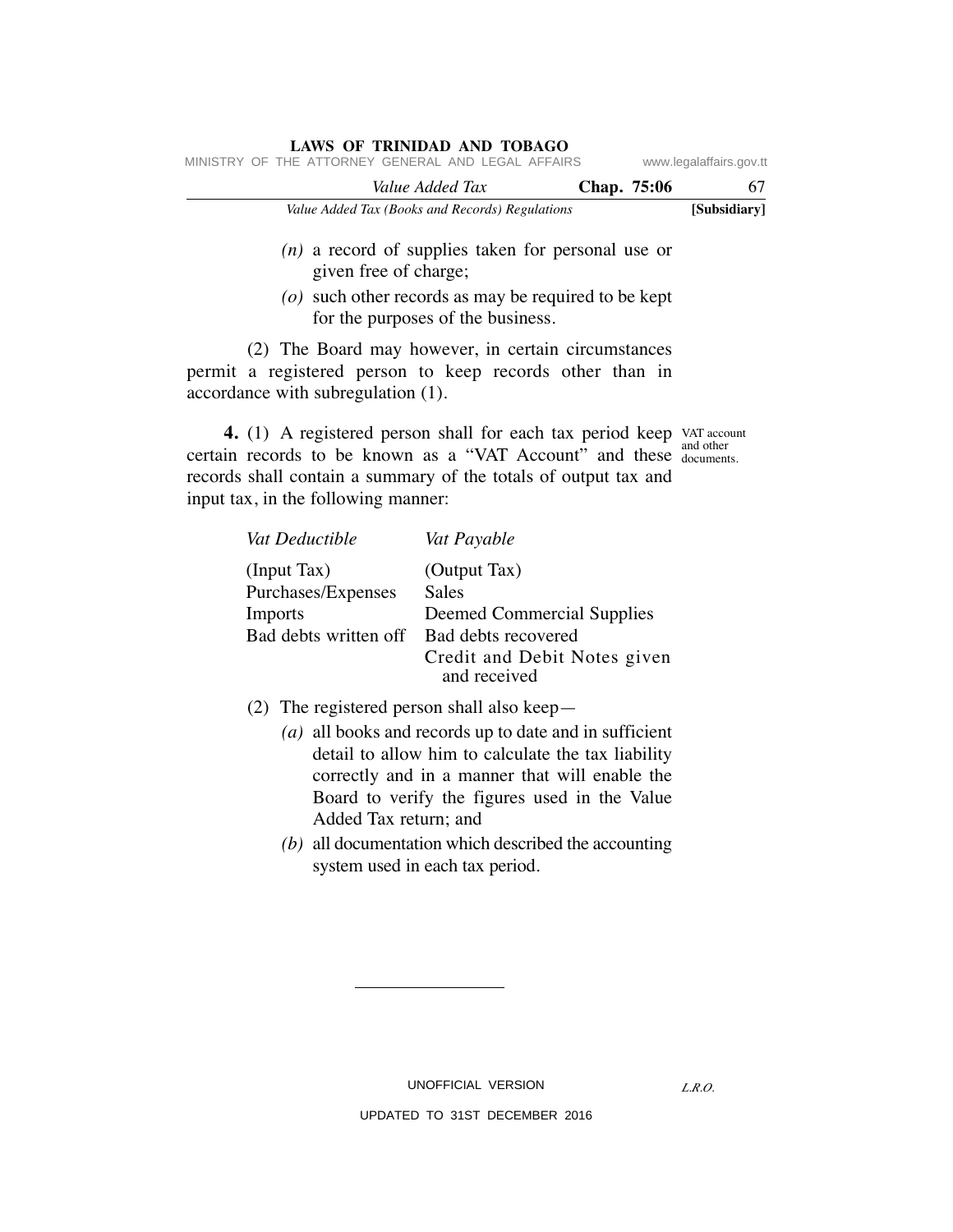| 68                                   | Chap. 75:06<br>Value Added Tax                                                                                                                                                                                                                                                        |  |  |
|--------------------------------------|---------------------------------------------------------------------------------------------------------------------------------------------------------------------------------------------------------------------------------------------------------------------------------------|--|--|
| [Subsidiary]                         |                                                                                                                                                                                                                                                                                       |  |  |
| 169/1992.<br>[171/2003]<br>41/2012]. | VALUE ADDED TAX (PRESCRIBED OFFENCES-<br><b>MODIFIED PENALTIES) REGULATIONS</b>                                                                                                                                                                                                       |  |  |
|                                      | made under section 59                                                                                                                                                                                                                                                                 |  |  |
| Citation.                            | 1. These Regulations may be cited as the Value Added Tax<br>(Prescribed Offences—Modified Penalties) Regulations.                                                                                                                                                                     |  |  |
| Interpretation.                      | 2. In these Regulations "the Act" means the Value Added<br>Tax Act.                                                                                                                                                                                                                   |  |  |
| Prescribed<br>offences.              | <b>3.</b> For the purposes of section 59A of the Act—                                                                                                                                                                                                                                 |  |  |
|                                      | (a) the offences listed in the First Column<br>hereunder are prescribed offences in respect of<br>which the modified penalties listed in the<br>Second Column, may at the option of the<br>alleged offender be payable—                                                               |  |  |
|                                      | <b>Offence</b><br>Penalty                                                                                                                                                                                                                                                             |  |  |
|                                      | (i) Failure to display a certificate<br>\$3,000.00<br>of registration contrary to<br>section $27(4)$ ;<br>Failure to notify the Board of<br>\$3,000.00<br>(ii)<br>the changes in the status of a                                                                                      |  |  |
|                                      | business or person contrary                                                                                                                                                                                                                                                           |  |  |
|                                      | to section $28(4)$ ;                                                                                                                                                                                                                                                                  |  |  |
|                                      | \$500.00<br>(iii) Failure to file a return by<br>the due date contrary to<br>section $31(5)$ ;                                                                                                                                                                                        |  |  |
|                                      | (iv) Failure to issue a Tax Invoice<br>\$3,000.00<br>contrary to section 36(4);                                                                                                                                                                                                       |  |  |
| Schedule.                            | (b) the Infringement Notice, and the Notice of<br>Withdrawal of the Infringement Notice, both of<br>which may be issued by the Board to the alleged<br>offender or person as the case may be, shall be<br>in the forms set out in Part A and Part B of the<br>Schedule, respectively. |  |  |
|                                      |                                                                                                                                                                                                                                                                                       |  |  |

UNOFFICIAL VERSION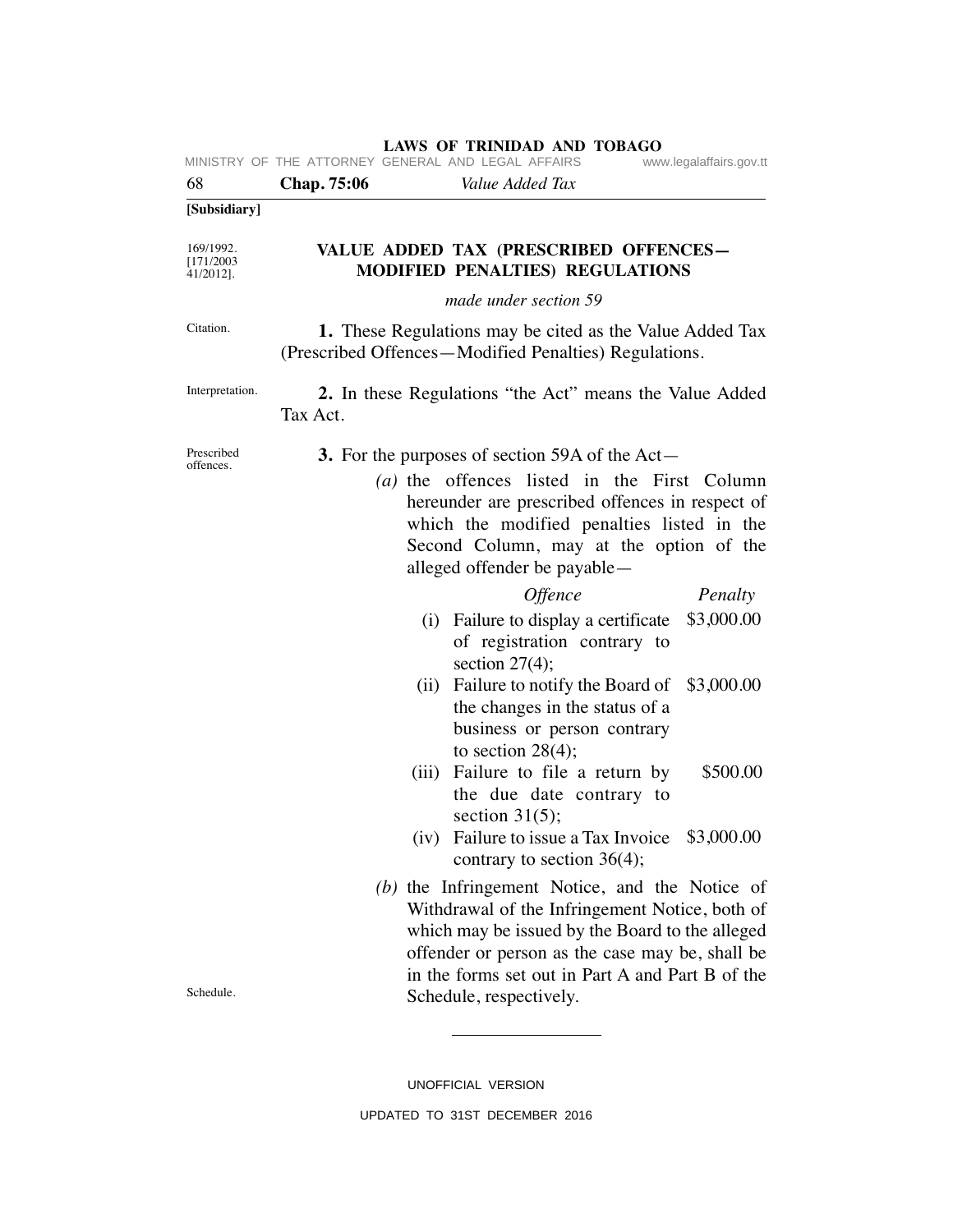MINISTRY OF THE ATTORNEY GENERAL AND LEGAL AFFAIRS www.legalaffairs.gov.tt

 *Value Added Tax* **Chap. 75:06** 69 *Value Added Tax (Prescribed Offences—Modified Penalties) Regulations* **[Subsidiary]**

## **SCHEDULE PART A**

No. ........ of 20......

#### **INFRINGEMENT NOTICE**

*made pursuant to section 59A of the Value Added Tax Act*

Board of Inland Revenue Value Added Tax Administration Centre 20, St. Vincent Street Port-of-Spain

(Name and Address of Alleged Offender)

TAKE NOTICE that the Board of Inland Revenue has reason to believe that you have .................................................................................................................... *(description of alleged offence)*

contrary to section ......................................... of the Value Added Tax Act. A person who commits such an offence is liable on summary conviction to a fine of \$ ................... and imprisonment for.............................................................

 You are advised that if you do not wish to have a complaint of the alleged offence heard and determined by a Court, you may pay the modified penalty of \$.................................. to the Board, within a period of twenty-eight days after the giving of this notice.

 You are further advised that payment of the modified penalty within the stipulated time, prevents the bringing of proceedings and the imposition of penalties to the same extent as if you were convicted by a Court, and punished for the alleged offence.

 You are further advised that payment of a modified penalty shall not be regarded as an admission for the purposes of any proceedings, whether civil or criminal.

 You are further advised that if the modified penalty is not paid by the stipulated time, the Board will proceed to have a complaint of the alleged offence heard and determined by a Court.

Date of issue ........................................ .........................................................

*Board of Inland Revenue*

UNOFFICIAL VERSION

*L.R.O.* 

UPDATED TO 31ST DECEMBER 2016

Regulation 3*(b)*.